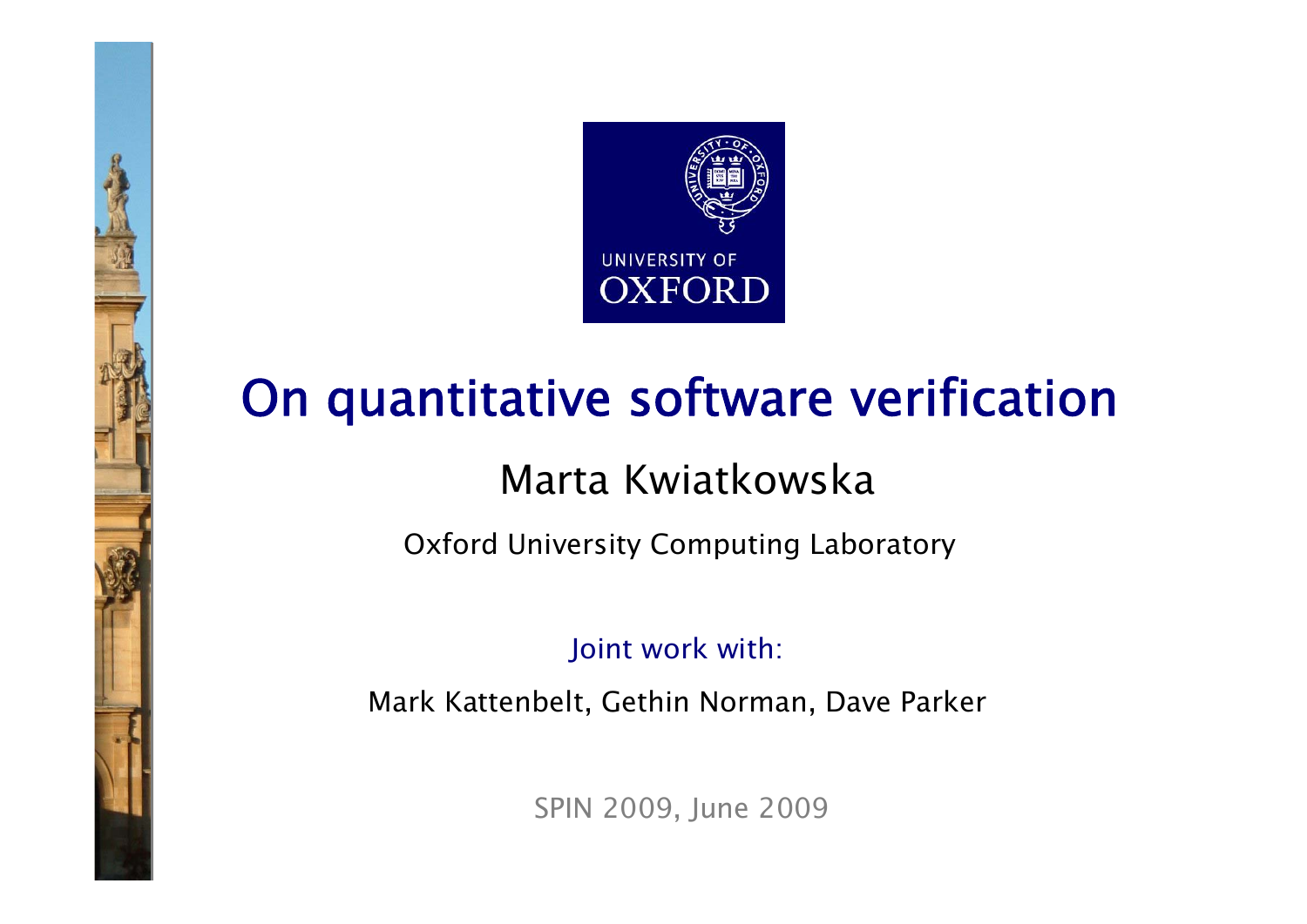### Why quantitative verification?

#### • Real software/systems are not qualitative:

- −- Real-time aspects
	- hard/soft time deadlines
- − Resource constraints
	- energy, buffer size, number of unsuccessful transmissions, etc
- −- Randomisation, e.g. in distributed coordination algorithms
	- random delays/back-off in CSMA/CD, IEEE 802.11, Bluetooth
- Uncertainty, e.g. communication failures/delays
	- prevalence of wireless communication, low-power devices

#### • Need formal techniques for quantitative guarantees of:

- safety, reliability, performance, dependability, resource usage, security, privacy, trust, anonymity, …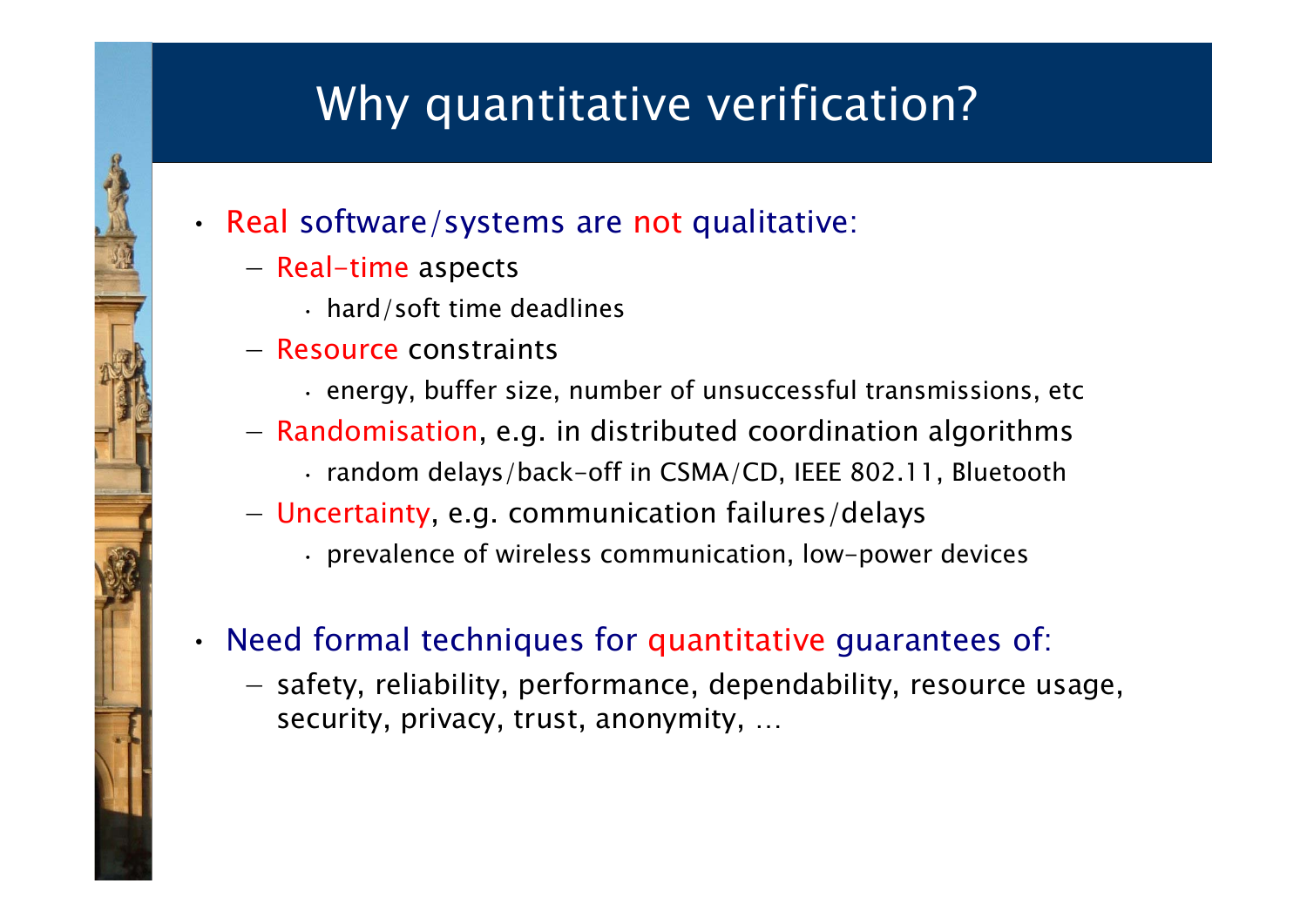### Quantitative probabilistic verification

- Models are typically extensions of automata annotated with quantitative information, e.g.
	- Probability of taking a transition
	- Time delay

•

- − Amount of resource
- • Nondeterminism often essential, to account for environment and parallel composition
- • System dynamics (usually under suitable restrictions)
	- Discrete (jumps) or continuous (dense-time)
	- Stochastic (randomly determined targets)
- •Efficient quantitative/probabilistic model checking tools exist
- •Aim to verify real code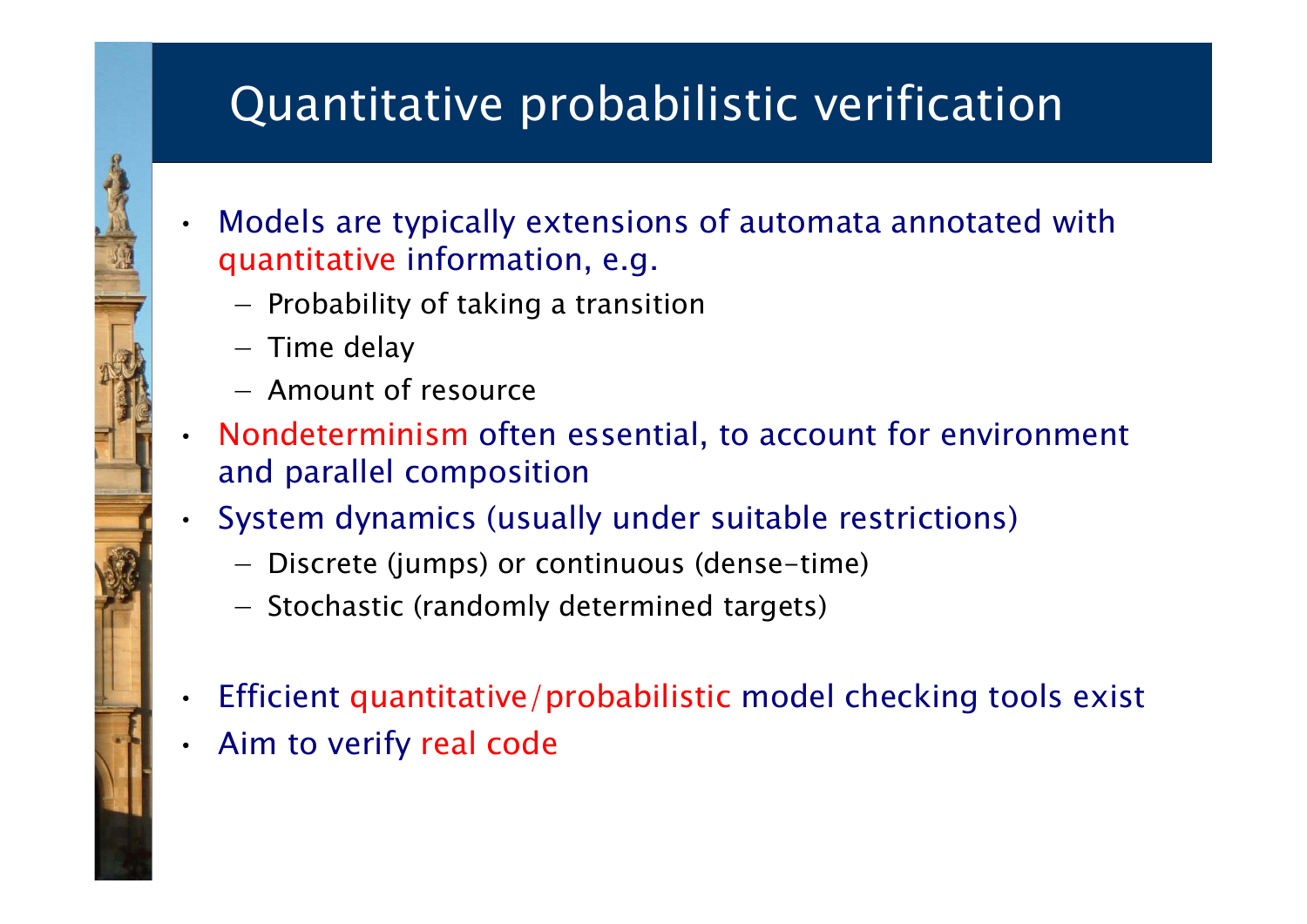#### **Overview**

- 1. Quantitative probabilistic model checking
	- Markov decision processes (MDPs), temporal logics, PRISM
- 2. Abstraction & refinement for MDPs
	- abstraction: two-player stochastic games
	- a quantitative abstraction-refinement loop
- 3. Verification of probabilistic software
	- probabilistic verification at the level of source code (e.g. C)
	- game-based abstraction, predicate abstraction, SAT, …
- 4. Verification of probabilistic real-time systems
	- abstraction refinement for probabilistic timed automata
	- applicable to probabilistic real-time software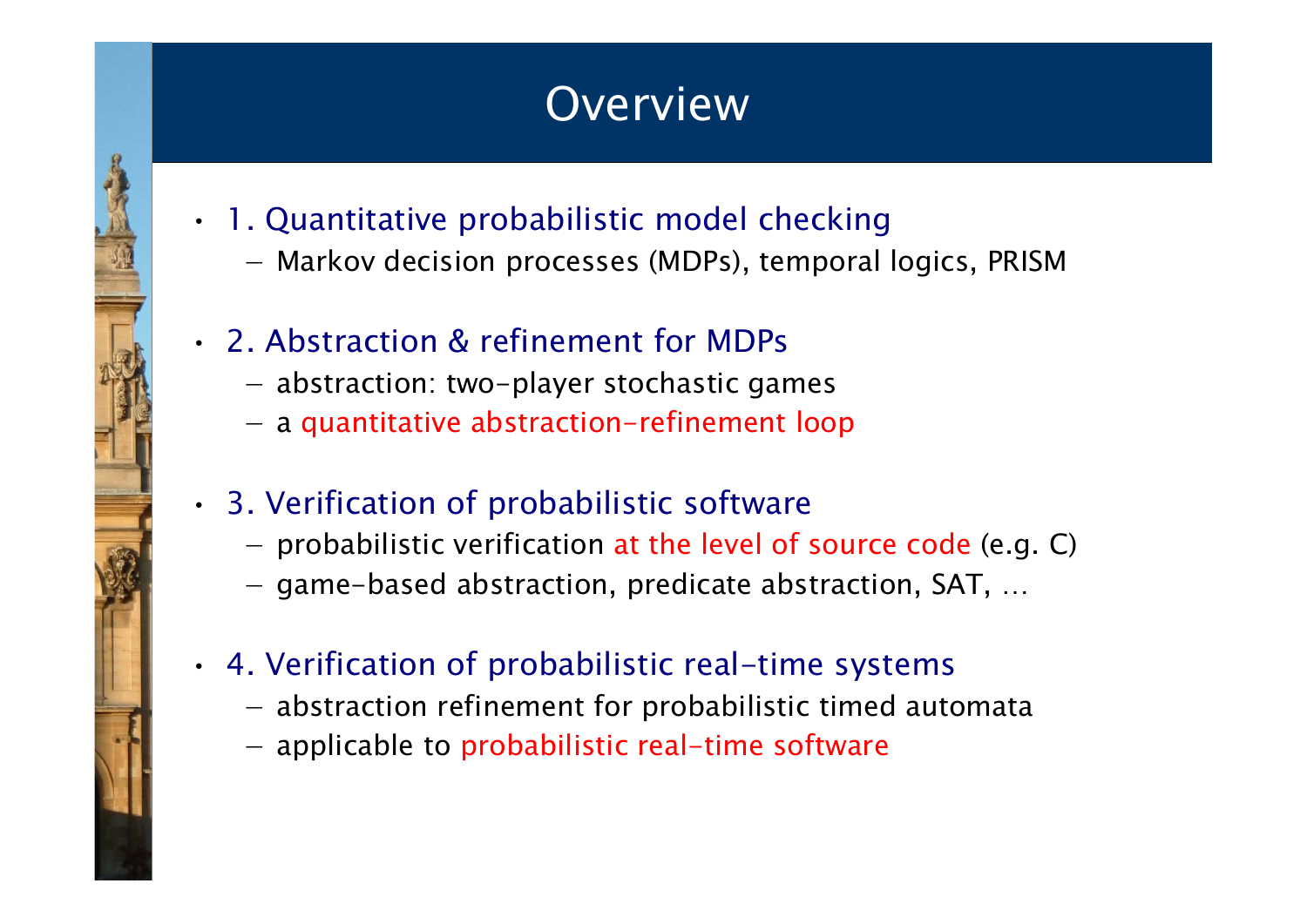

## 1. Quantitative probabilistic model checking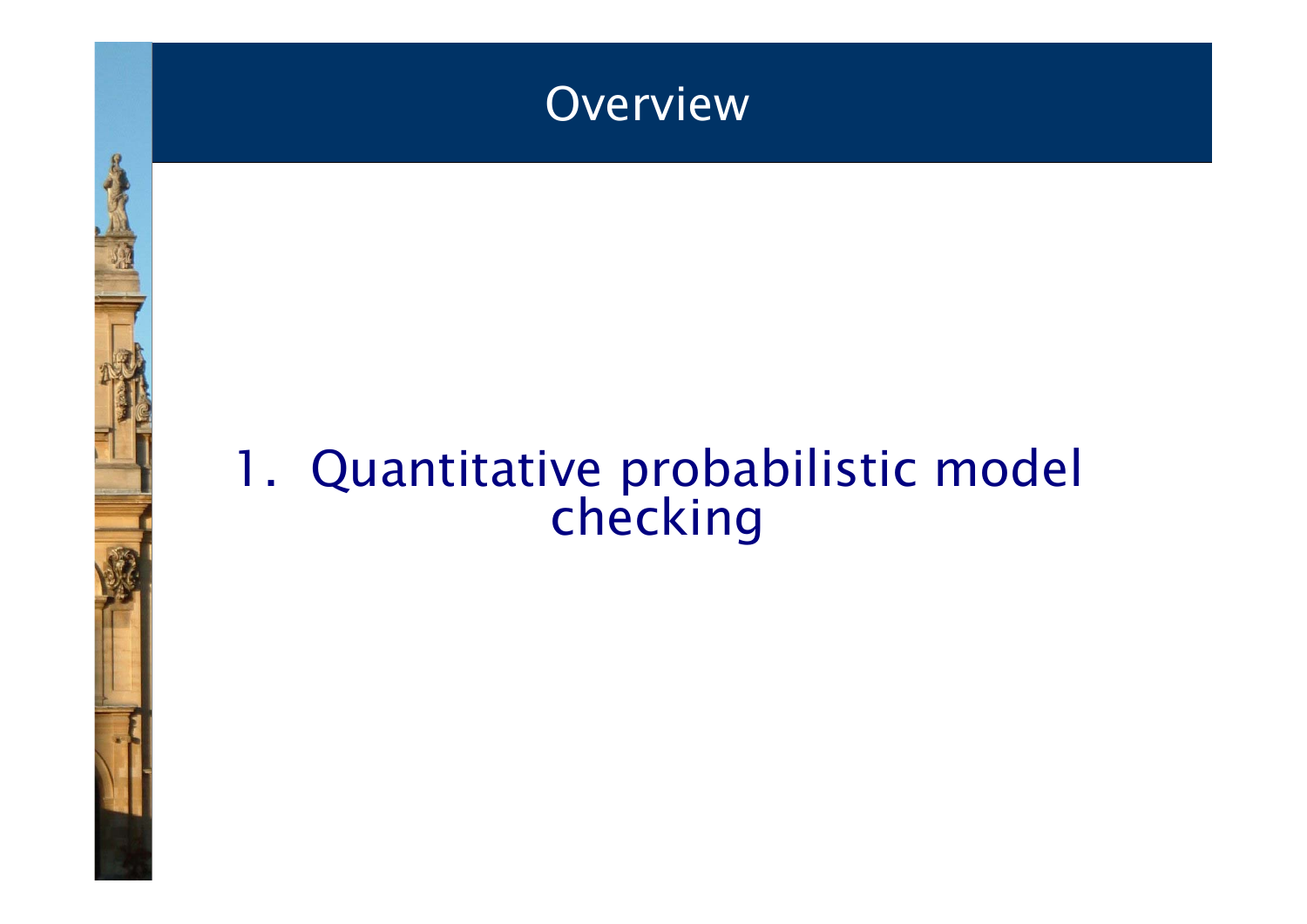### Probabilistic model checking

#### • Model checking

- − Inputs:
	- finite-state transition system
	- temporal logic specification, e.g. CTL
- − Outputs:
	- "yes"/"no" + counterexample (e.g. trace to error state)

#### Quantitative probabilistic model checking

− Inputs:

•

- finite-state probabilistic model, e.g. Markov decision process
- probabilistic temporal logic specification, e.g. PCTL
- − Outputs:
	- $\cdot$  "yes"/"no" + quantitative results/plots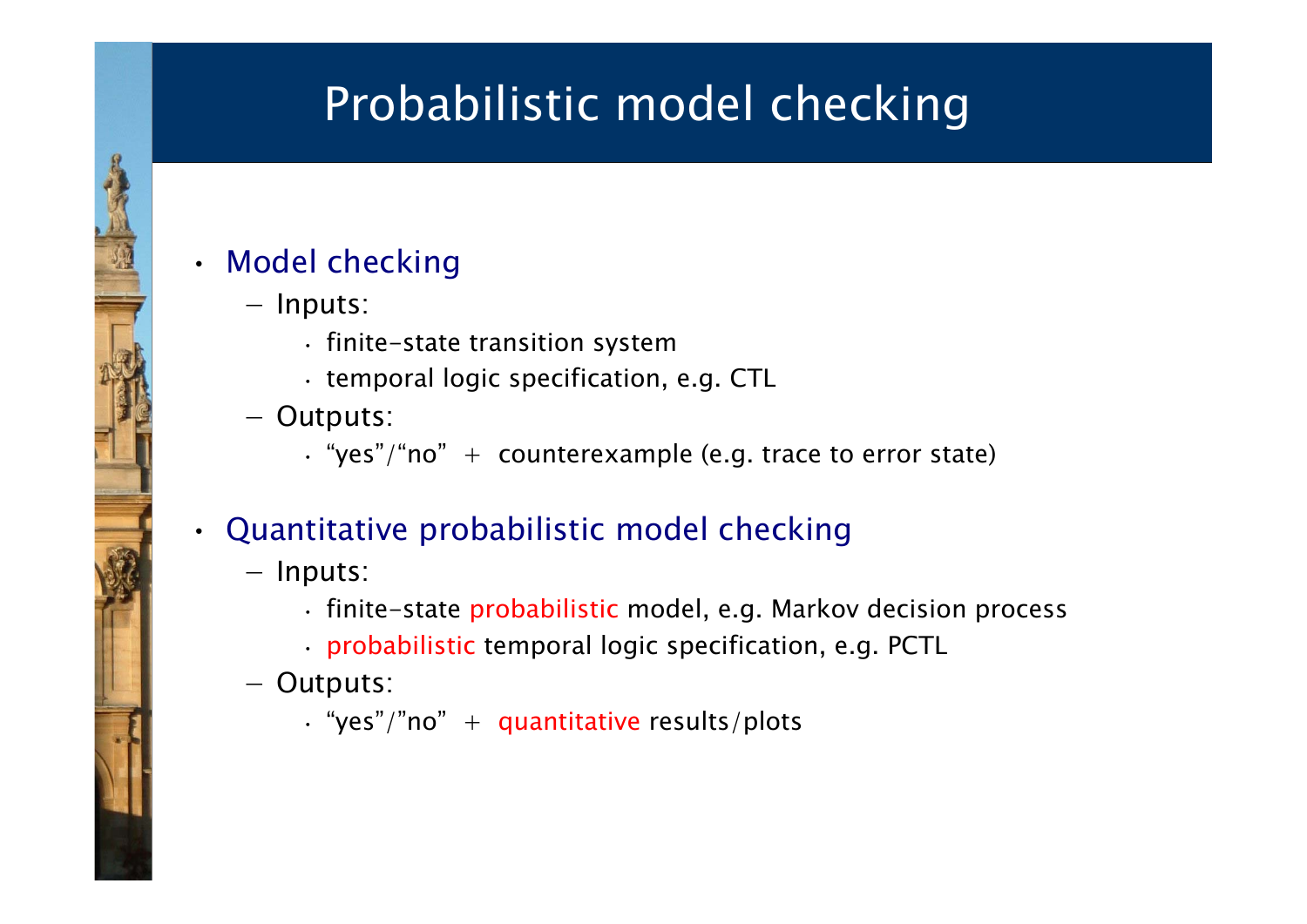### Discrete-time Markov chains (DTMCs)

- Model fully probabilistic behaviour
	- −- state-transition systems augmented with probabilistic choice



• where:

- −S is a set of states
- $-$  s<sub>init</sub>  $\in$  S is the initial state
- − P : S x S → [0,1] is the transition probability matrix
- − L : S → 2AP is a labelling function
- $-$  AP is a set of atomic propositions

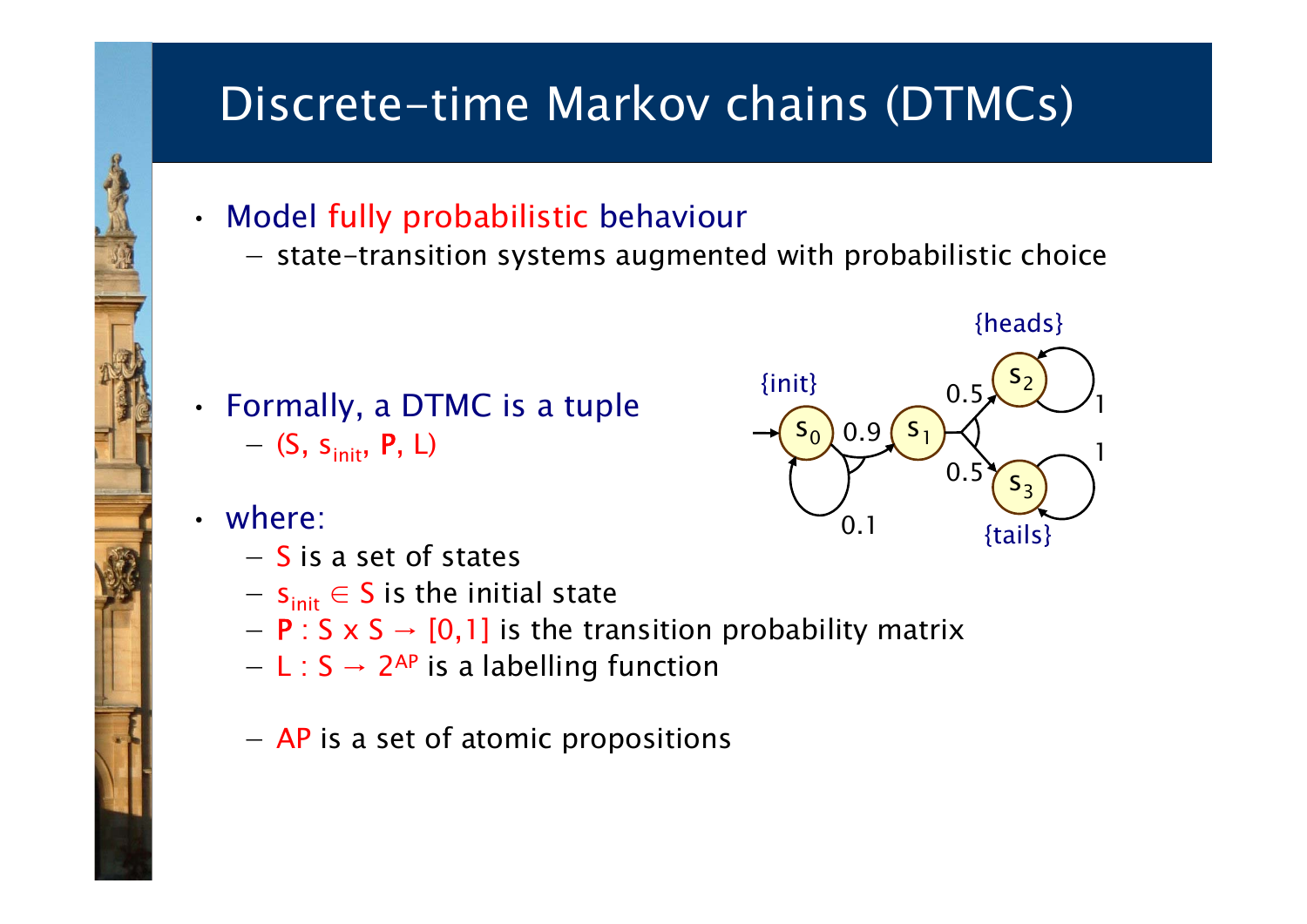### Paths and probabilities

#### • Paths through a DTMC:

•

- −- infinite sequences of states  $s_0s_1s_2s_3...$  such that  $P(s_i,s_{i+1}) > 0$
- $-$  represent executions of the system being modelled
- for quantitative reasoning, need probability space over paths

#### • Probability space ( Path(s),  $\Sigma_{\text{Path}(s)}$ , Pr<sub>s</sub>) [KSK66]

- sample space:  $Path(s) = all$  infinite paths starting in state s

 ${\sf s}_1$ 

 $2^{17}$ 

s

 $_{1}$   $\rightarrow$  (s

- event set: Σ<sub>path(s)</sub> = least σ−algebra on Path(s) containing cylinder set Cyl( $\omega$ ) for all finite paths  $\omega$  starting in s
	- $\cdot$  Cyl( $\omega$ ) = { $\omega' \in$  Path(s) |  $\omega$  is prefix of  $\omega'$ }
- $−$  probability measure: Pr<sub>s</sub>:  $\Sigma_{\mathsf{Path}(s)}$  → [0,1]
	- $\cdot$  Pr<sub>s</sub>(Cyl(s, s<sub>1</sub>,...,s<sub>n</sub>)) = P(s,s<sub>1</sub>)  $\cdot$  ...  $\cdot$  P(s<sub>n-1</sub>,s<sub>n</sub>)
	- extends uniquely to all sets of paths in the <sup>σ</sup>-algebra
- All omega regular properties are measurable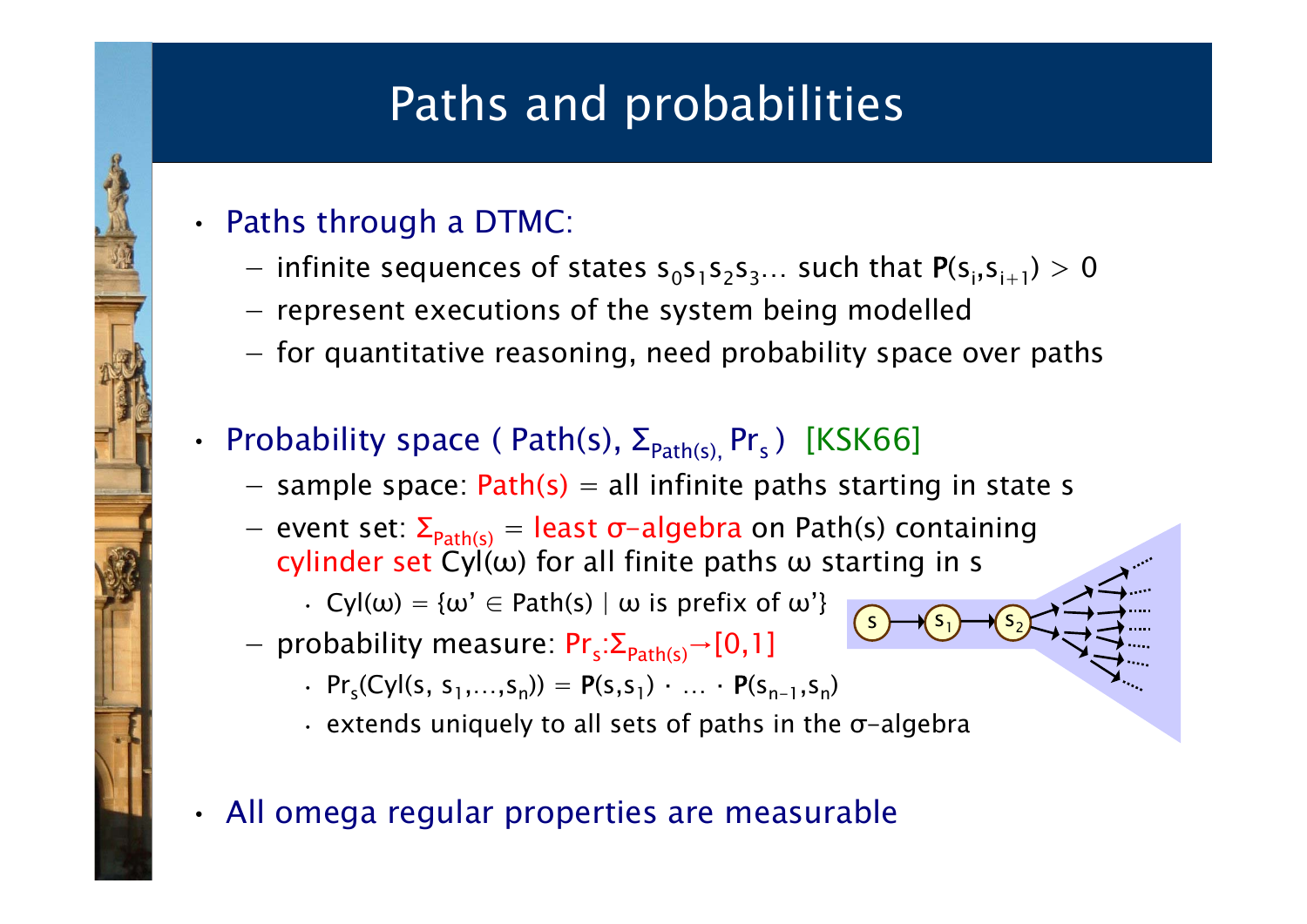### Markov decision processes (MDPs)

- Model nondeterministic as well as probabilistic behaviour
	- −e.g. for concurrency, under-specification, abstraction…
	- − extension of discrete-time Markov chains
	- nondeterministic choice between probability distributions
- Formally, an MDP is a tuple
	- $-$  (S, s<sub>init</sub>, Steps, L)
	- where:

•

- −S is a set of states
- $-$  s<sub>init</sub>  $\in$  S is the initial state
- Steps : S → 2<sup>Act×Dist(S)</sup> is the transition probability function
- − L : S → 2AP is a labelling function
- Act is a set of actions, AP is a set of atomic propositions
- Dist(S) is the set of discrete probability distributions over S

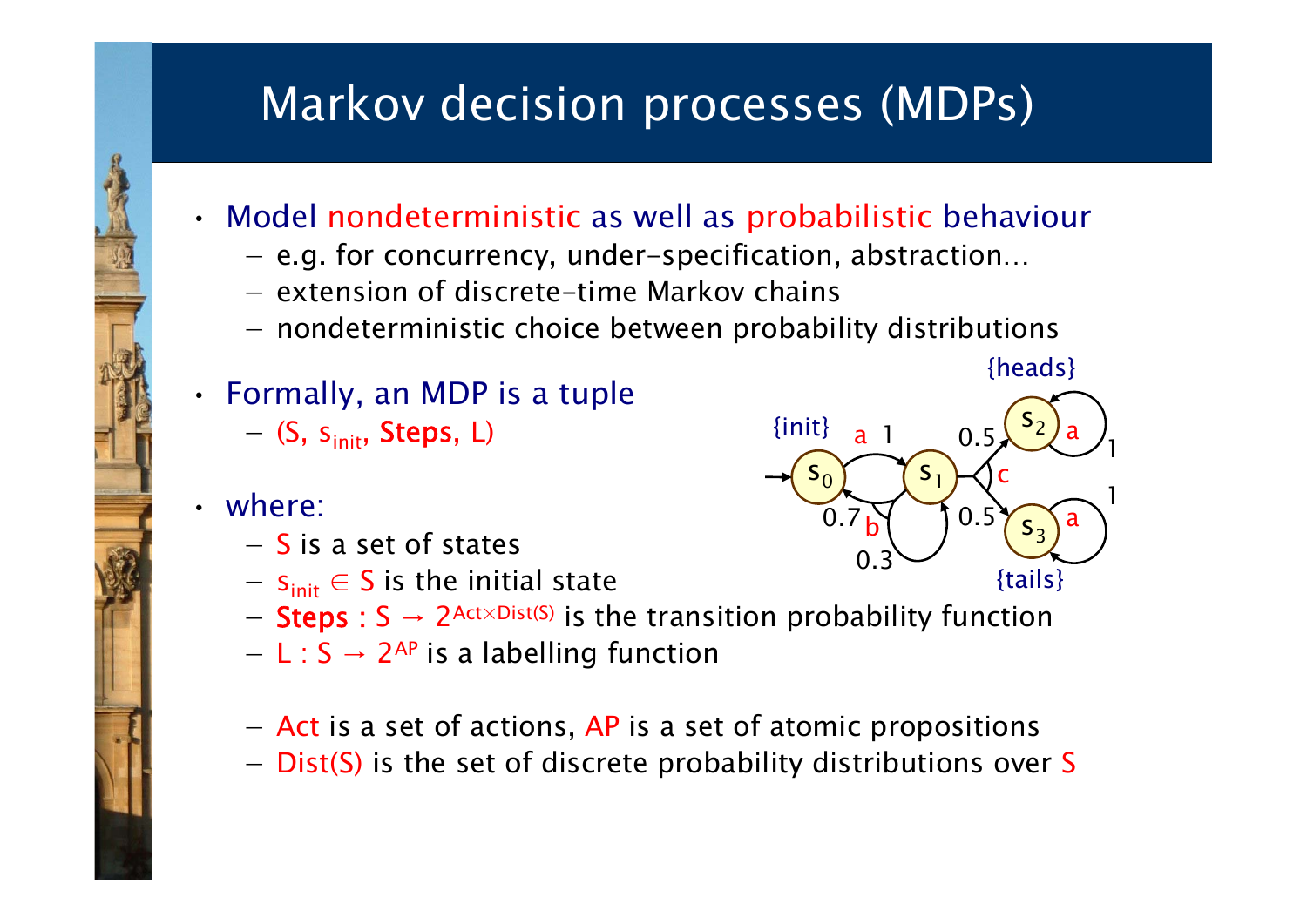#### Paths and adversaries

- A (finite or infinite) path through an MDP
	- − $-$  is a sequence of (connected) states
	- $-$  represents an execution of the system
	- $-$  resolves both the probabilistic and nondeterministic choices



#### • An adversary (aka. "scheduler" or "policy") of an MDP

- $-$  is a resolution of nondeterminism only
- $-$  is (formally) a mapping from finite paths to distributions
- results in a fully probabilistic model
- i.e. an (infinite-state) Markov chain over finite paths
- $-$  on which we can define a probability space over infinite paths
- •• Adversary A is simple iff:  $A(s_1...s_n) = A(s_n)$  for all  $s_1...s_n$ 
	- $-$  in this case, resulting model reduces to finite Markov chain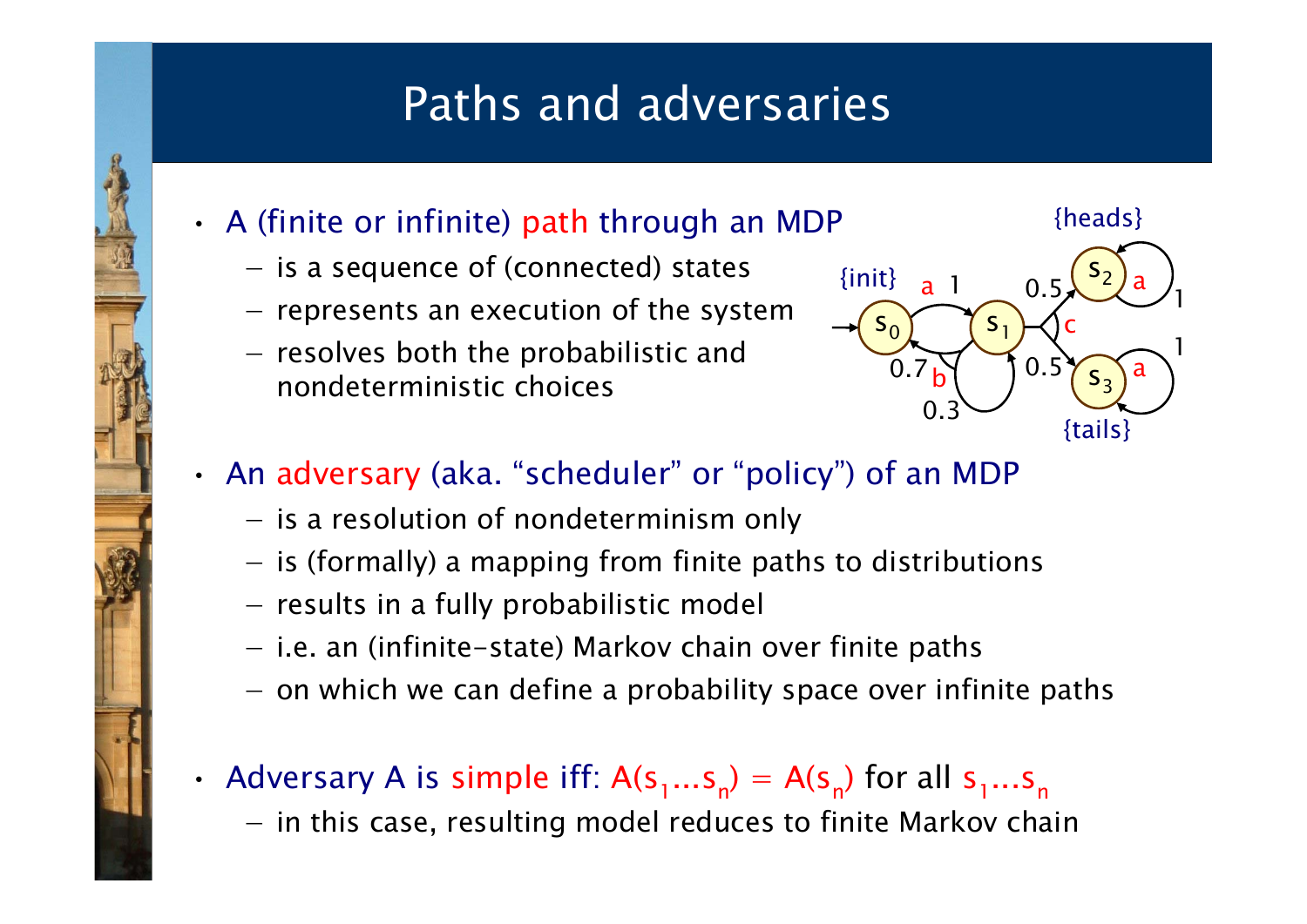#### Example adversary

•• Fragment of DTMC for adversary which picks **b** then **c** in  $s<sub>1</sub>$ 

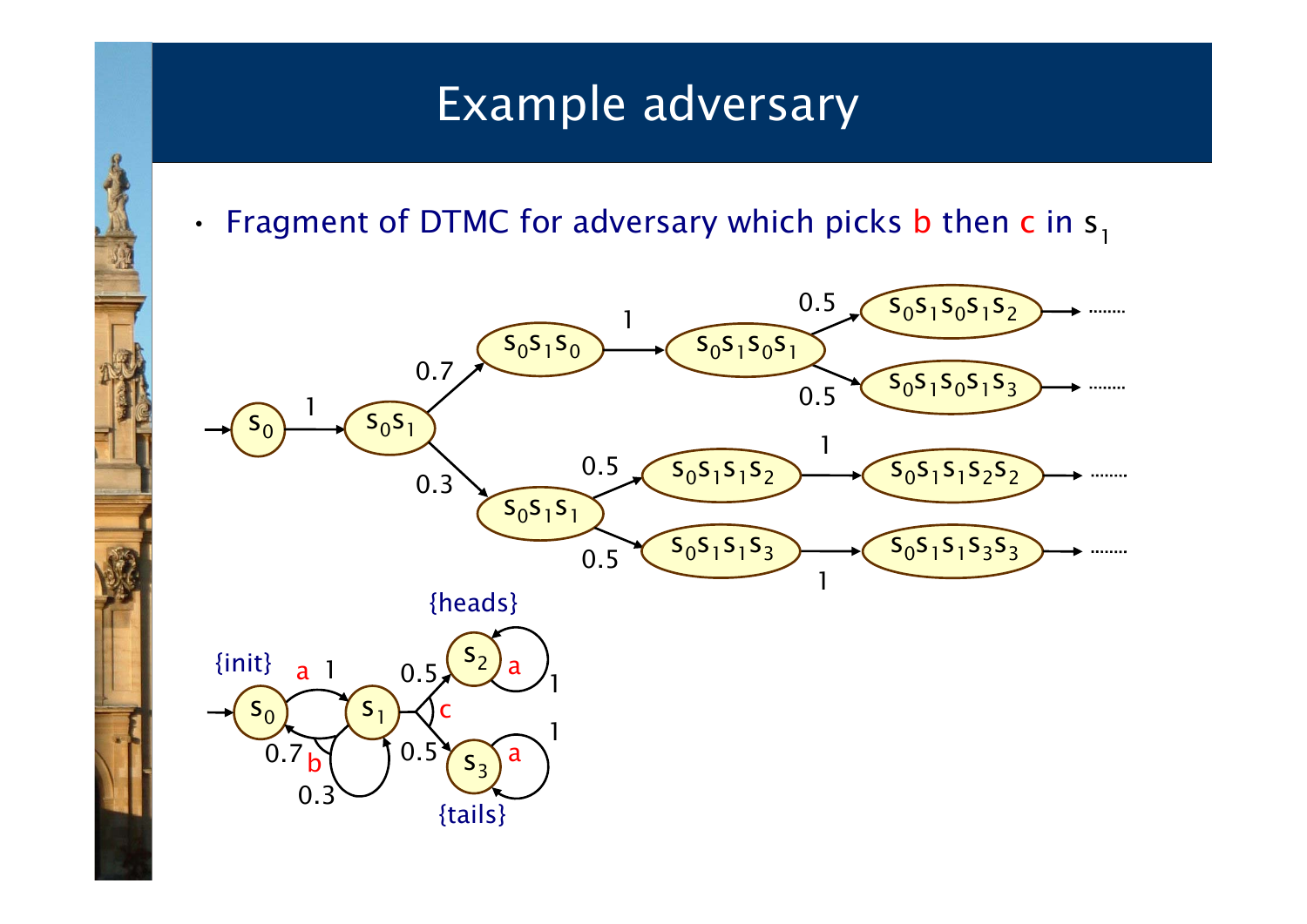### Probabilistic reachability for MDPs

- An adversary A induces, for each state s in the MDP:
	- $-$  a set of infinite paths Path<sup>A(s)</sup>
	- a probability space Pr<sup>a</sup><sub>s</sub> over Path<sup>a</sup>(s)

#### • Probabilistic reachability (for a set of goal states  $F \subseteq S$ )

- probability of reaching F from state s under adversary A
- $p_s^A(F) = Pr^A_s$  {  $s_0s_1s_2s_3...$  ∈ Path<sup>A</sup>(s) |  $s_i$  ∈ F for some i }
- Minimum/maximum probabilities over all adversaries
	- $-p_s^{\min}(F) = \inf_A p_s^{\{A\}}(F)$
	- $-p_s^{\text{max}}(F) = \text{sup}_{A} p_s^{\text{A}}(F)$
	- simple adversaries suffice



- Used to reason about best/worst-case behaviour
	- e.g. maximum probability of an error occurring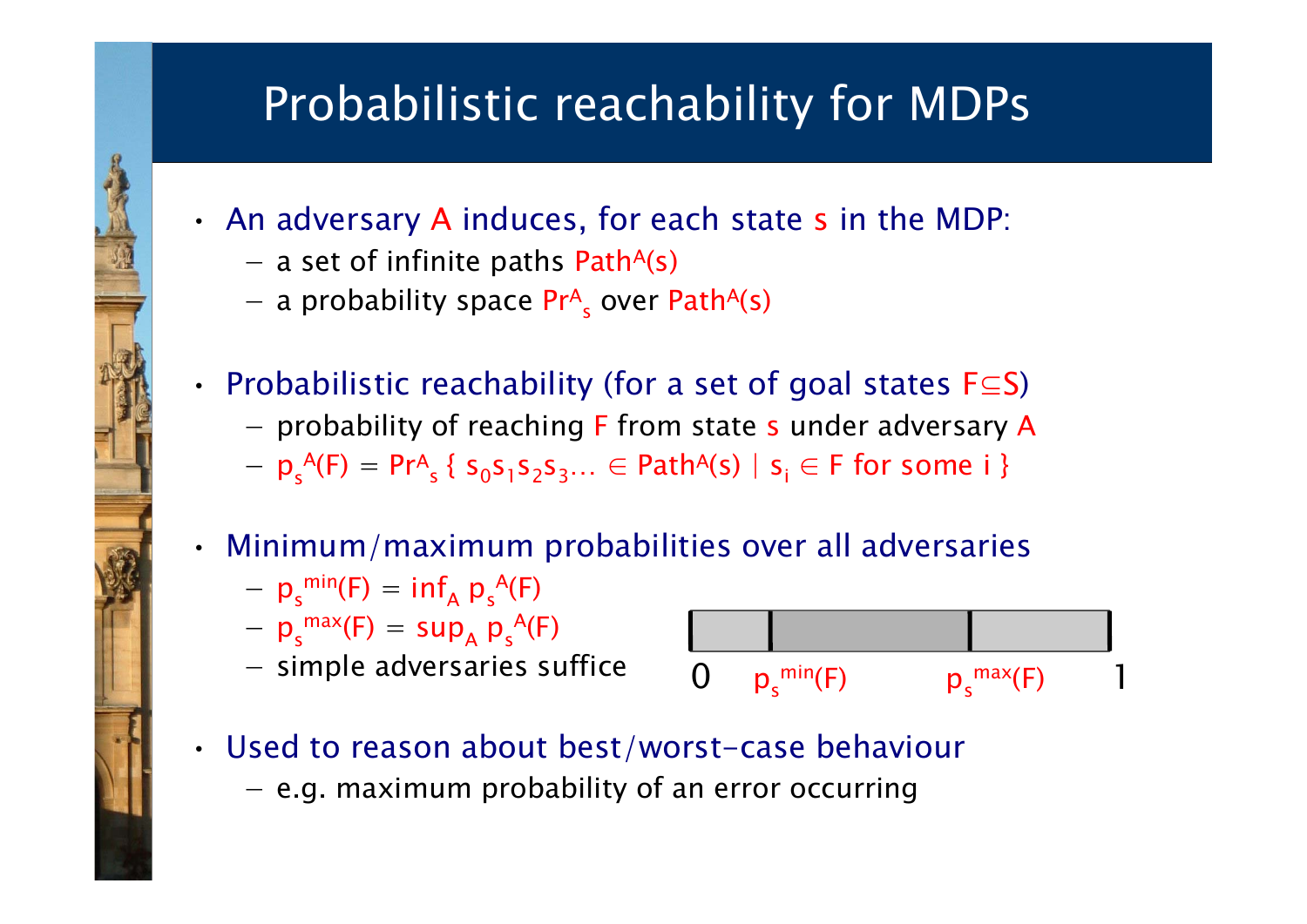### Probabilistic model checking for MDPs

- Also: Bounded reachability properties
	- − $-$  e.g. "min. probability of algorithm termination within T steps"
- Also: Cost- and reward-based properties
	- −- augment states/transitions of MDP with real-valued costs
	- − $-$  define properties as random variables over Path<sup>A(s)</sup>
	- −– e.g. "max. expected power consumption for the duration of the protocol"

#### • Probabilistic temporal logics

- e.g. PCTL extends CTL
- $-$  existential quantification over paths (E,A operators) replaced with probabilistic P operator
- $-$  e.g.  $\mathsf{P}_{< 0.01}$  [  $\diamond$  error ]
- $-$  s  $\vdash$  P<sub>∼p</sub> [ ψ ]  $\Leftrightarrow$  Pr<sup>A</sup><sub>s</sub> { ω ∈ Path<sup>A</sup>(s) | ω  $\vdash$  ψ } ~ p for all A

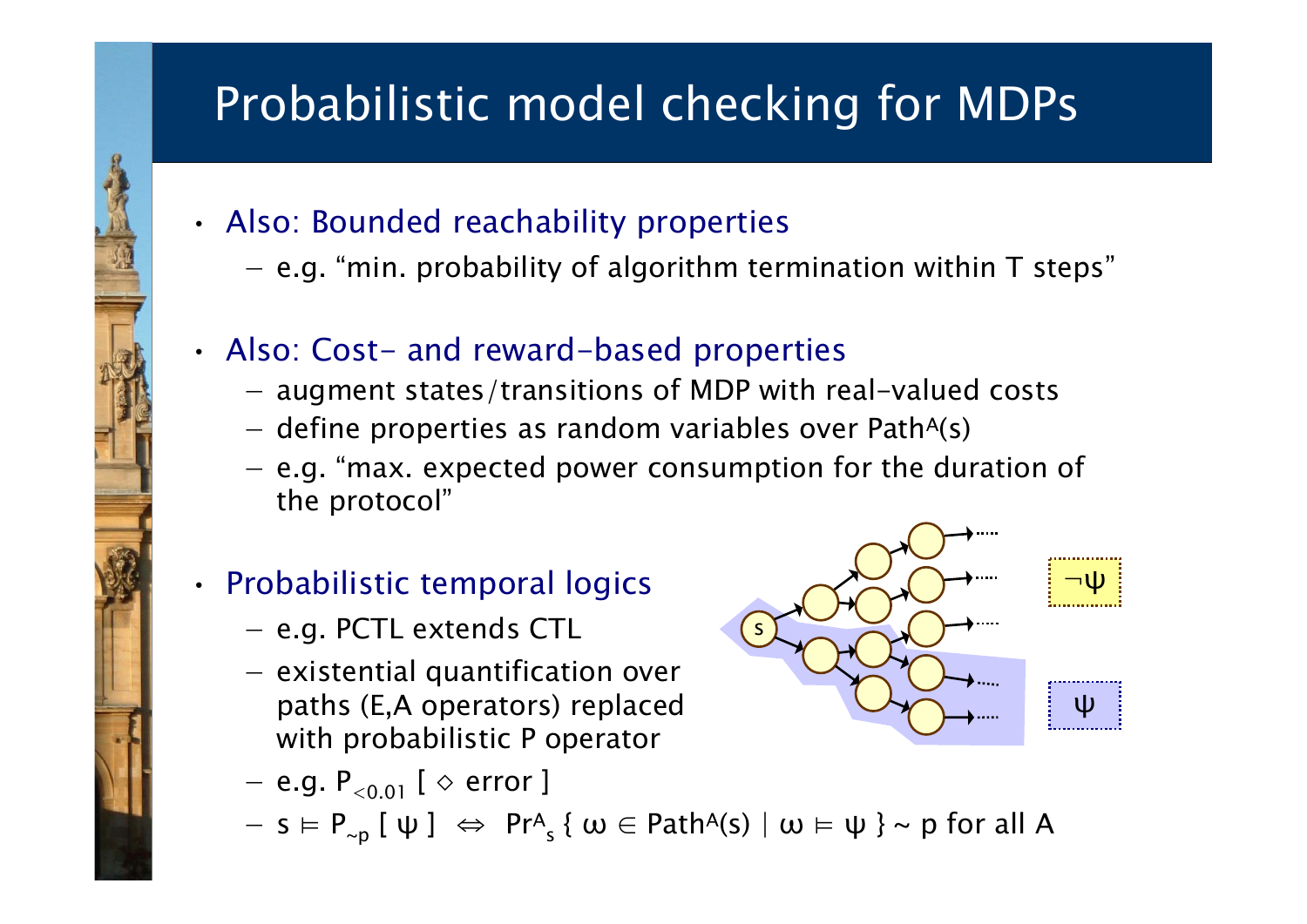# Probabilistic model checking for MDPs

- • Efficient model checking algorithms exist:
	- −- main component: computation of reachability probabilities
		- linear optimisation problem (polynomial complexity)
		- or value iteration (dynamic programming) simple iterative numerical method; more efficient in practice
		- also: graph-based model analysis for qualitative verification
	- best/worst case simple adversary can also be generated

#### • Focus on quantitative results and analysis

- $-$  for PCTL properties with P as the outermost operator, we allow these forms:
- $-$  P<sub>min=?</sub> [ ψ ] and P<sub>max=?</sub> [ ψ ]
- $-$  i.e. "what is the minimum/maximum probability (over all adversaries) that path formula ψ is true? "
- useful to spot patterns/trends

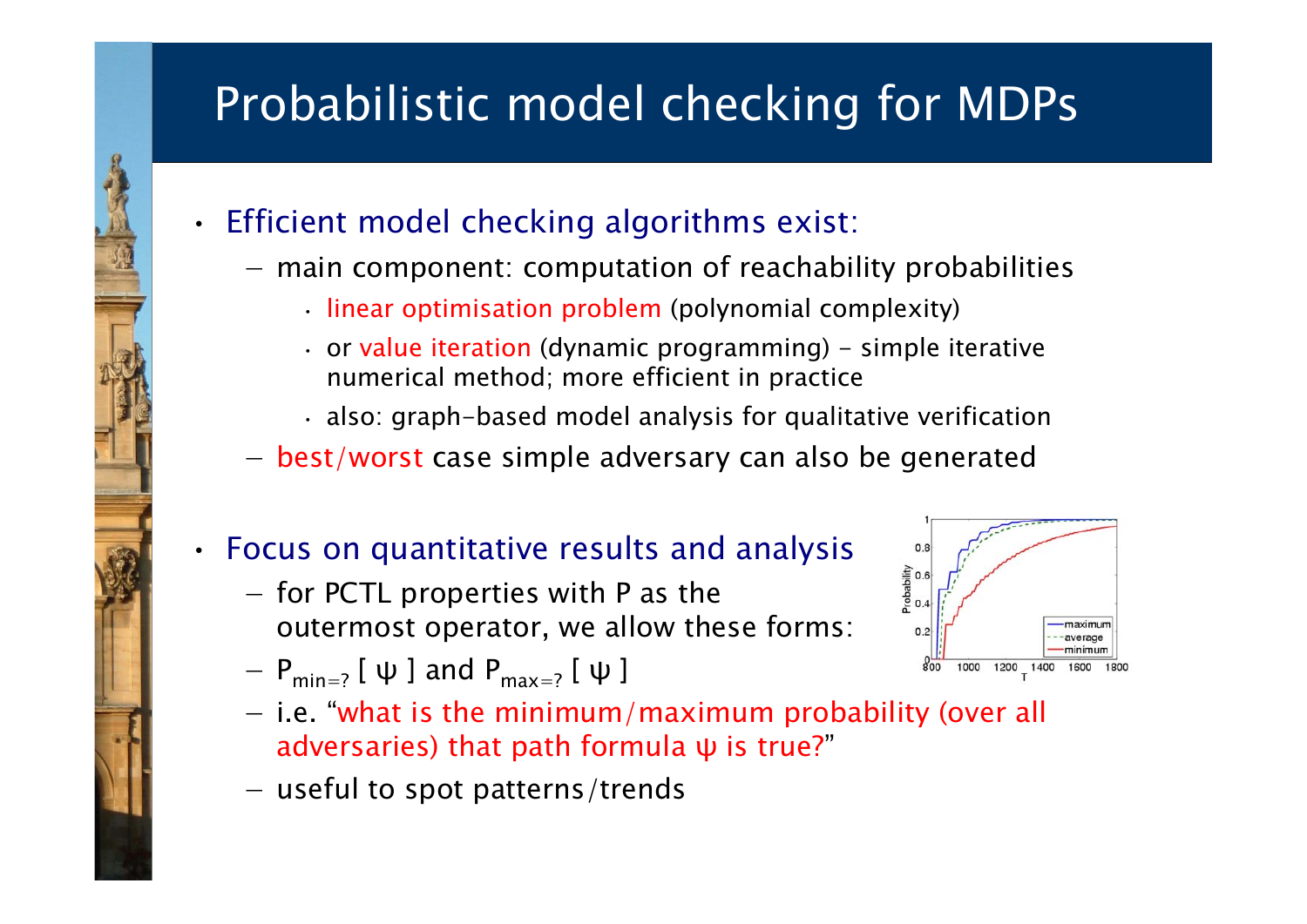

CSMA/CD protocol: Min/max/average probability that a message is sent successfully by time T



Firewire protocol: Optimum probability of leader election by time T for various coin biases



Self-stabilisation:Worst-case expected number of steps to stabilise for initial configurations with K tokens amongst N processes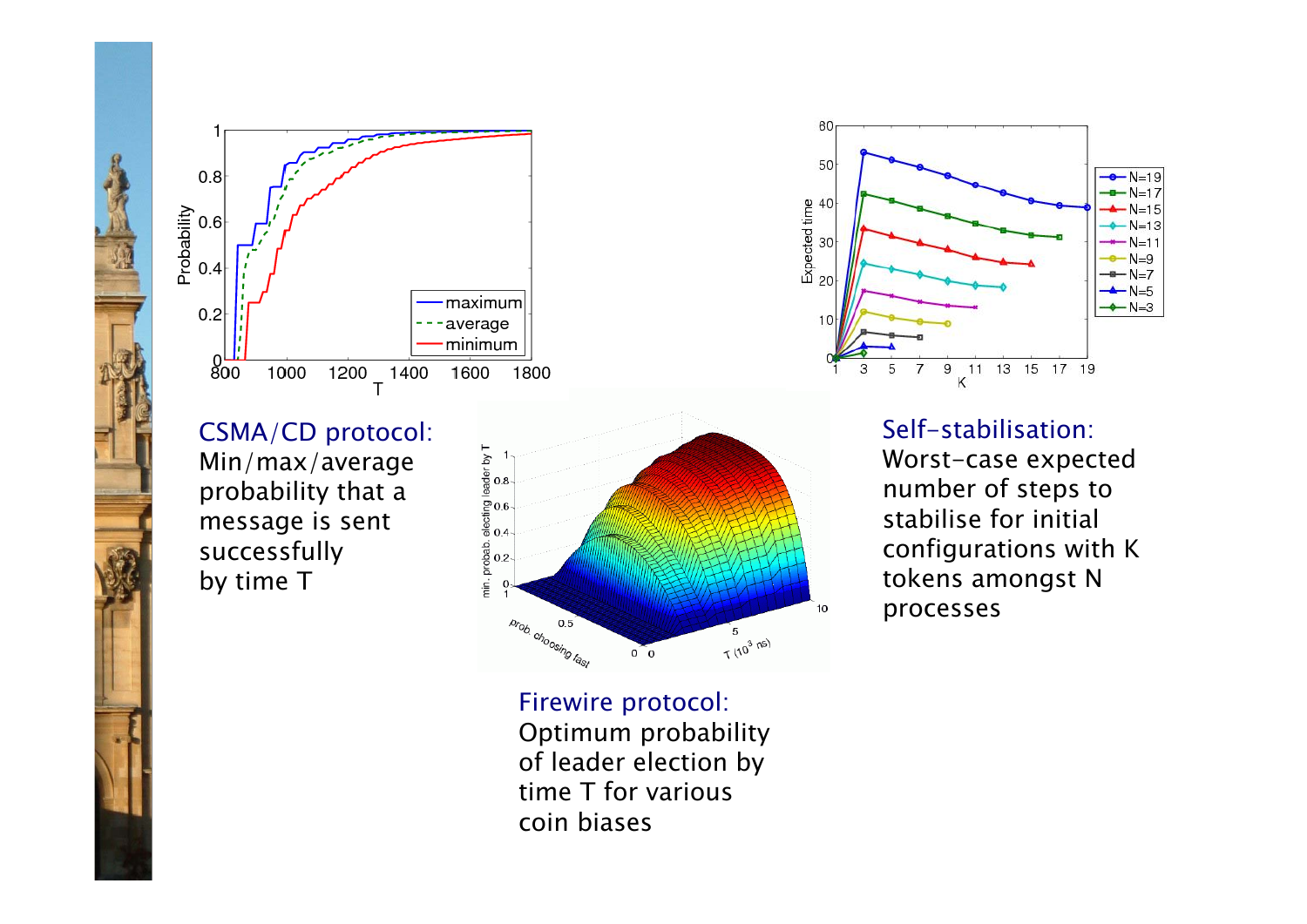# PRISM

- PRISM: Probabilistic model checker
	- −developed at Birmingham, Oxford since approx. 2000
- Support for MDPs, DTMCs, CTMCs



- models specified in probabilistic guarded command language
- Model checking of PCTL, LTL, rewards, …
	- efficient symbolic (BDD-based) implementations
- Applied to case studies across many application domains
	- $-$  communication protocols, security, biology, ...
	- anomalous behaviour/useful insight obtained in many cases
- See: www.prismmodelchecker.org
	- But major challenges remain, e.g.
		- state-space explosion

•

- automating model extraction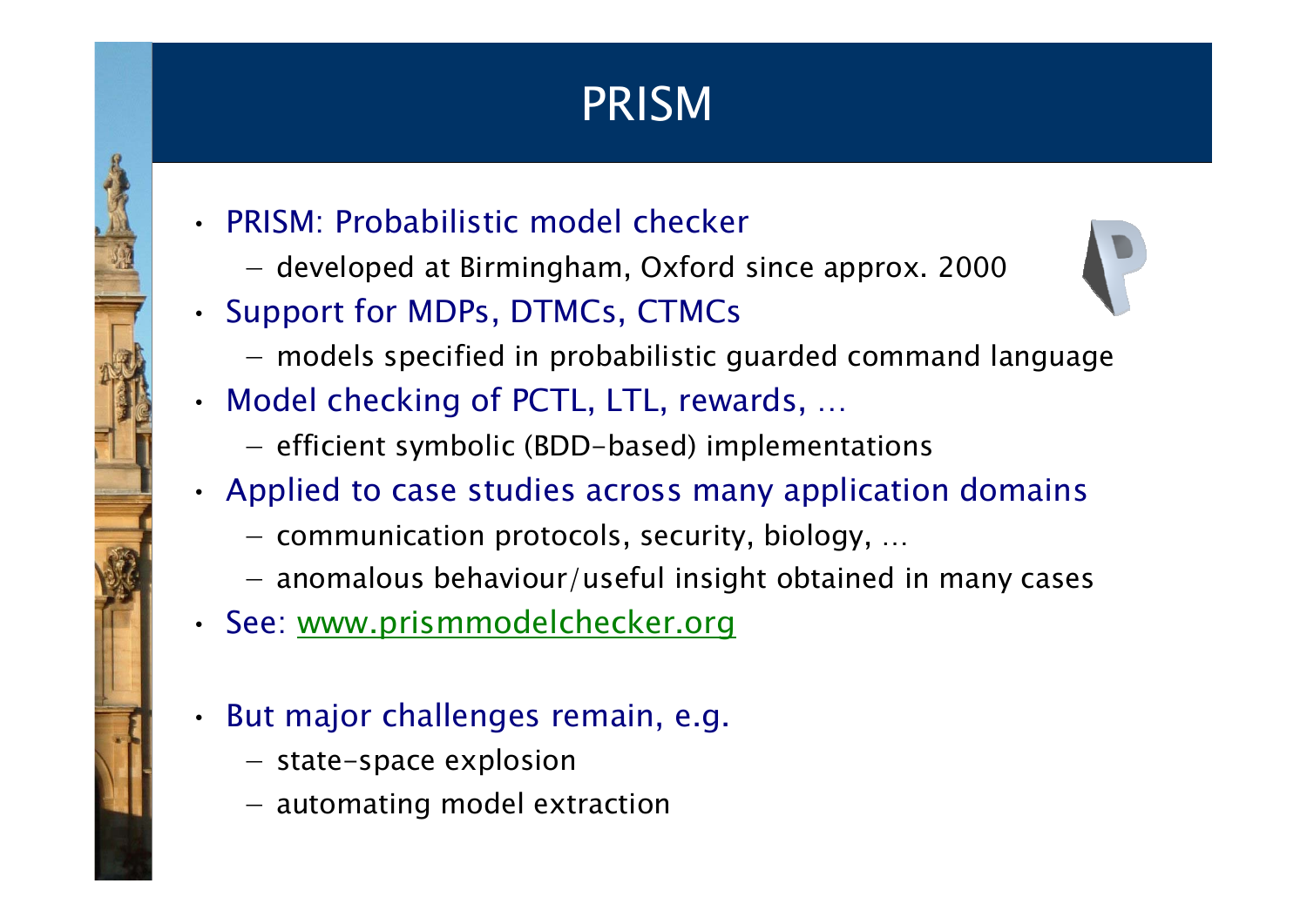## Aims

- Combine software verification via model checking
	- − efficient verification of C/Java via abstraction-refinement
	- e.g. "buffer overflow does not occur in this program, for all executions"
	- existing tools: SLAM, BLAST, SATABS, Terminator

#### • with quantitative probabilistic model checking

- − focus on software where failure is unavoidable
	- e.g. network protocols, esp. wireless
- $-$  aim for network utilities and quantitative properties
	- $\cdot$  concurrency, user input  $\rightarrow$  nondeterministic choice
	- failure, randomisation -> probabilistic choice
- − also include real-time and resources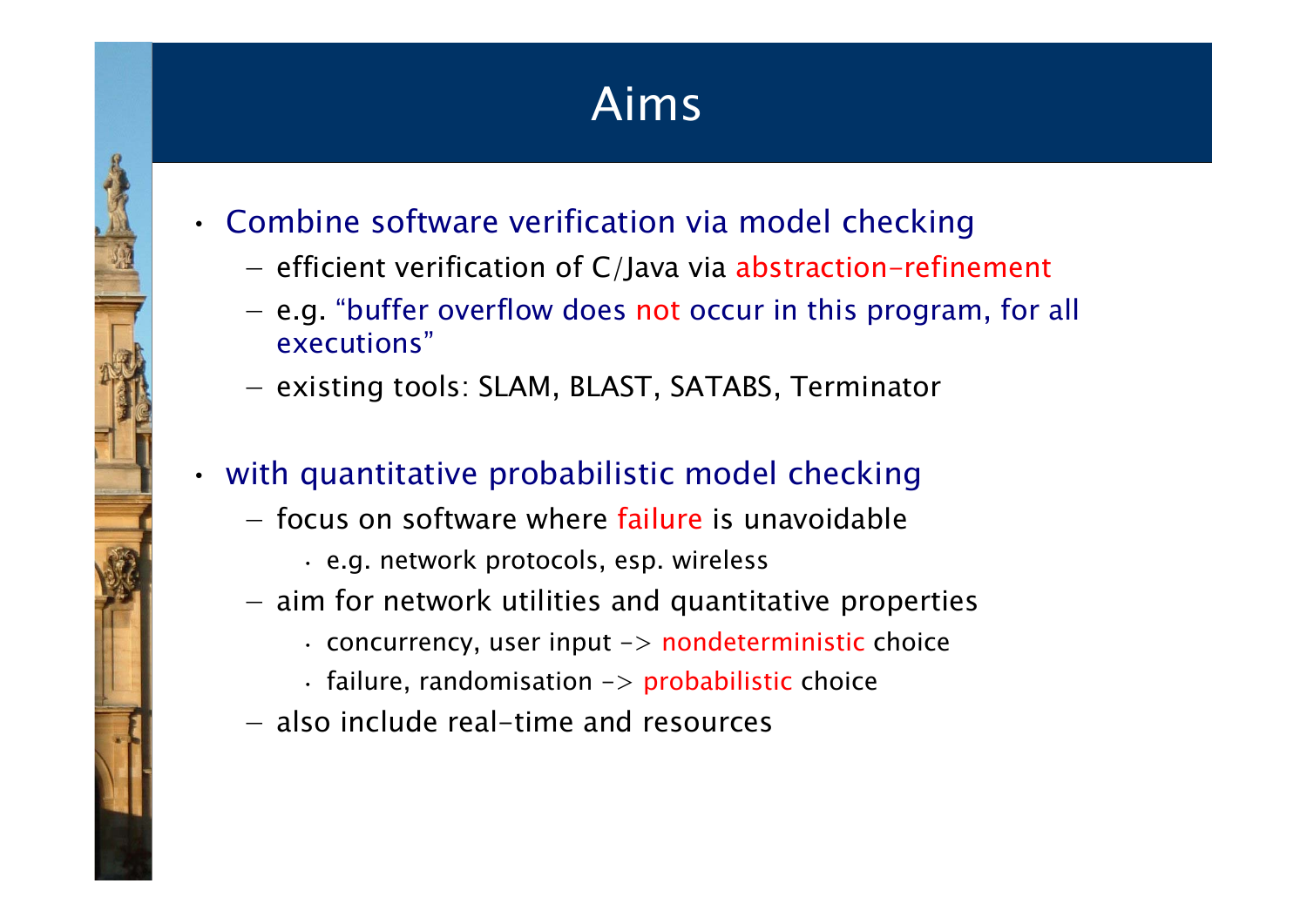

# 2. Abstraction & refinement for MDPs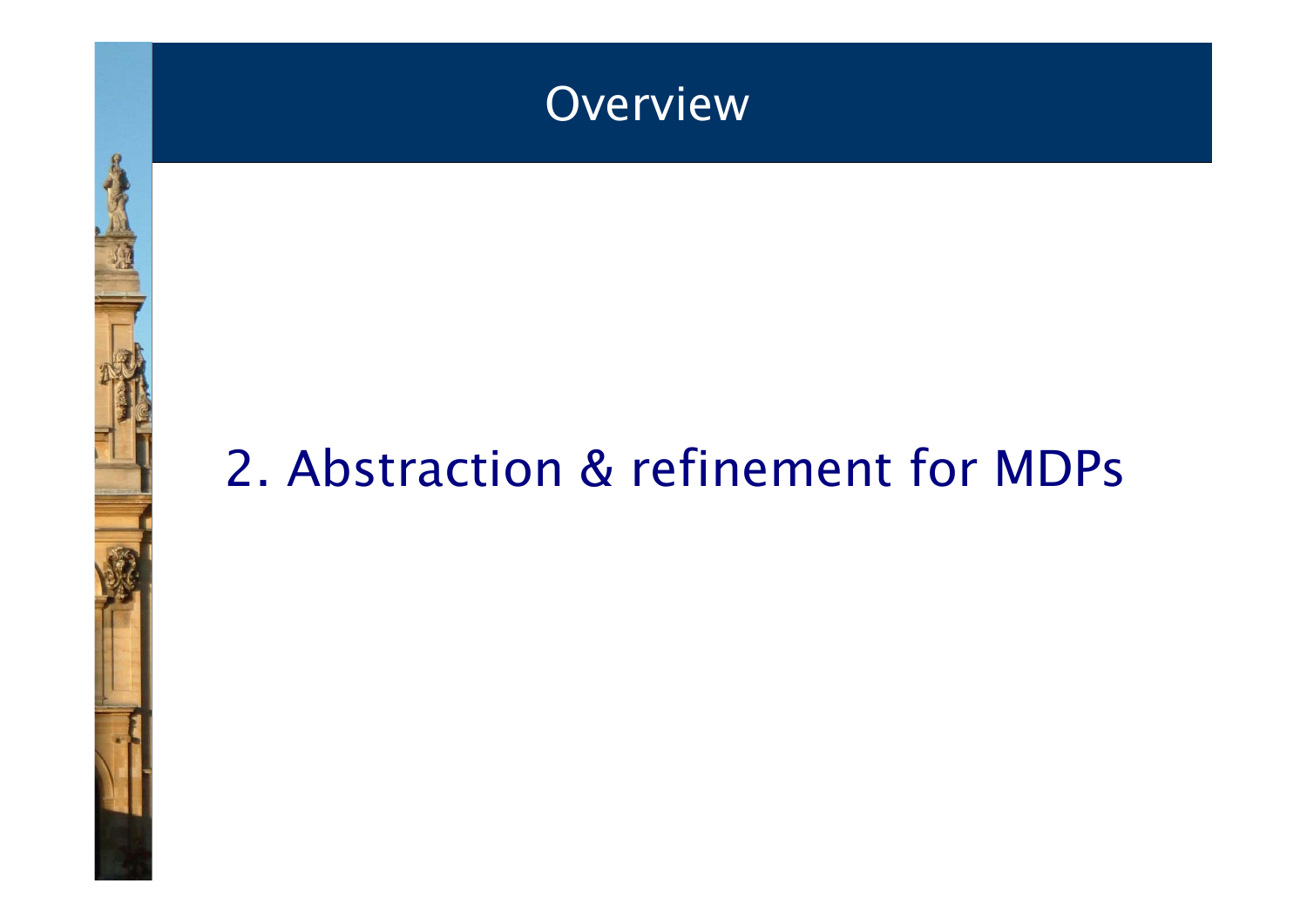### Abstraction

- Very successful in (non-probabilistic) model checking
	- − $-$  essential for verification of large/infinite-state systems
- Construct abstract model A of concrete model M
	- details not relevant to some property of interest removed
	- $-$  e.g. partition of state space based on a set of predicates
- Non-probabilistic case: existential abstraction
	- $-$  conservative: existence of path in M implies existence in A
	- hence can model check A to verify safety properties of M
- Abstraction-refinement
	- automate process of constructing abstraction
	- information from model checking process can be used to refine the abstraction (or validate the property)
	- e.g. CEGAR (counterexample-guided abstraction refinement) check if counterexample is spurious and use to refine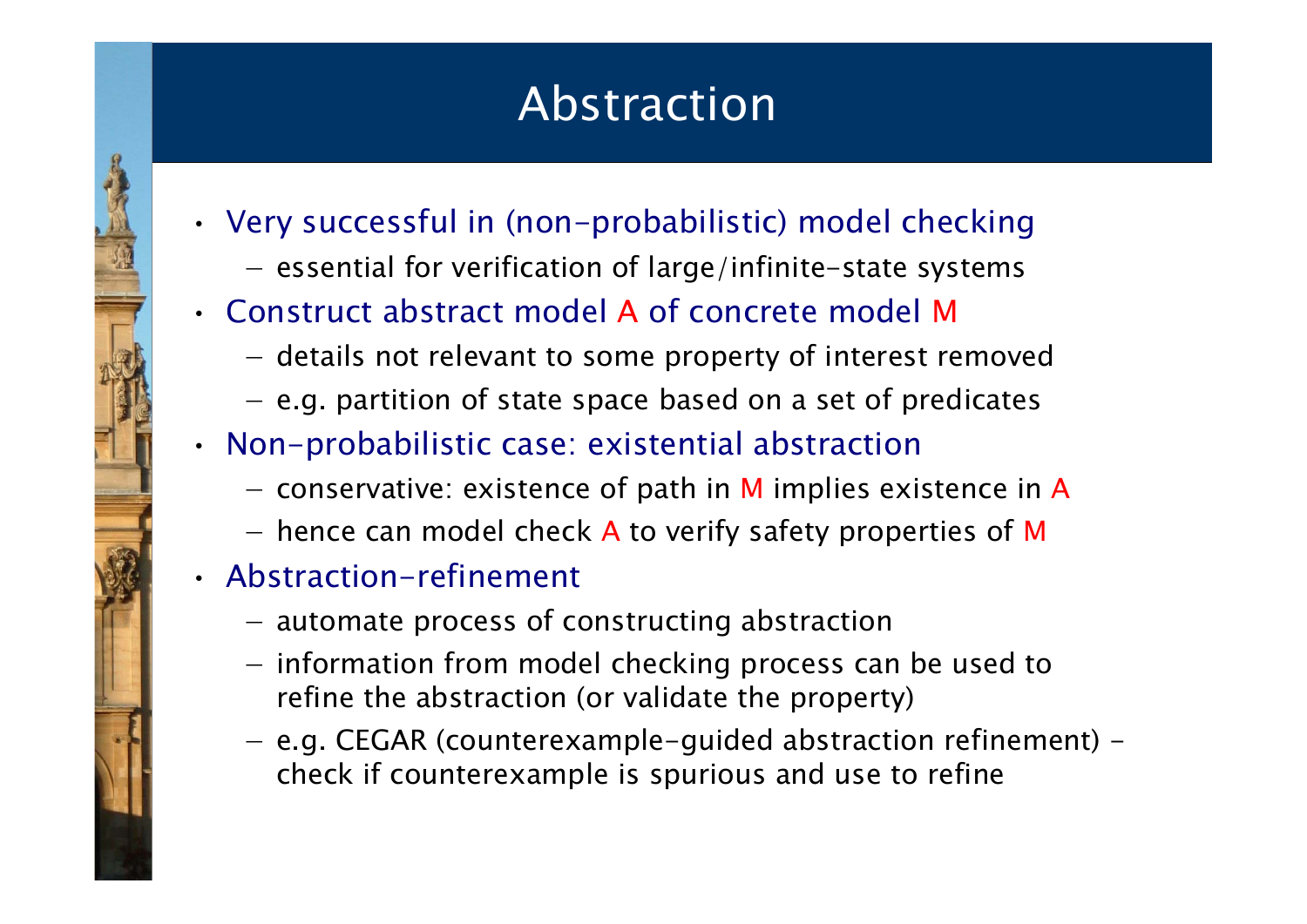### Abstraction of MDPs

- Abstraction increases degree of nondeterminism
	- − $-$  i.e. minimum probabilities are lower and maximums higher



- − what form does the abstraction of an MDP take?
- Our approach: two-player stochastic games [QEST'06]
- Key idea: separate two forms of nondeterminism
	- $-$  (a) from abstraction and (b) from original MDP
	- $-$  then generate separate lower/upper bounds for min/max



- gives quantitative measure of utility of abstraction
- basis of quantitative abstraction-refinement framework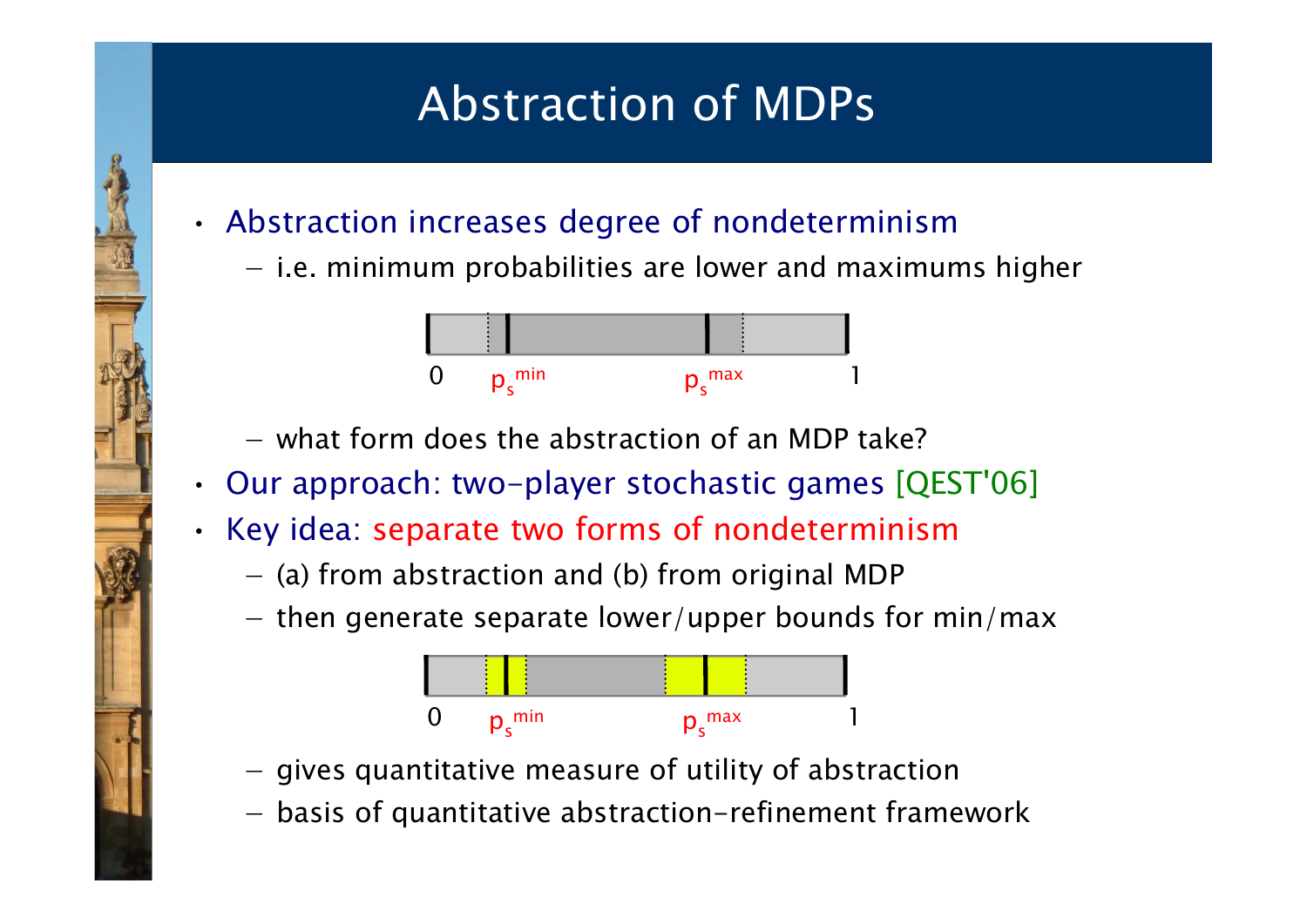#### Stochastic two-player games

- Stochastic two-player games [Shapley,Condon]
	- −- two (nondeterministic) players and probabilistic choice
	- (MDPs are 1 player stochastic games)
- Game G = ((V, E),  $v_{init}$ , (V<sub>1</sub>, V<sub>2</sub>, V<sub>p</sub>), δ)
	- $-$  (V,E) is a finite directed graph
	- − v<sub>init</sub> is the initial vertex
	- $-(V_1, V_2, V_p)$  is a partition of V: 'player 1', 'player 2' and 'probabilistic'
	- − δ : V P→ Dist(V) is a probabilistic transition function
- Execution of G: successor vertex chosen:
	- by player  $1/2$  for  $V_1/V_2$  vertices
	- at random (**δ**) for V<sub>P</sub> vertices



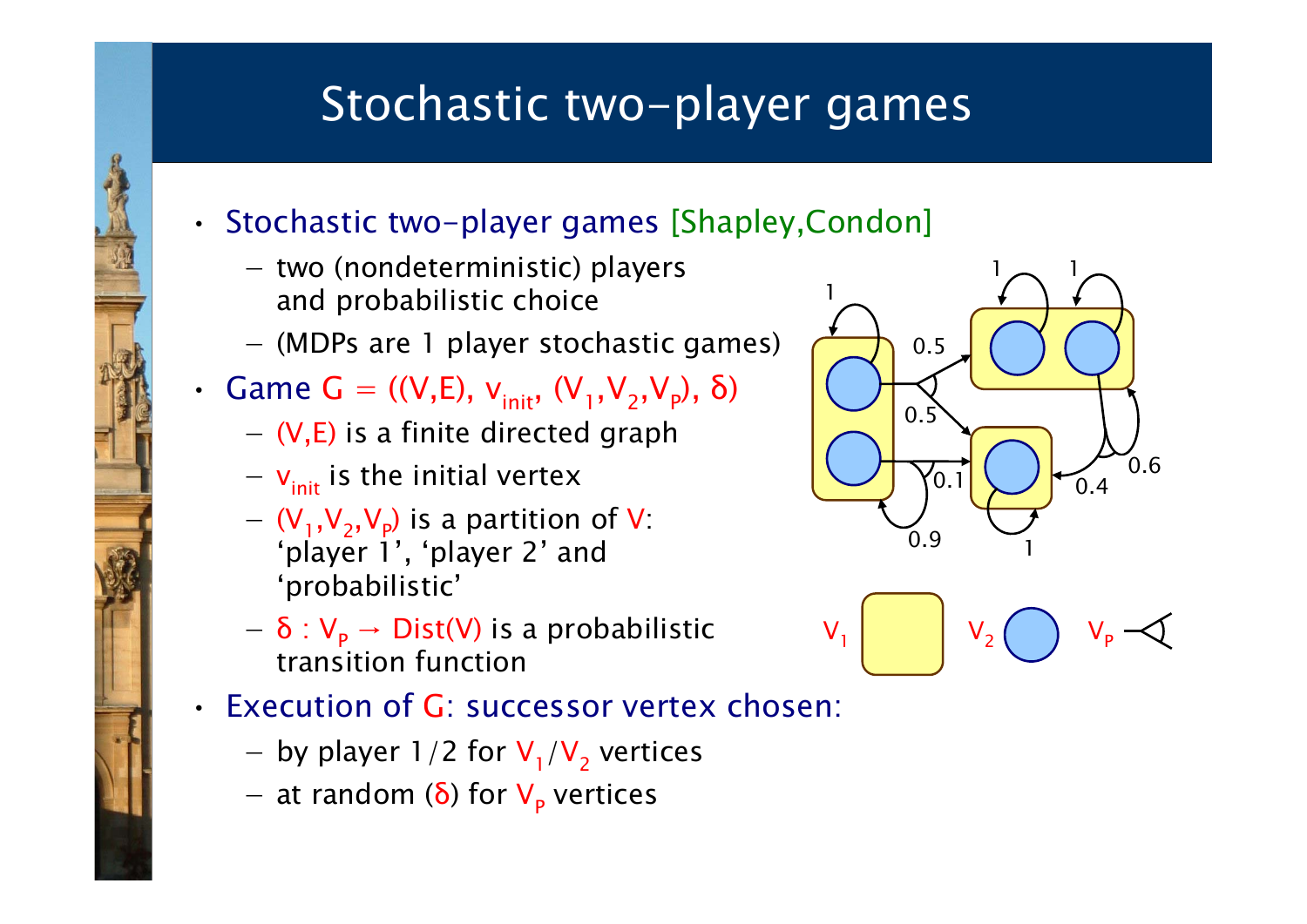#### Properties of stochastic games

- Resolution of nondeterminism in a stochastic game
	- −– is done by a pair of strategies for players 1 and 2:  $(\sigma_1,\sigma_2)$
	- $-$  under which the behaviour of the game is fully probabilistic
	- which induces a probability space over infinite paths
- Probabilistic reachability of vertex goal set  $F \subseteq V$ 
	- $-$  p<sub>v</sub> <sup>σ1,σ2</sup>(F) probability of reaching F from vertex **v** under ( $\sigma^{}_1,\sigma^{}_2$ )
- Optimal probabilities for player 1 and player 2
	- $-$  sup<sub> $\sigma$ 1</sub> inf<sub> $\sigma$ 2</sub> p<sub>v</sub> <sup>σ1,σ2</sup>(F) and sup<sub>σ2</sub> inf<sub>σ1</sub> p<sub>v</sub> <sup>σ</sup>1, σ 2(F)
	- $-$  e.g. "no matter what player 2 does, player 1 can guarantee F is reached with at least this probability"
	- computable via simple iterative methods, similar to MDPs
	- corresponding strategies also obtained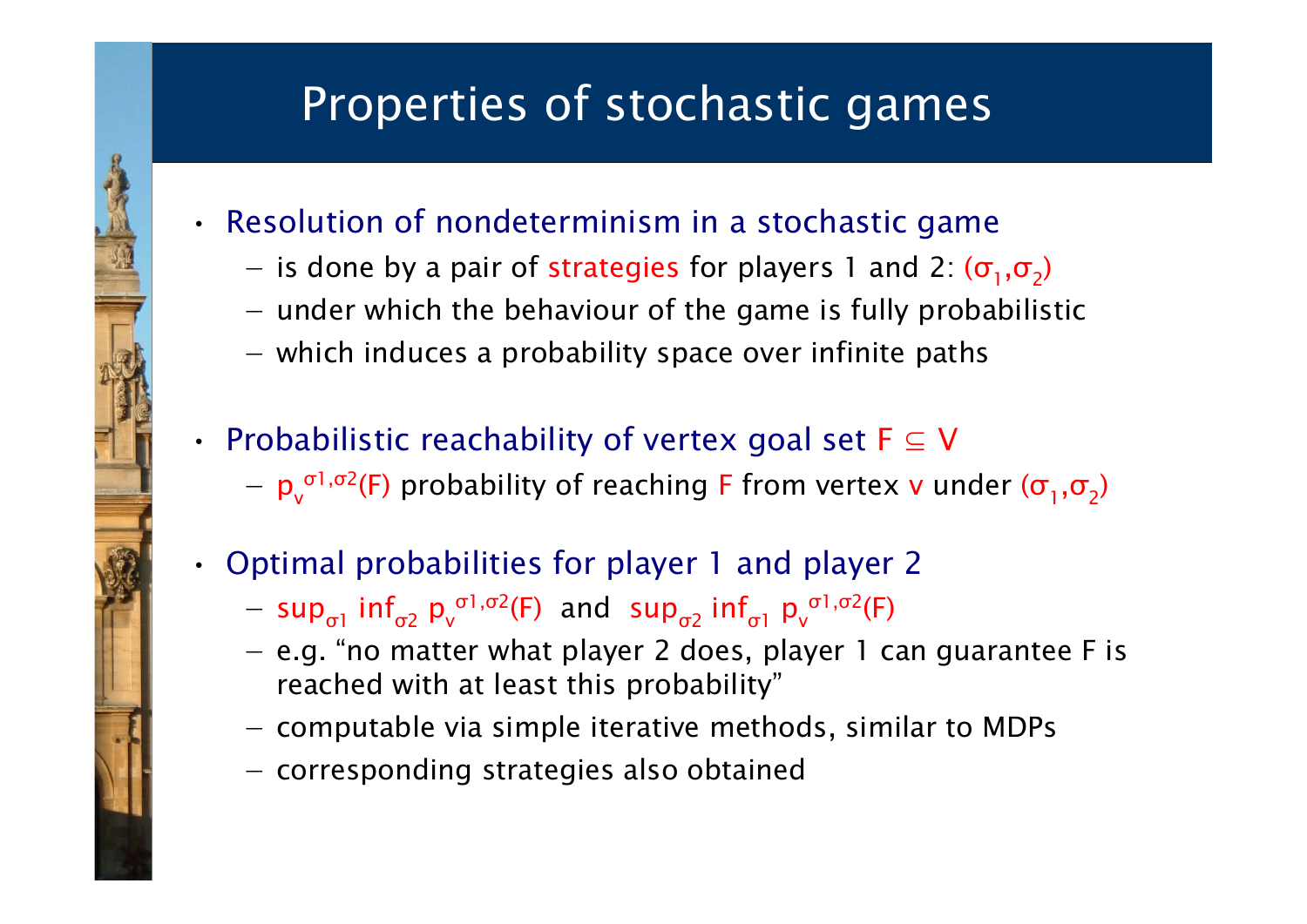#### Games as abstractions of MDPs

- Abstraction of an MDP is a two-player stochastic game
	- − $-$  based on a partition  $P_{\scriptscriptstyle \mathsf{S}}$  of MDP state space S
	- $-$  V<sub>1</sub> vertices are elements of P<sub>s</sub> (subsets of S)
	- − V 2 vertices are sets of prob. distributions ("states of MDP")
	- V<sub>p</sub> vertices are single probability distributions (over V<sub>1</sub>)
	- − strict alternation between V<sub>1</sub>, V<sub>2</sub>, V<sub>P</sub> vertices

#### • Player 1 controls nondeterminism from abstraction

– selects a state of the original MDP from a subset of S (in  $P_s$ )

#### • Player 2 controls nondeterminism from original MDP

 $-$  selects a single probability distribution from a set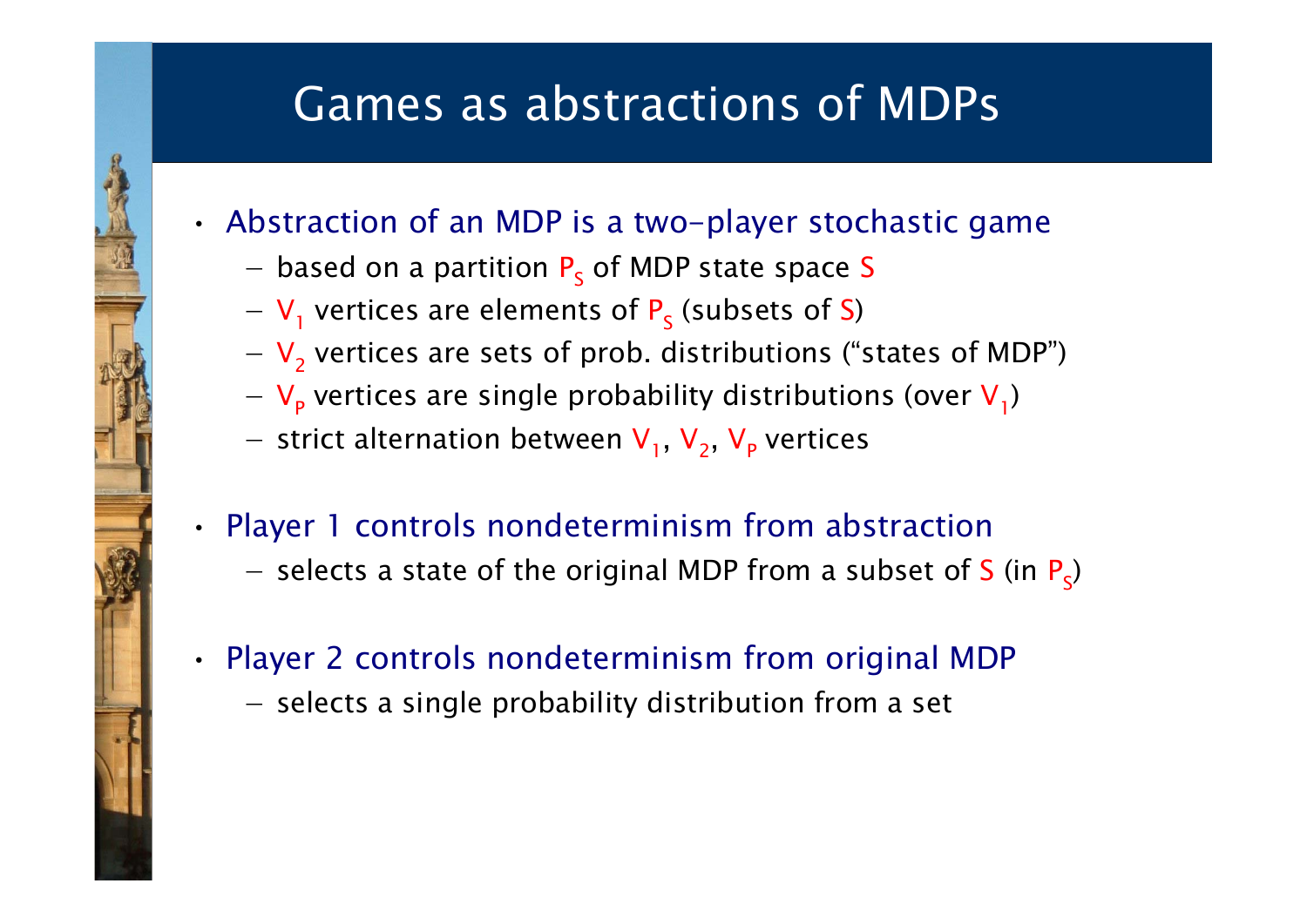• Player | 1 | vertices are partition elements (abstract states)



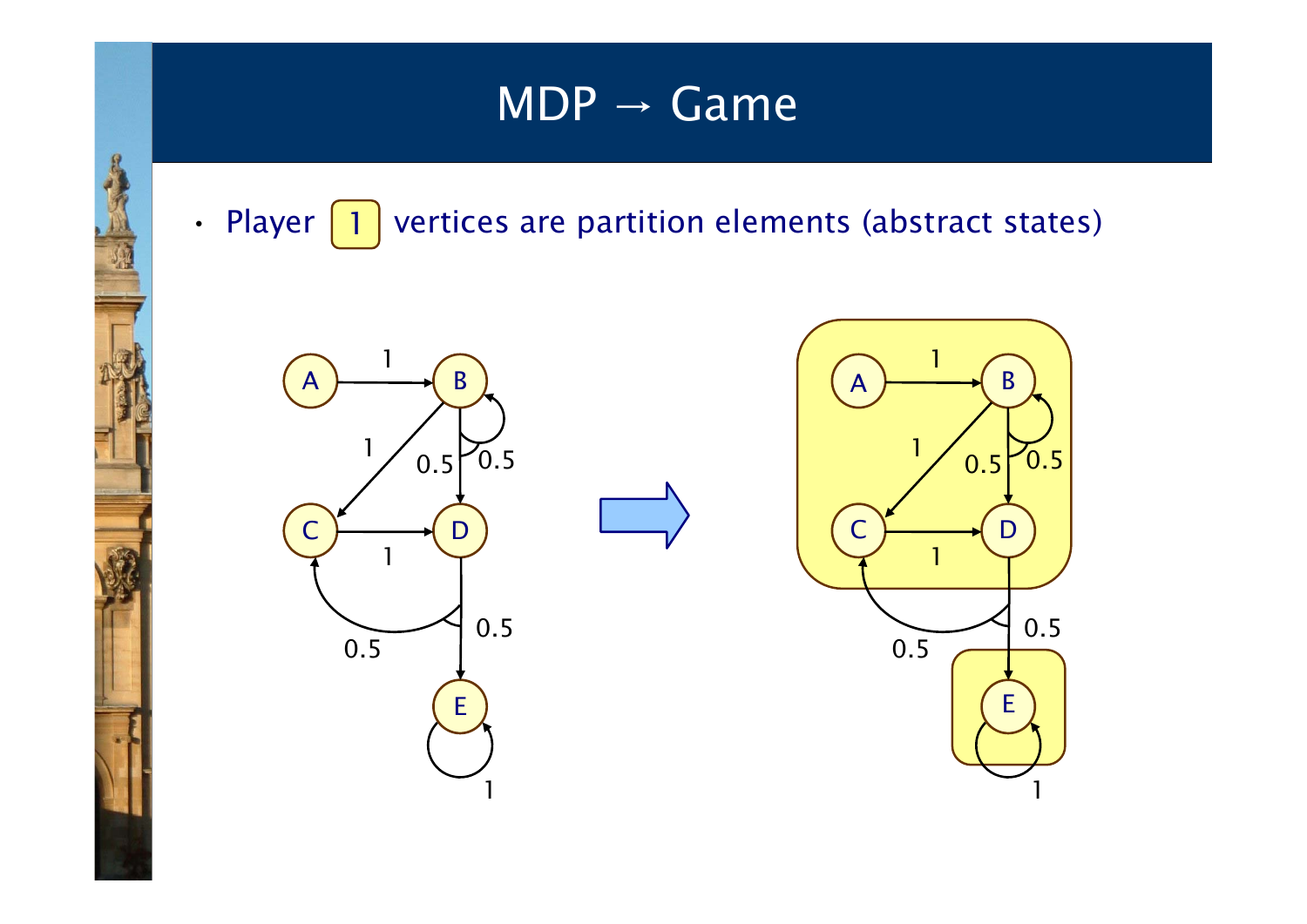• (Sets of) distributions are lifted to the abstract state space

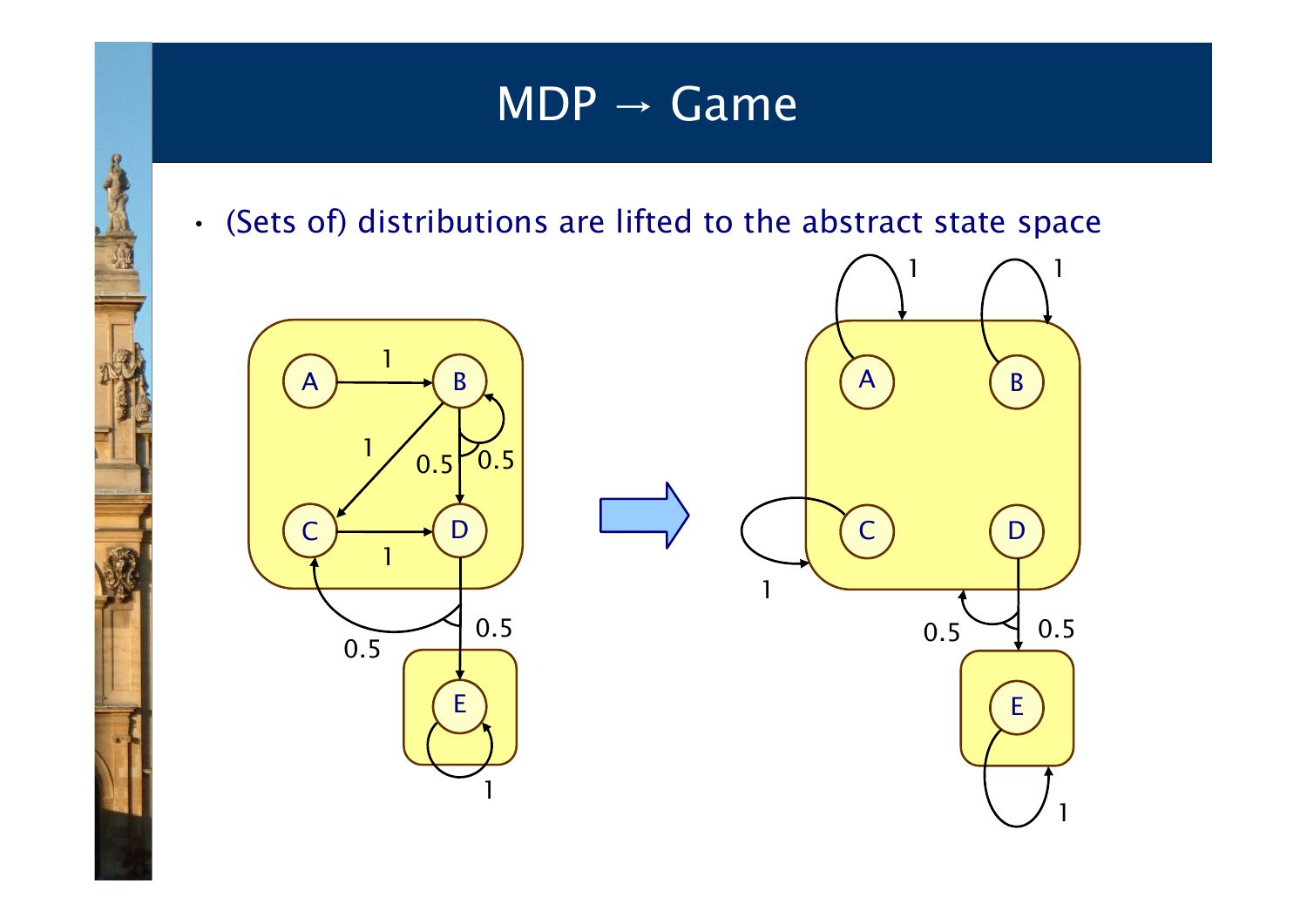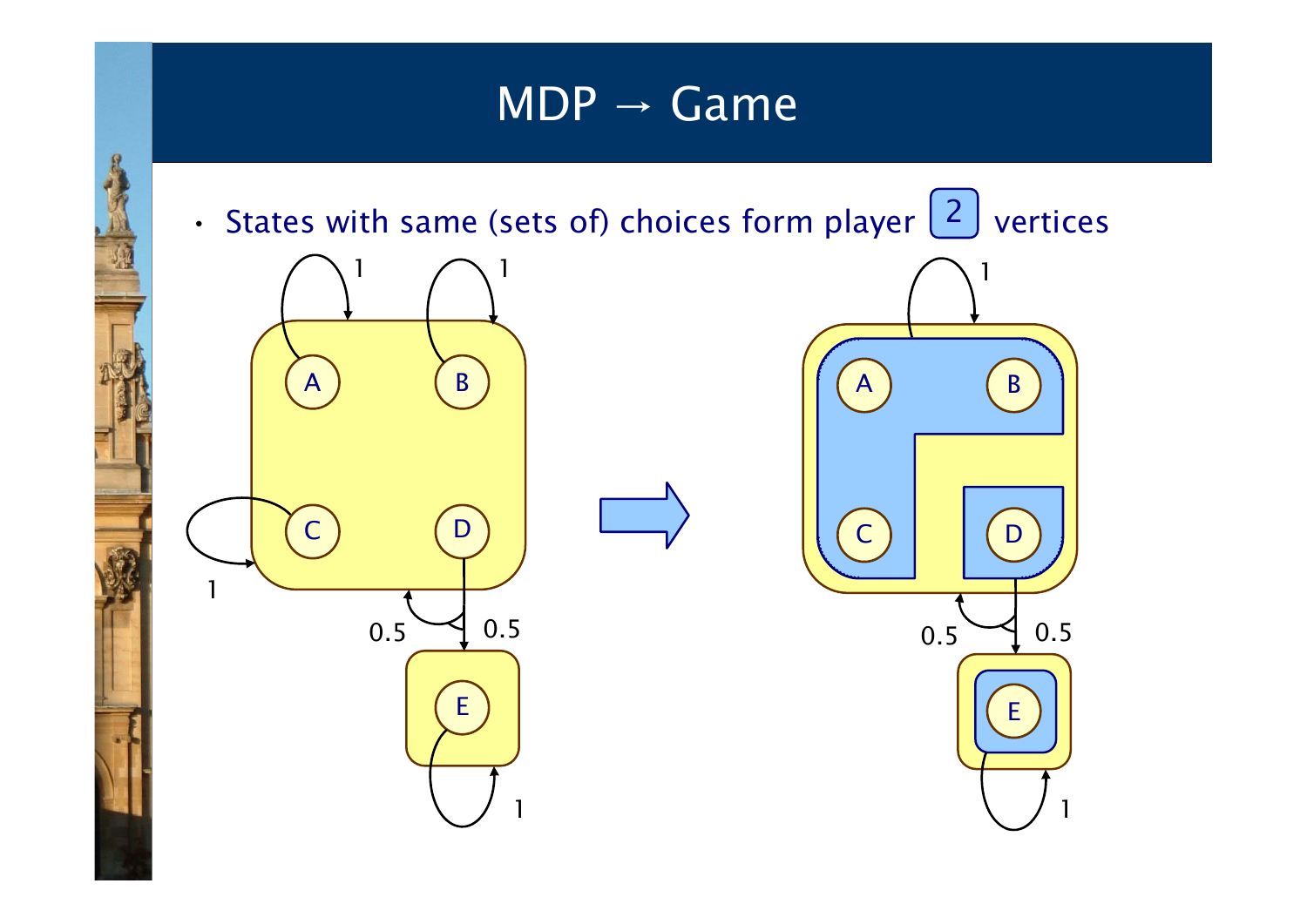





MDP Abstraction (game)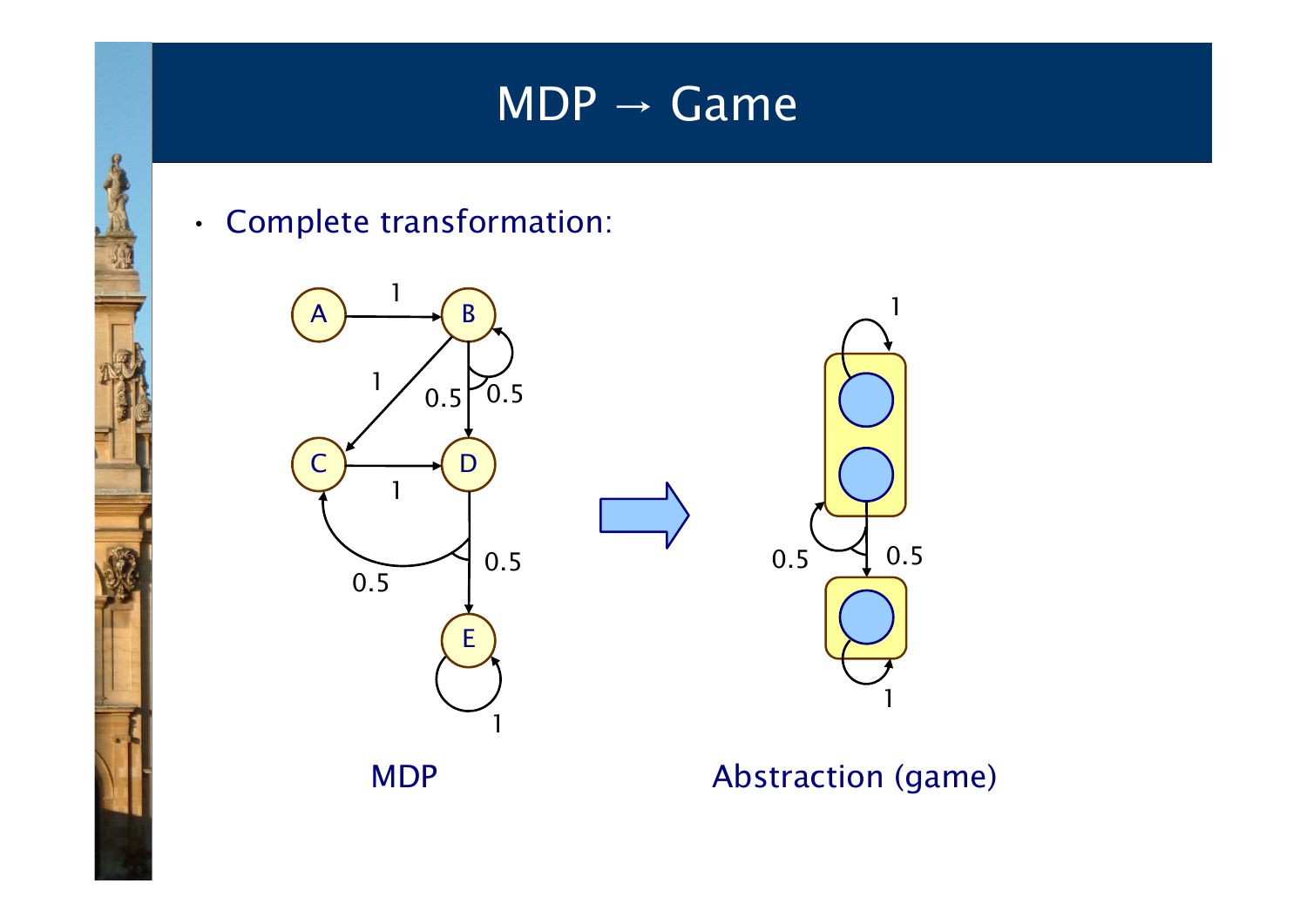- For a stochastic game built from an MDP and partition  $P_s$
- Let  $s \in S$  be an MDP state,  $v \in V$  the corresponding game vertex (i.e.  $\mathsf{s}\in\mathsf{v}$ ) and  $\mathsf{F}\in\mathsf{P}_\mathsf{S}$  a set of goal states
- Analysis of game yields lower/upper bounds for MDP:

inf $_{\sigma1,\sigma2}$  p $_{\sf v}$ <sup>σ1,σ2</sup>(F)  $\leq$   $p_{s}^{min}(F)$   $\leq$   $sup_{\sigma1}$  inf<sub>σ2</sub>  $p_{v}$ <sup>σ</sup>1, σ 2(F)

sup<sub>σ2</sub> inf<sub>σ1</sub> p<sub>v</sub> σ $\sigma$ 1,σ2 $(F)$   $\leq$   $p_s^{\text{max}}(F)$   $\leq$   $\sup_{\sigma_1,\sigma_2} p_v^{\sigma_1}$ <sup>σ</sup>1, σ 2(F)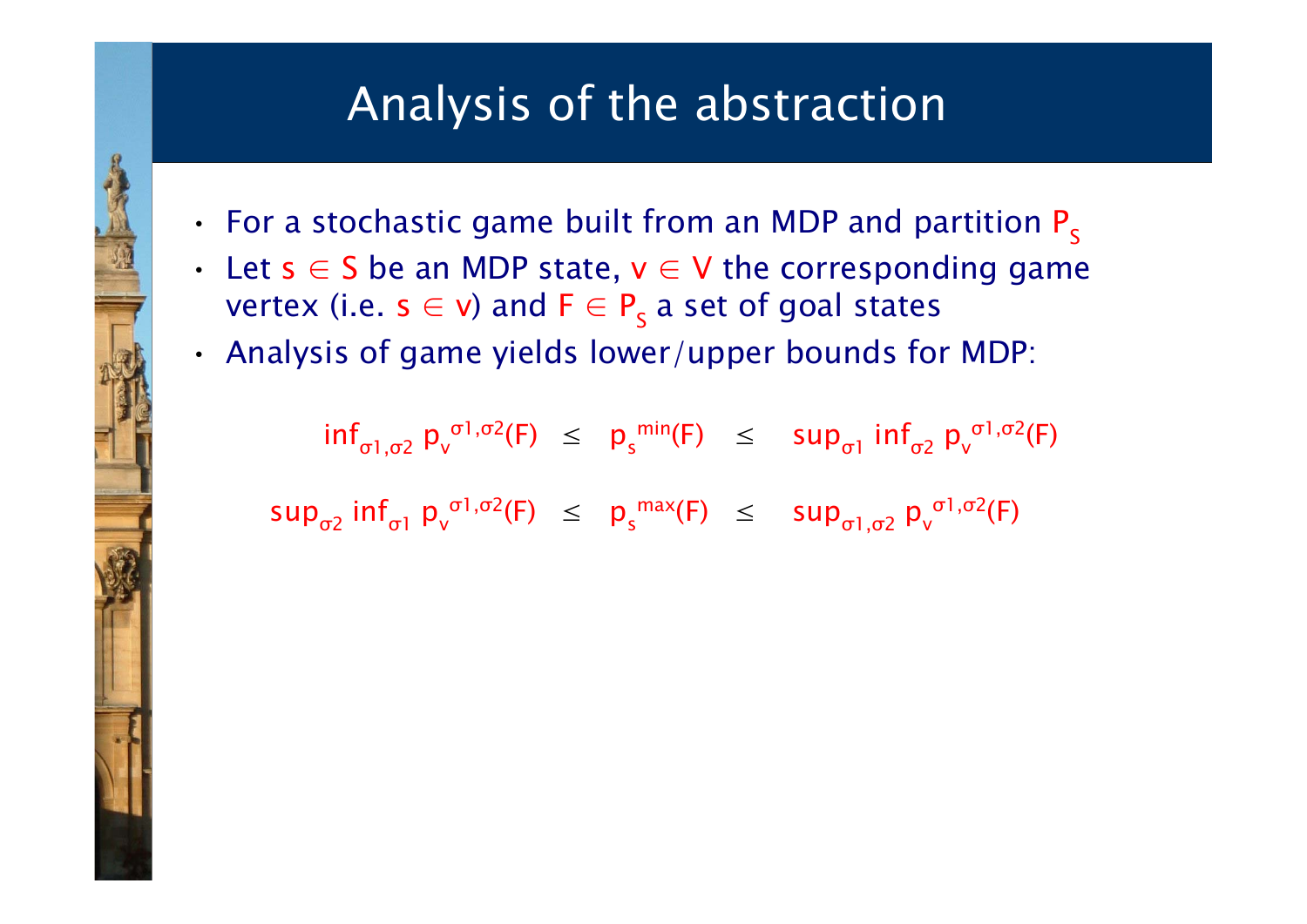- For a stochastic game built from an MDP and partition  $P_s$
- Let  $s \in S$  be an MDP state,  $v \in V$  the corresponding game vertex (i.e.  $\mathsf{s}\in\mathsf{v}$ ) and  $\mathsf{F}\in\mathsf{P}_\mathsf{S}$  a set of goal states
- Analysis of game yields lower/upper bounds for MDP:

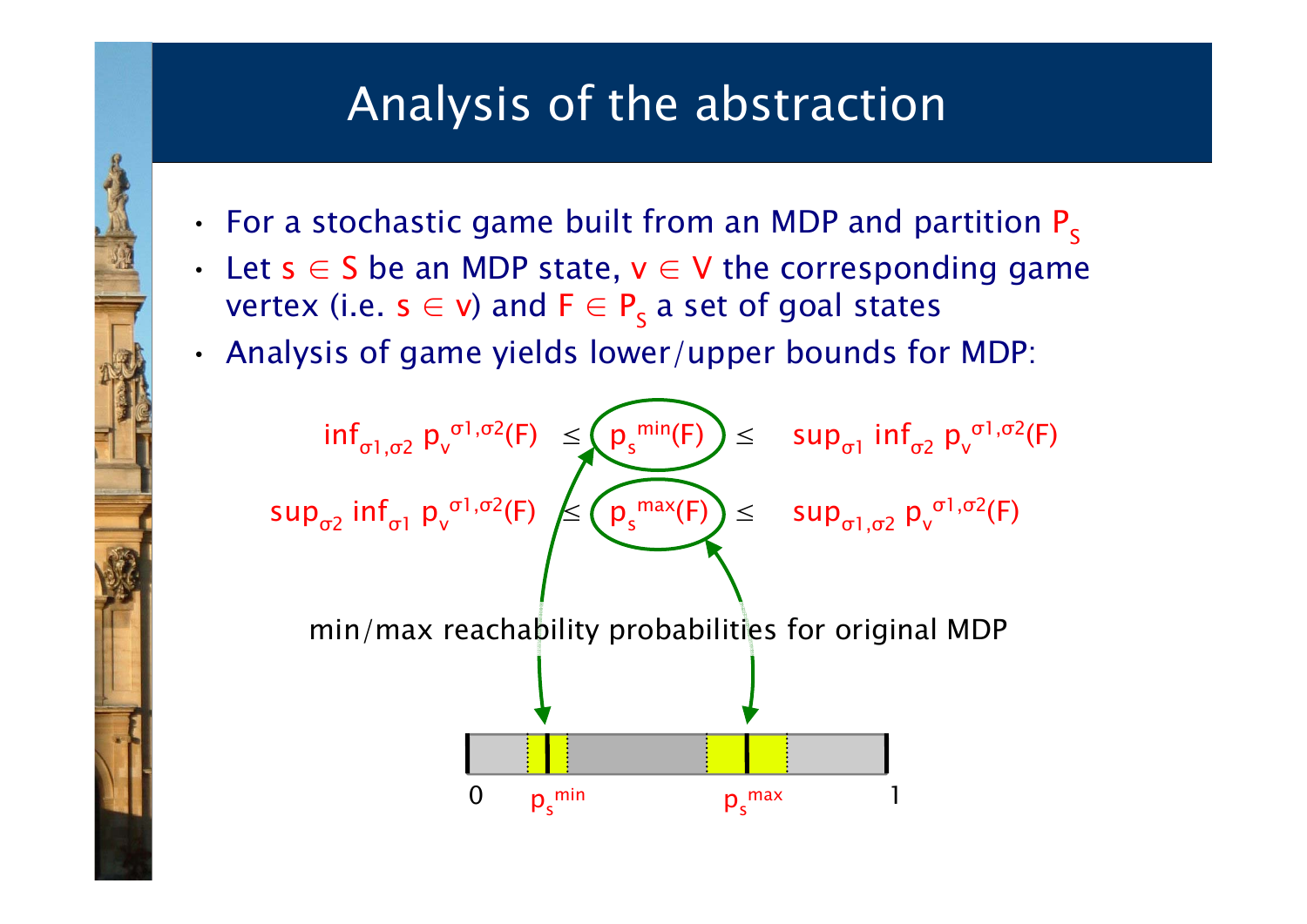- For a stochastic game built from an MDP and partition  $P_s$
- Let  $s \in S$  be an MDP state,  $v \in V$  the corresponding game vertex (i.e.  $\mathsf{s}\in\mathsf{v}$ ) and  $\mathsf{F}\in\mathsf{P}_\mathsf{S}$  a set of goal states
- Analysis of game yields lower/upper bounds for MDP:

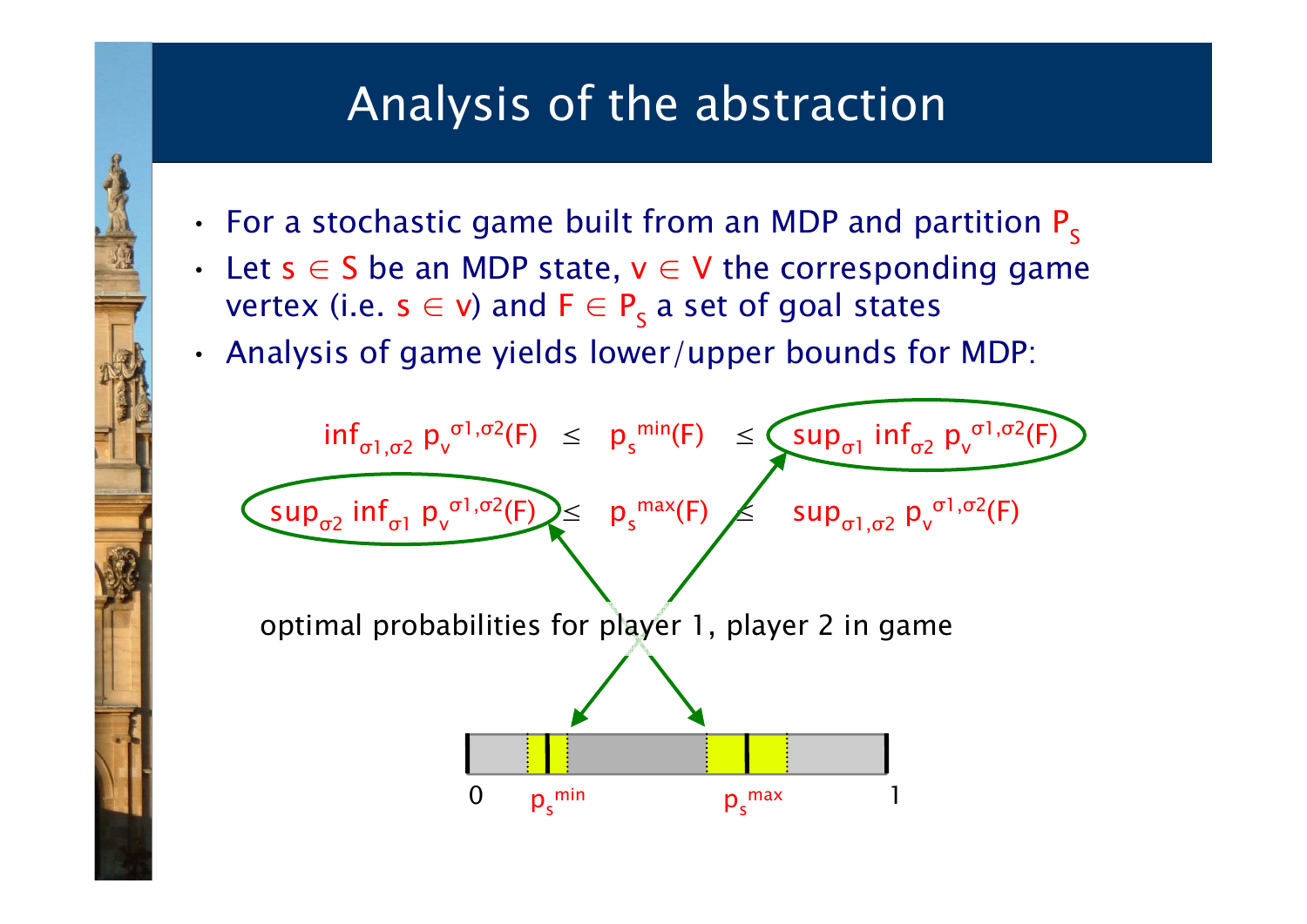- For a stochastic game built from an MDP and partition  $P_s$
- Let  $s \in S$  be an MDP state,  $v \in V$  the corresponding game vertex (i.e.  $\mathsf{s}\in\mathsf{v}$ ) and  $\mathsf{F}\in\mathsf{P}_\mathsf{S}$  a set of goal states
- Analysis of game yields lower/upper bounds for MDP:

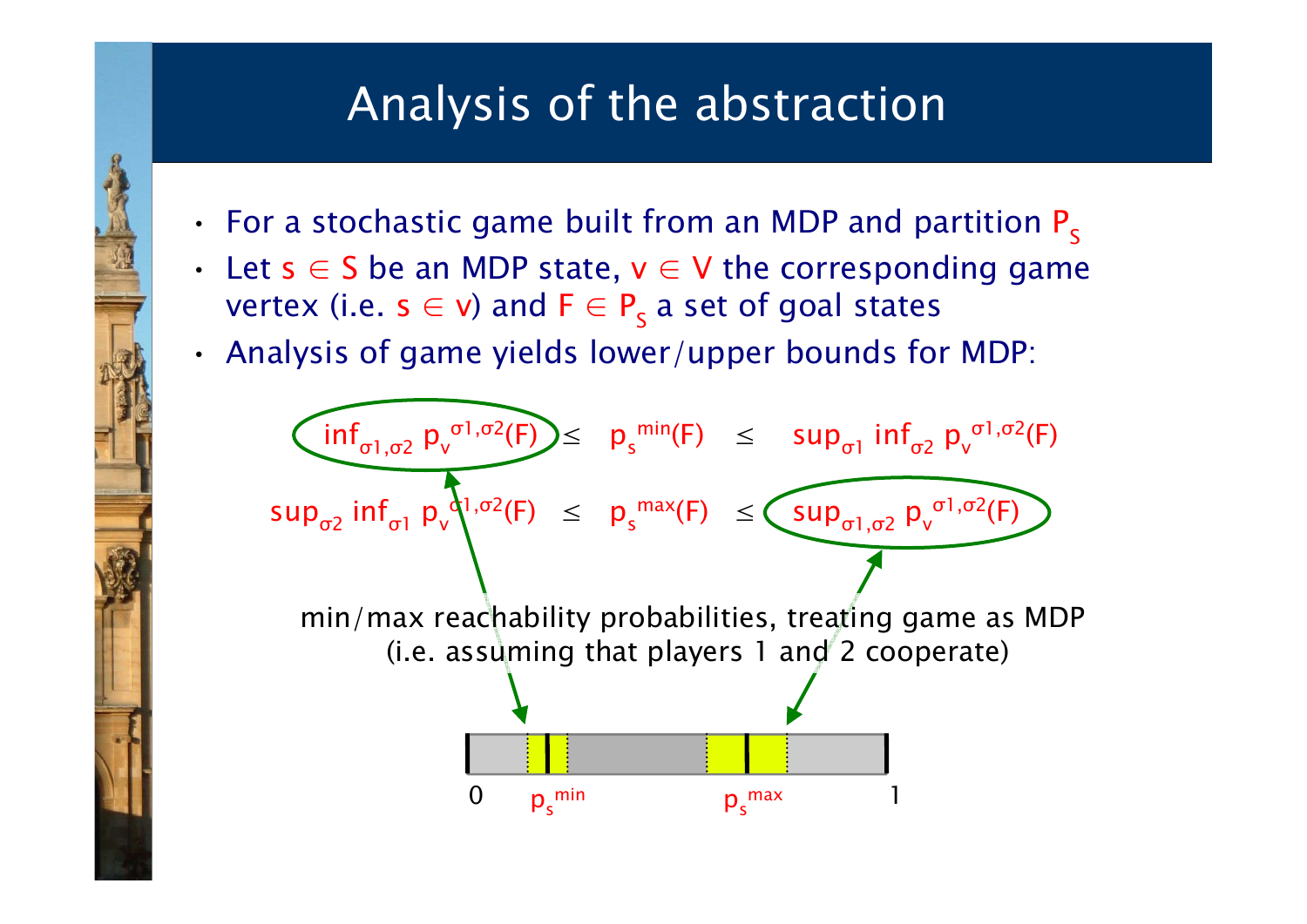#### Abstraction: Results

Israeli & Jalfon's Self Stabilisation [IJ90]

•

- −- protocol for obtaining a stable state in a token ring
- $-$  minimum probability of reaching a stable state by time T

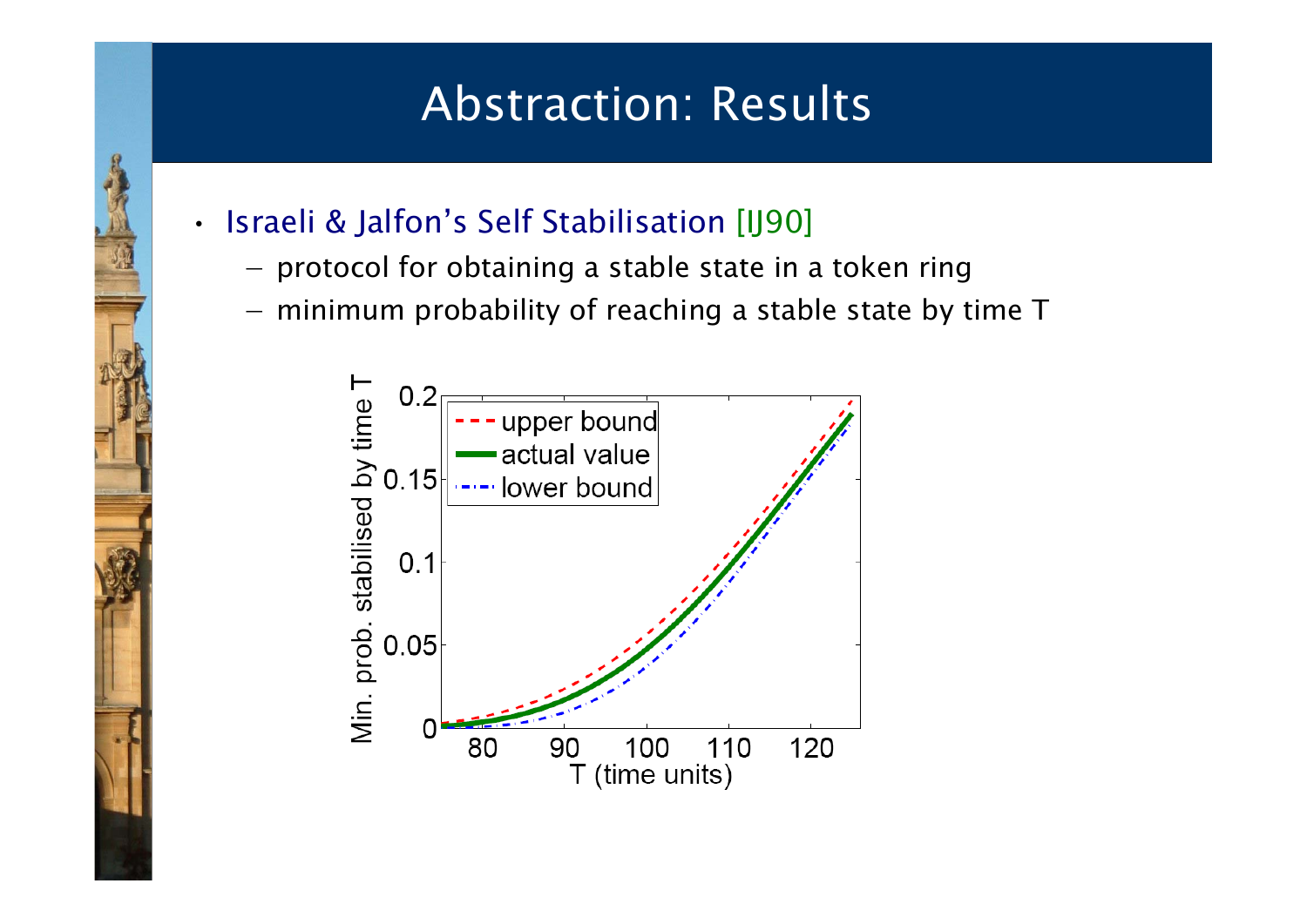#### Abstraction: Results

#### •IPv4 Zeroconf [CAG02]

- −- protocol for obtaining an IP address for a new host
- $-$  maximum probability the new host not configured by T

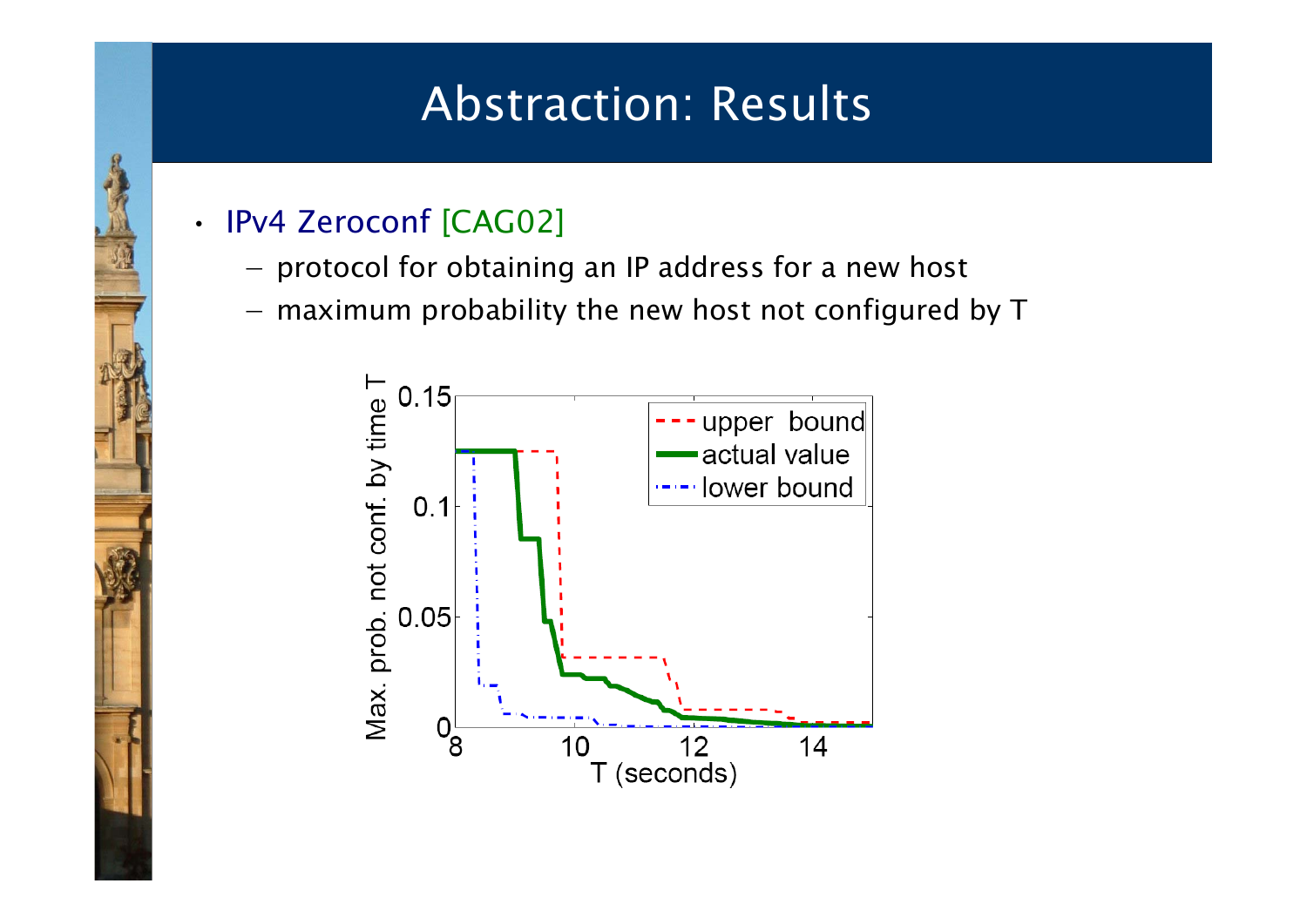#### Abstraction: Results

#### • Sliding Window Protocol

- −- protocol for sending data over an insecure medium
- maximum probability of K timeouts

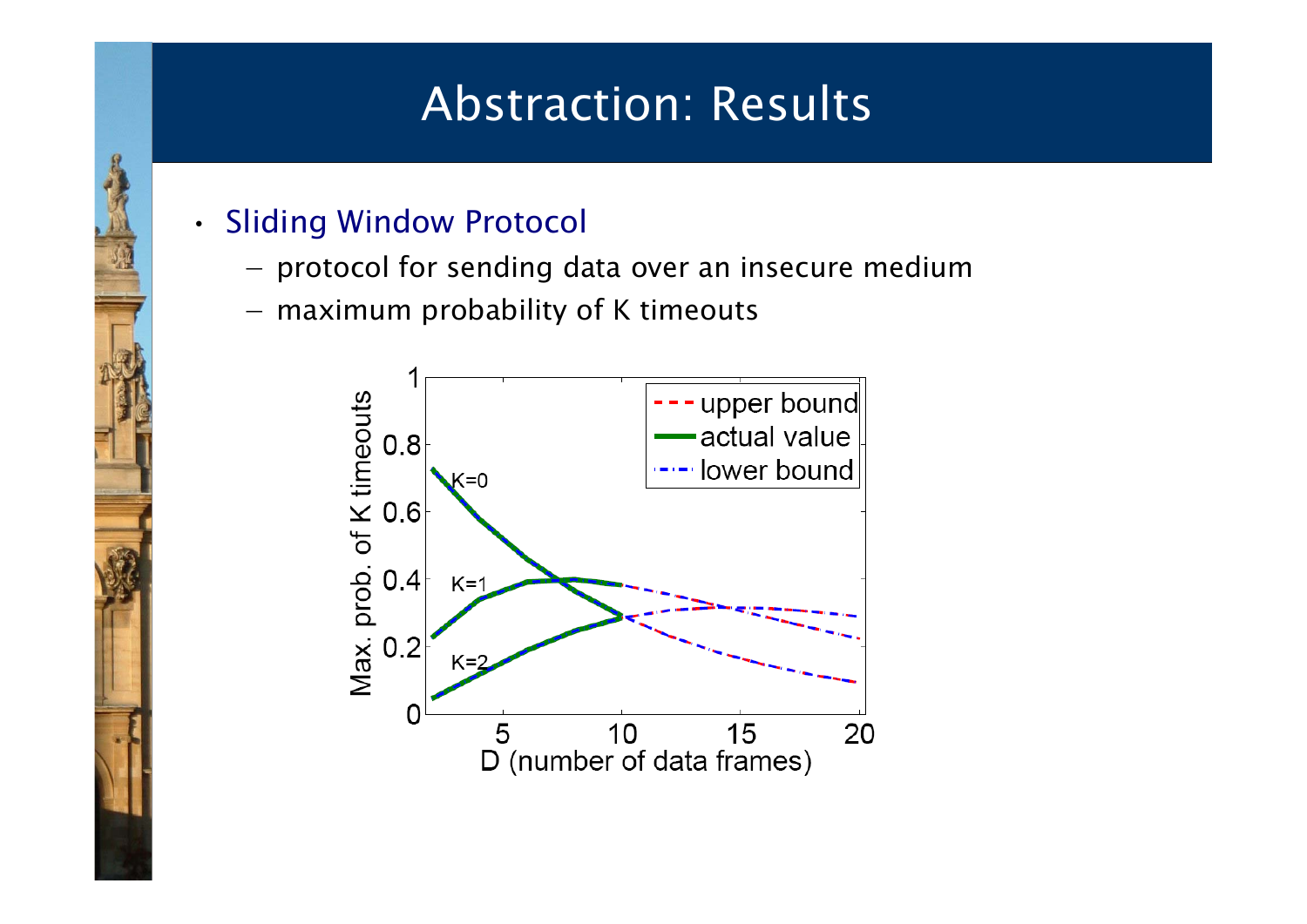### Abstraction refinement

- Consider (max) difference between lower/upper bounds
	- −- gives a quantitative measure of the abstraction's precision
	- if the difference ("error") is too great, refine the abstraction
- • Here, abstraction induced by a partition of the state space
	- a finer partition yields a more precise abstraction
	- $-$  bounds and strategies from game guides refinement

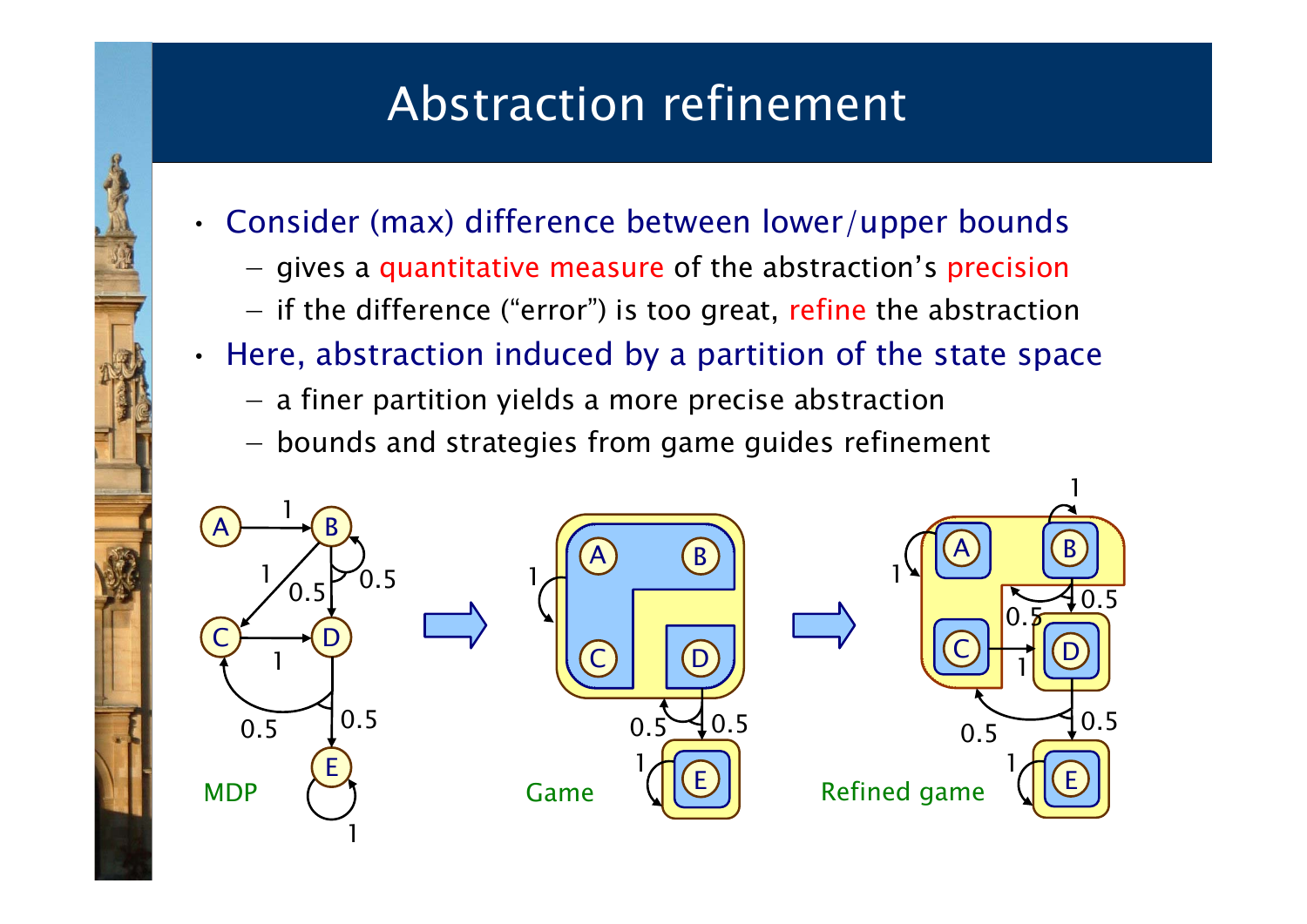## Abstraction-refinement loop

•Quantitative abstraction-refinement loop for MDPs



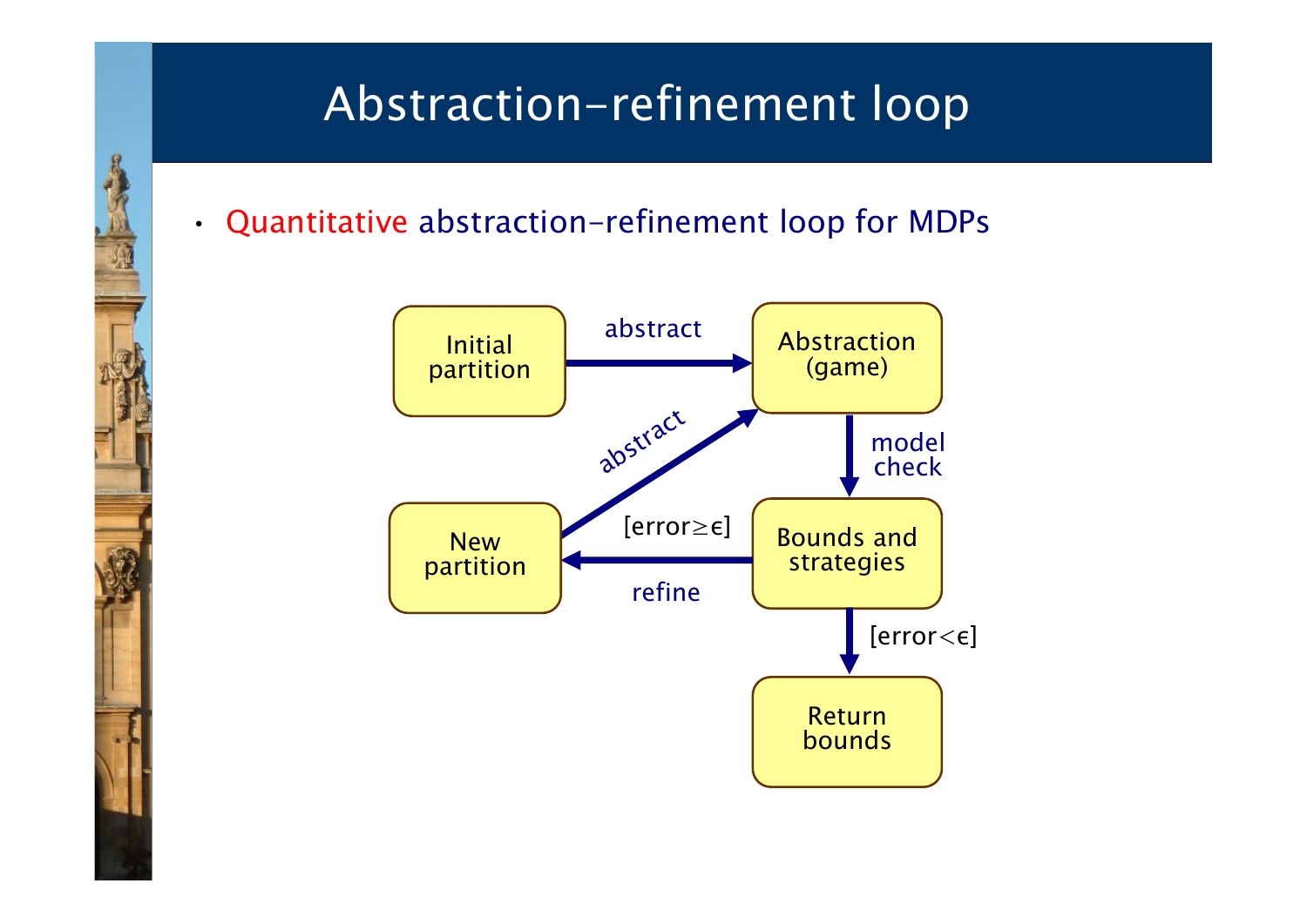#### Partition refinement – Convergence

#### IEEE 802.3 CSMA/CD Ethernet network protocol

− $-$  used to ensure only one node is transmitting

•

- minimum probability a station's backoff counter reaches 2

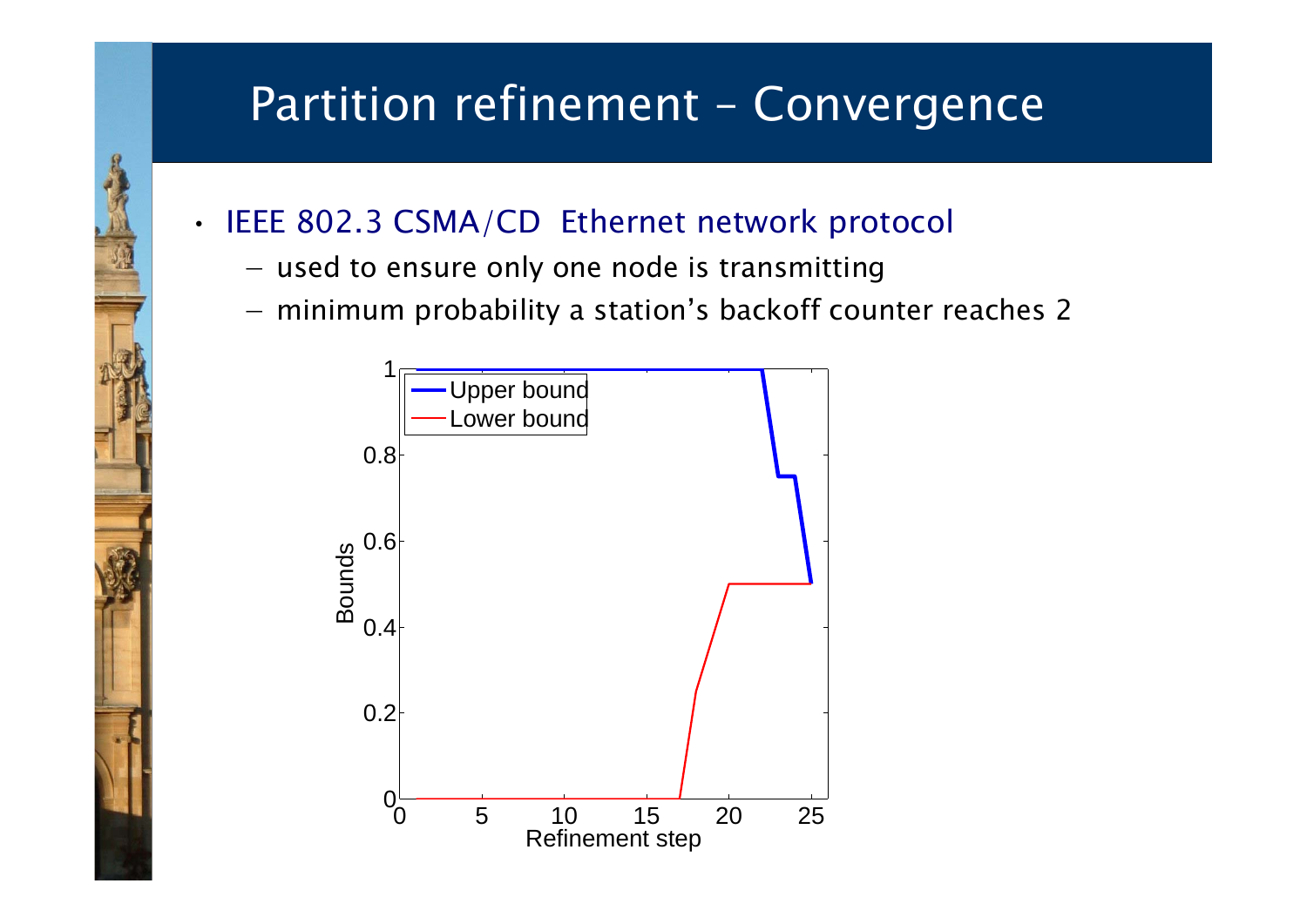# Abstraction-refinement loop

- Implementations of quantitative abstraction-refinement…
- 1. Explicit-state prototype implementation [QEST'06]
	- −- confirms viability of game-based abstraction/refinement
- 2. Predicate abstraction of PRISM models [QAPL'08] - efficient construction of (manually specified) abstractions
- 3. Abstraction/refinement of software [VMCAI'09]  $-$  first probabilistic verification of real programming languages
- 4. Abstraction/refinement of PTAs [FORMATS'09]
	- outperforms existing PTA verification techniques
	- applications to real-time properties of software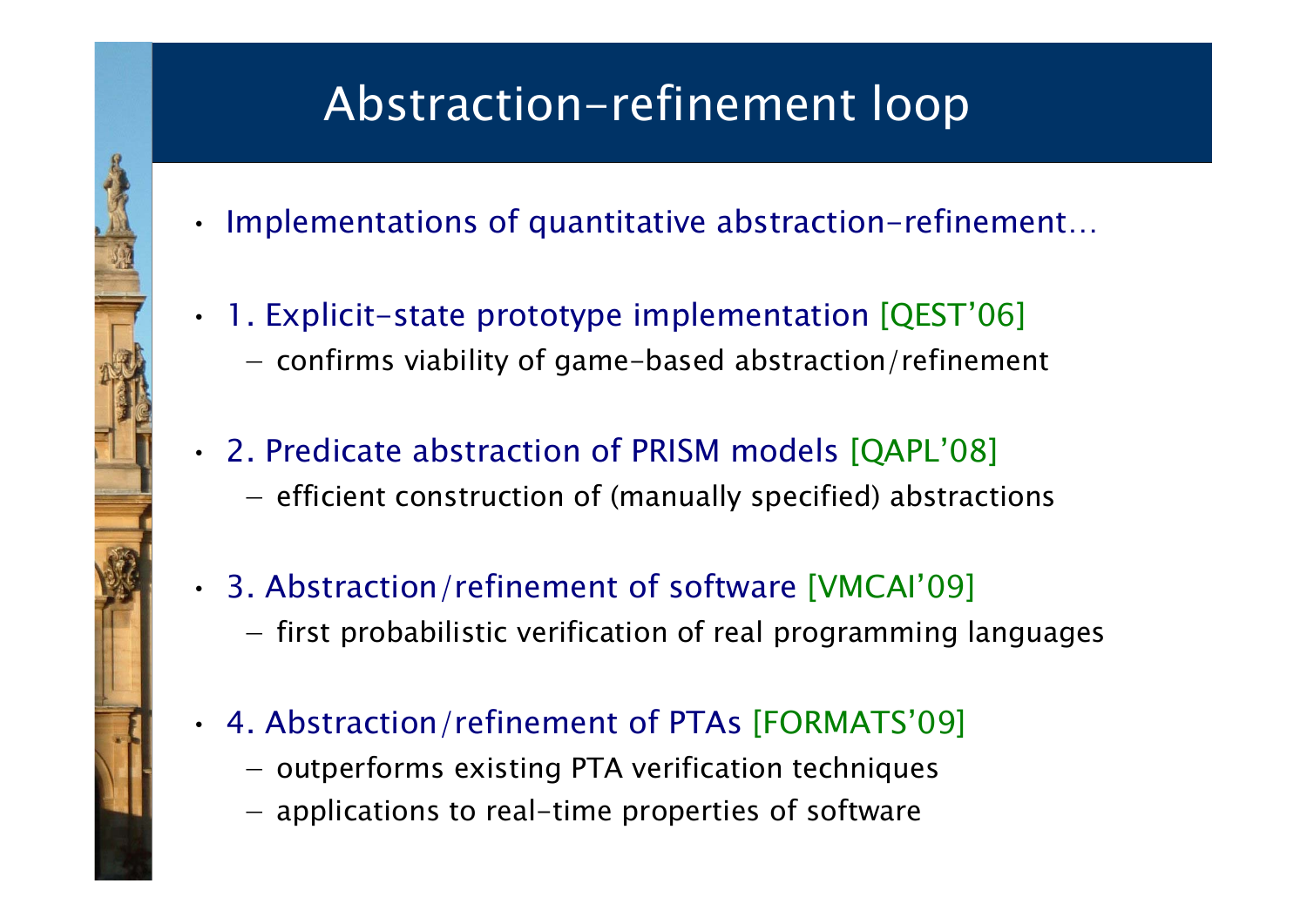

# 3. Verification of probabilistic software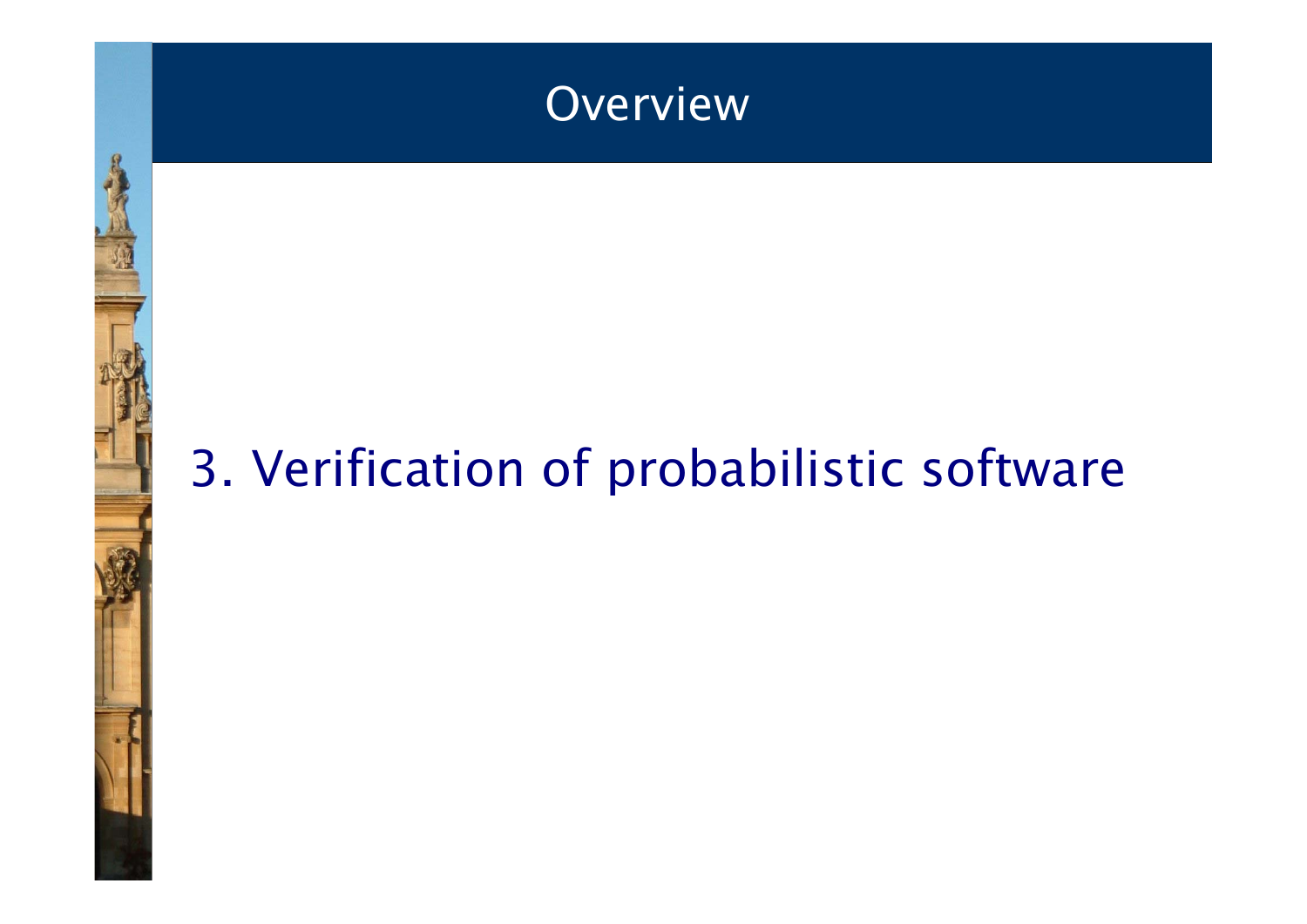## Probabilistic software

- Consider sequential ANSI C programs
	- −- support functions, pointers, arrays, but not dynamic memory allocation, unbounded recursion, floating point op.s
- Add function bool coin(double p) for probabilistic choice
	- $-$  for modelling e.g. failures, randomisation
- Add function int ndet(int n) for nondeterministic choice
	- $-$  for modelling e.g. user input, unspecified function calls
- Focus on software where failure is unavoidable
	- e.g. network protocols/utilities, esp. wireless
- • Quantitative properties based on probabilistic reachability
	- e.g. maximum probabilistic of unsuccessful data transmission
	- e.g. minimum expected number of packets sent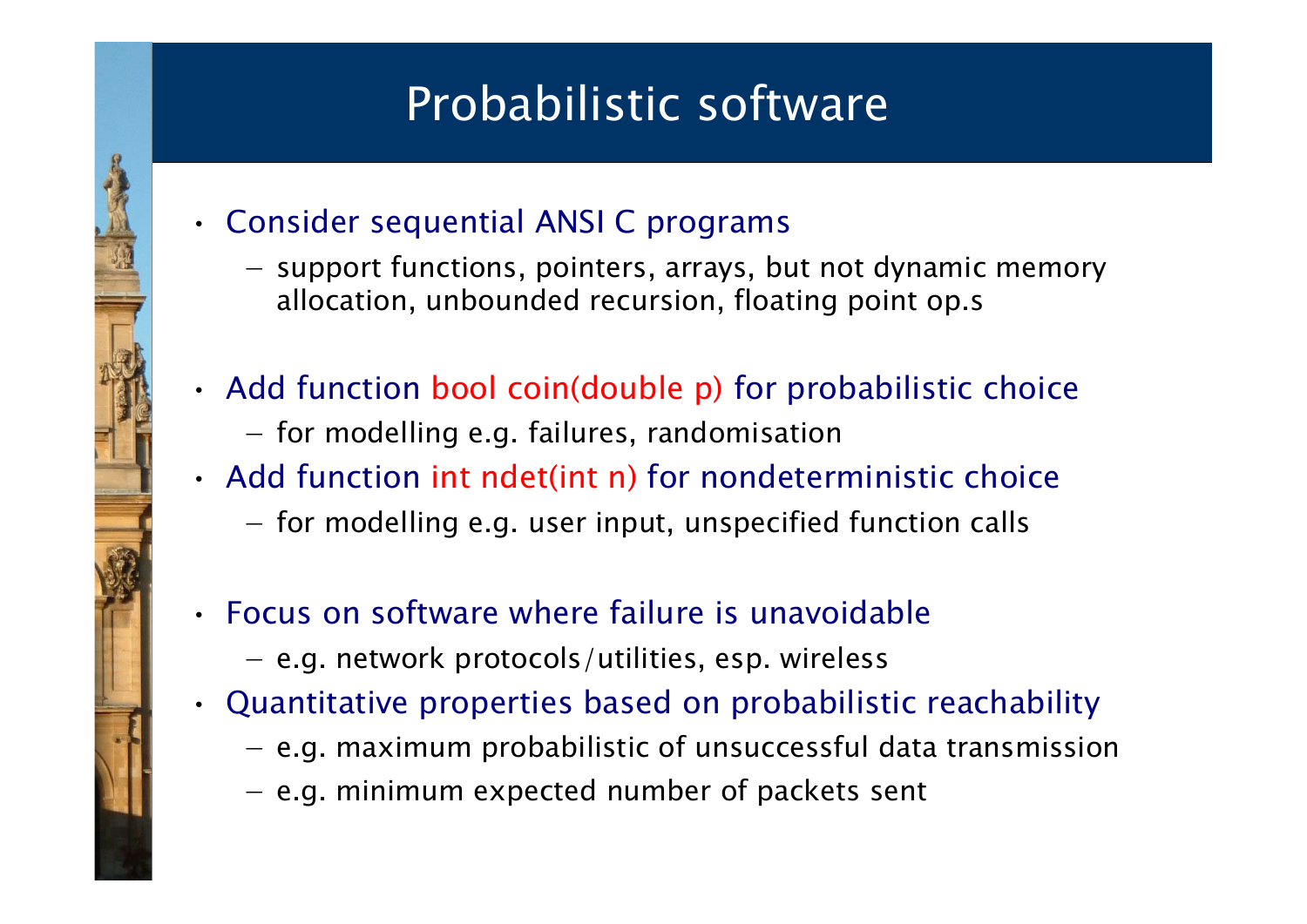#### Example – sample target program

```
bool fail = false;int \mathbf{c} = 0;int main ()
{
          // nondeterministicc = num_to\_send();
          while (l \text{ fail } 88 \text{ c} > 0){
                    // probabilistic
                    fail = send_{msg}();c -;
          }
}
```
Φ: "what is the minimum/maximum probability of the program terminating with fail being true?"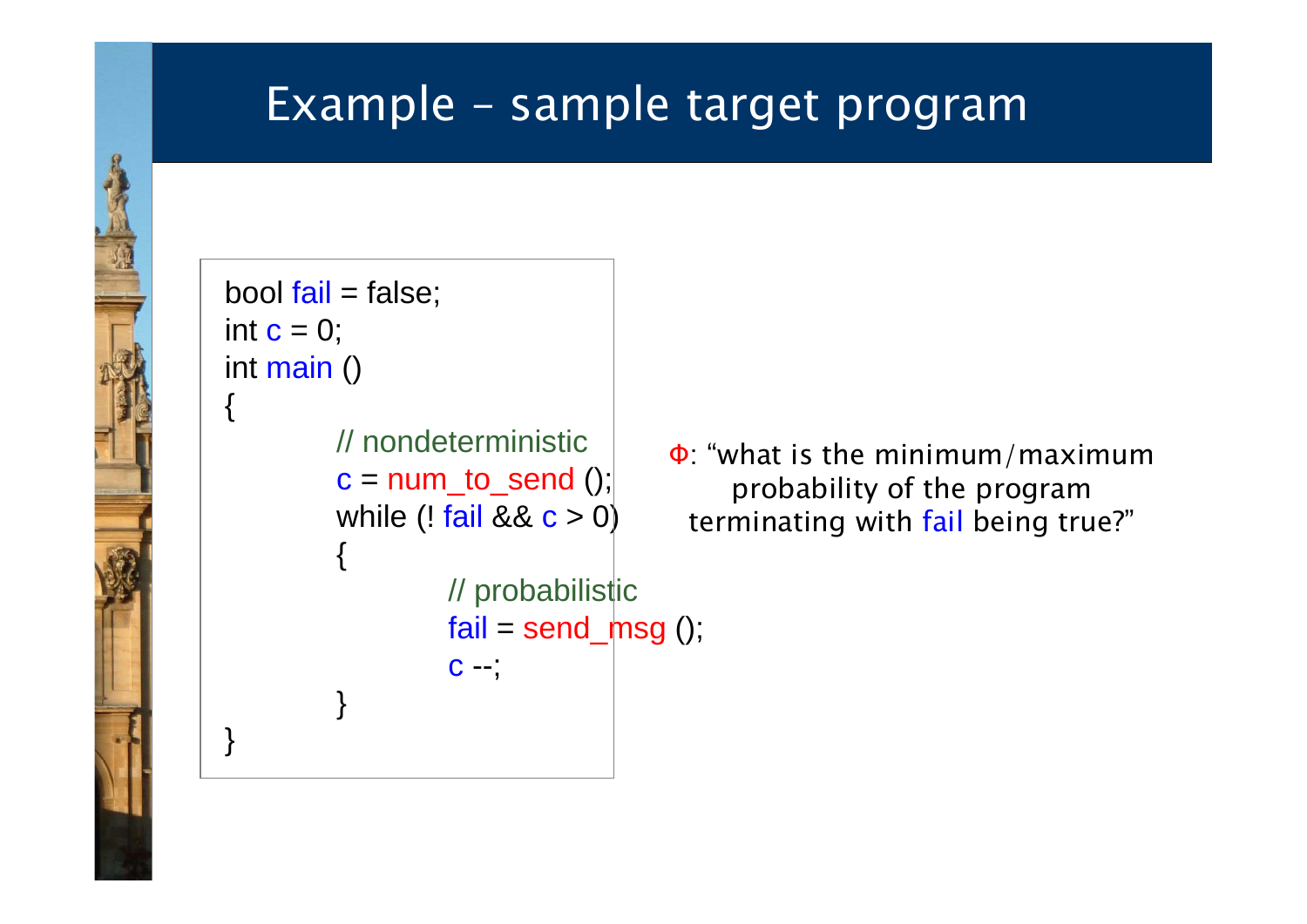#### Example – simplified

```
bool fail = false;int \mathbf{c} = 0;int main ()
{
          // nondeterministic
          c = ndet (3);
          while (! fail 88 c > 0)
          {
                   // probabilistic
                    fail = coin (0.1);
                    c -;}
}
```
Φ: "what is the minimum/maximum probability of the program terminating with fail being true?"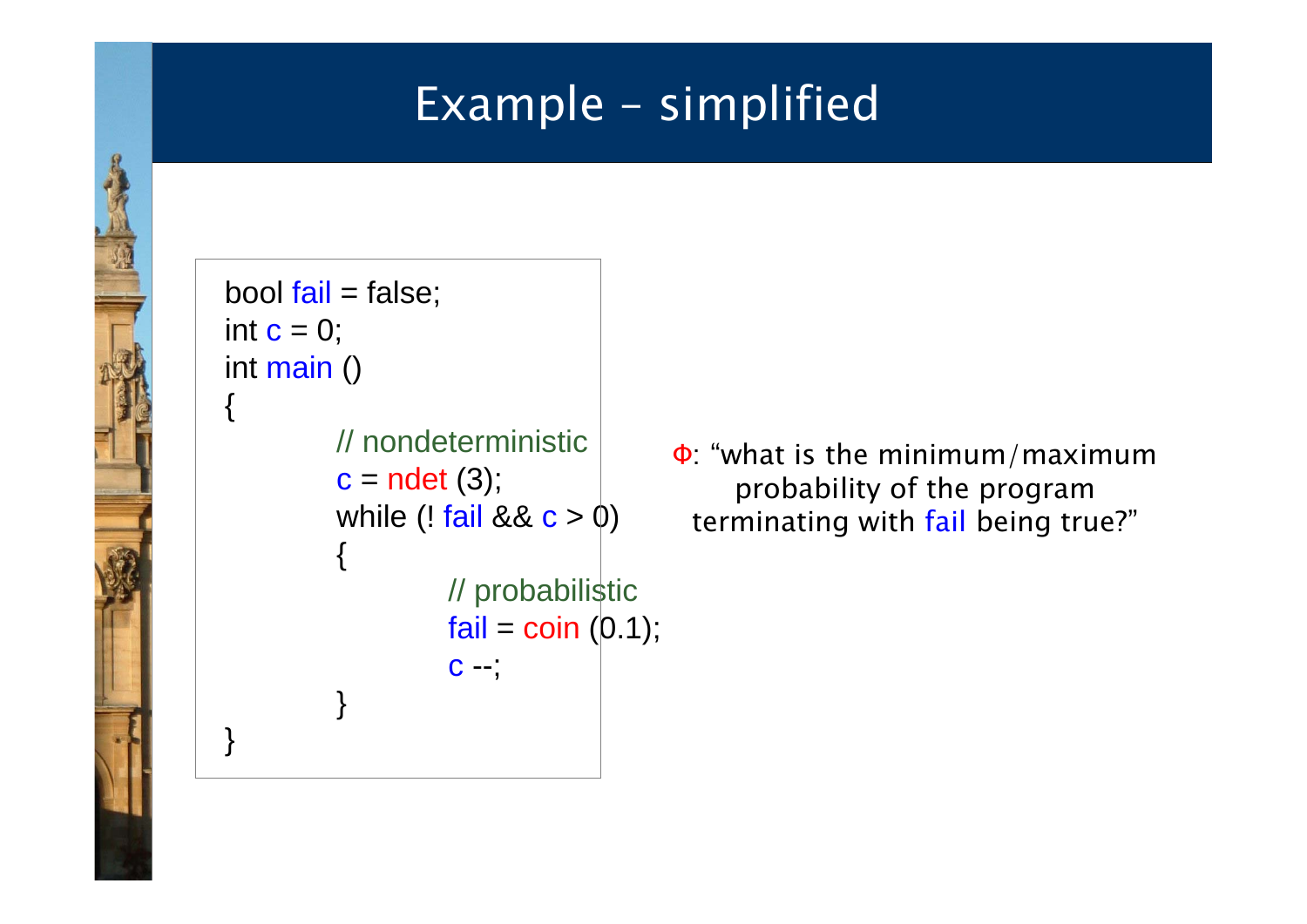## Abstraction-refinement loop



− goto-cc, SATABS, PRISM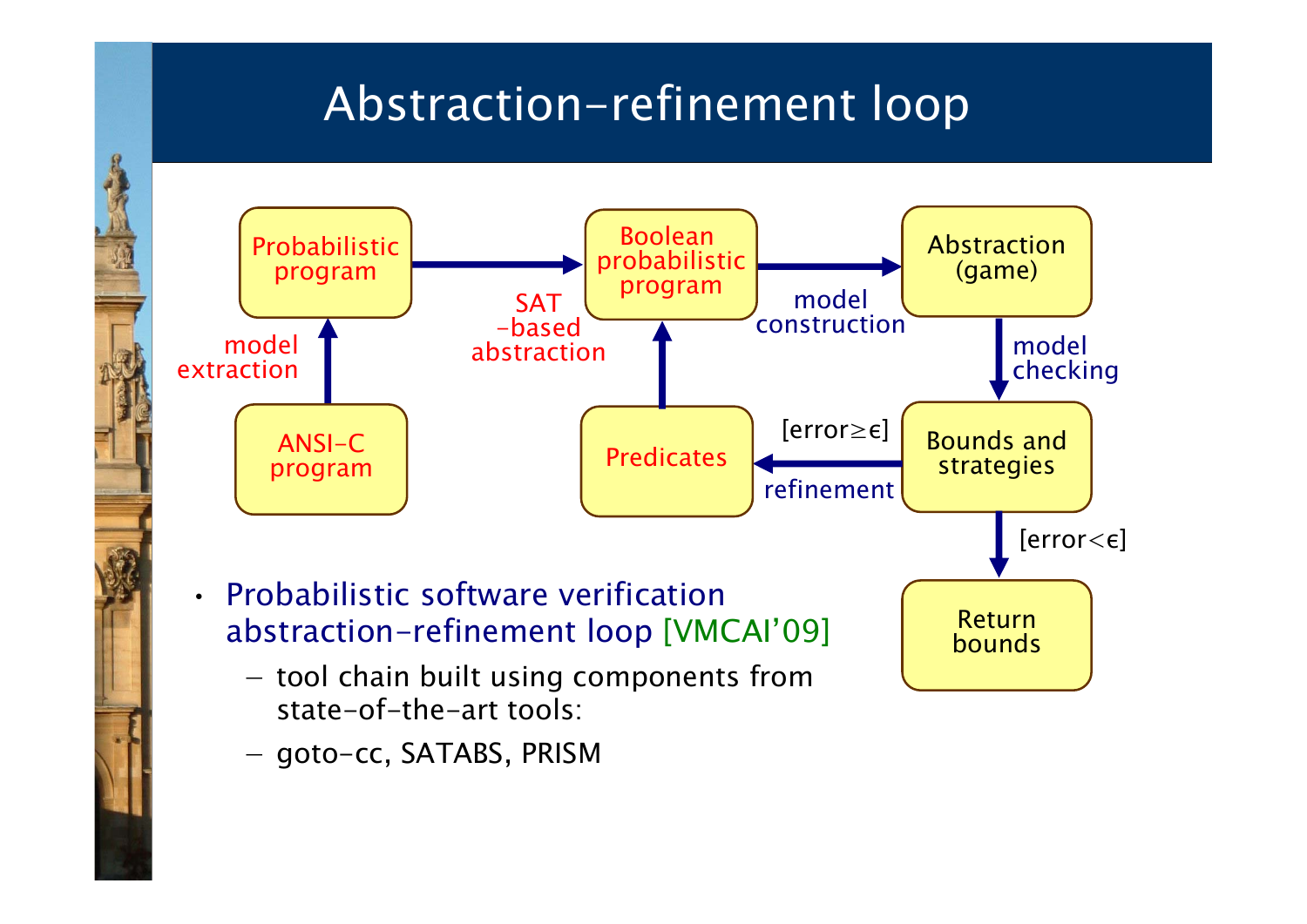## Abstraction-refinement loop



- Probabilistic program
	- $-$  probabilistic control flow graph
	- Markov decision process (MDP) semantics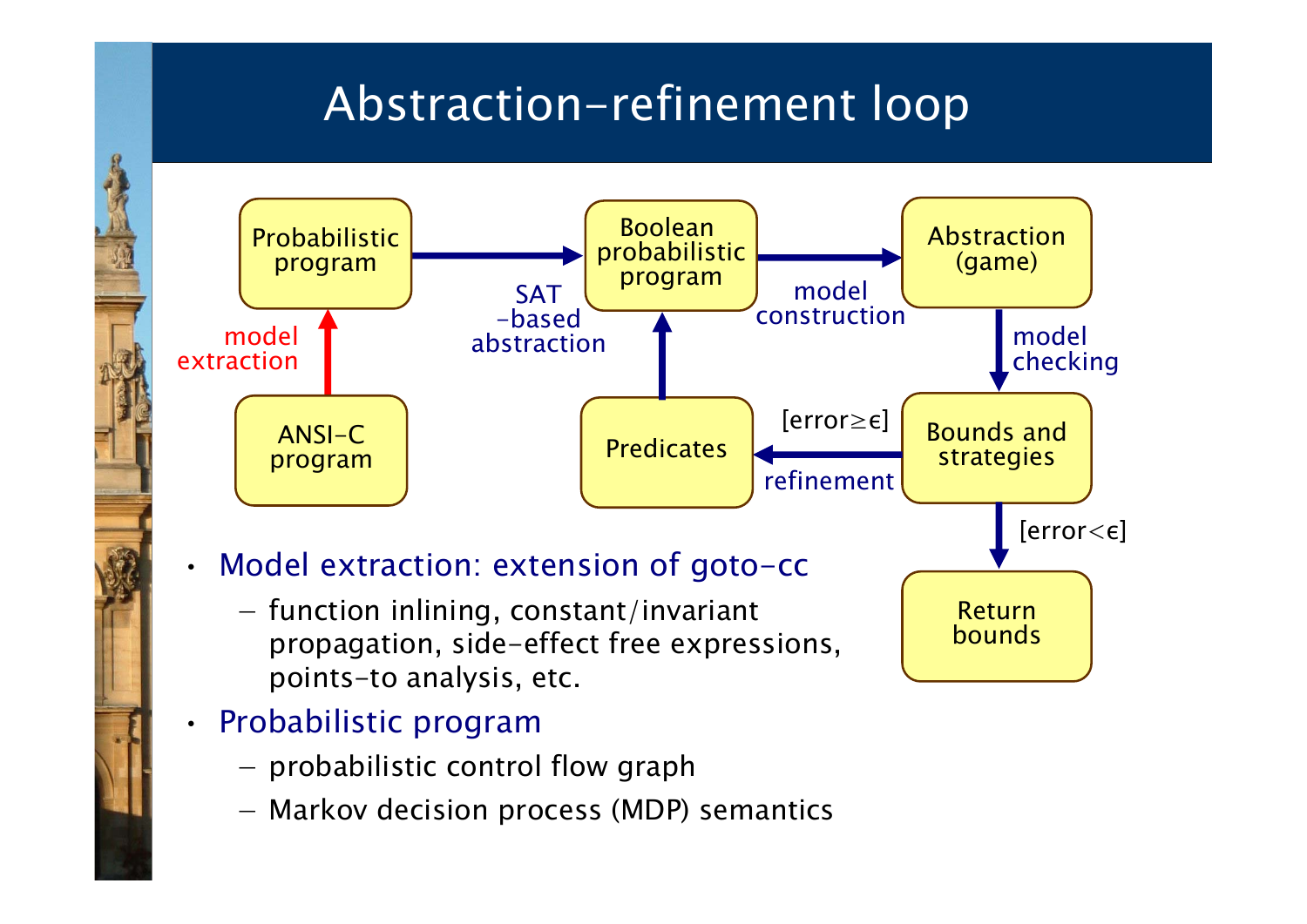#### Back to example

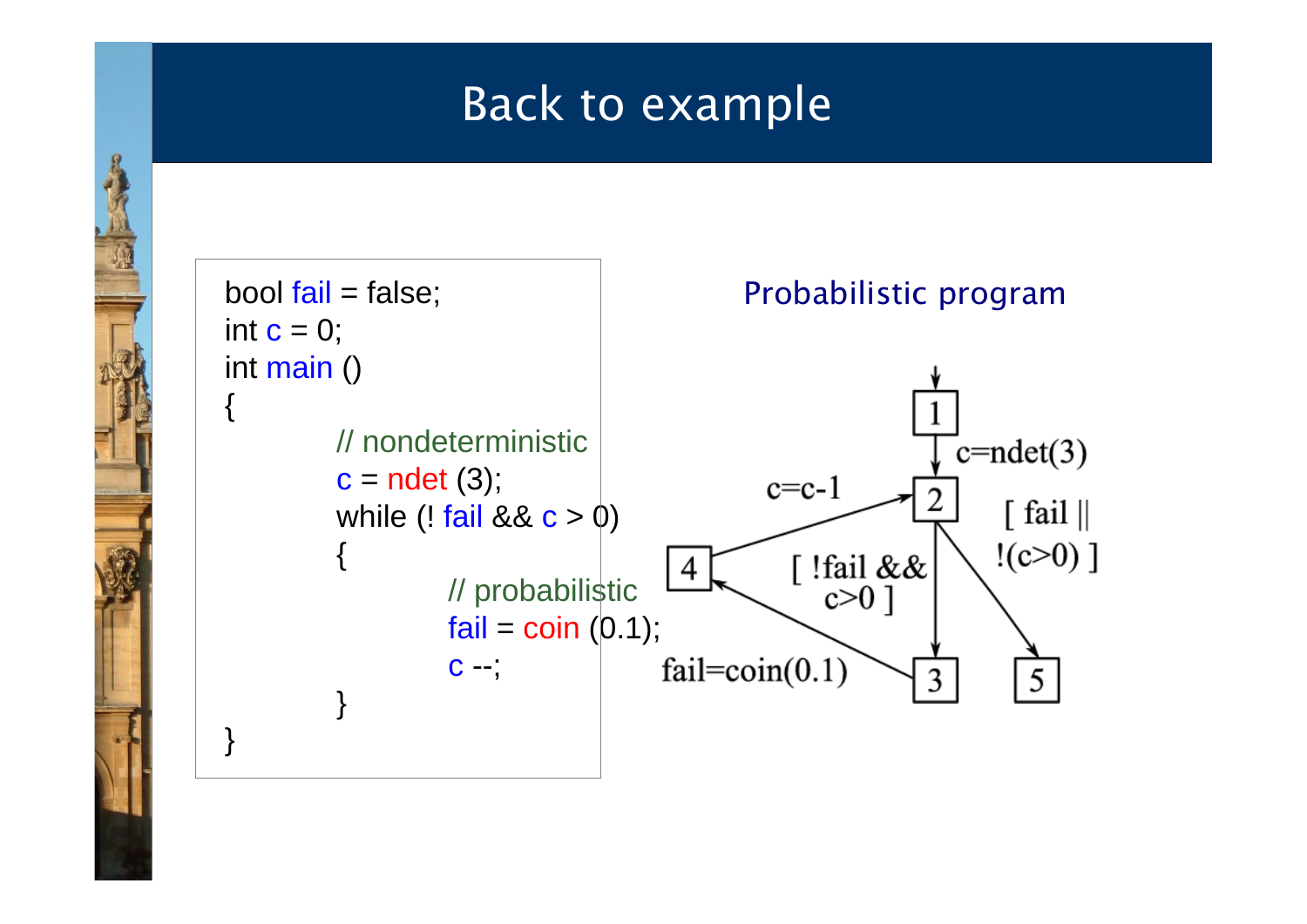#### Probabilistic program as MDP





minimum/maximum probability of the program terminating with fail being true is 0 and 0.19, respectively

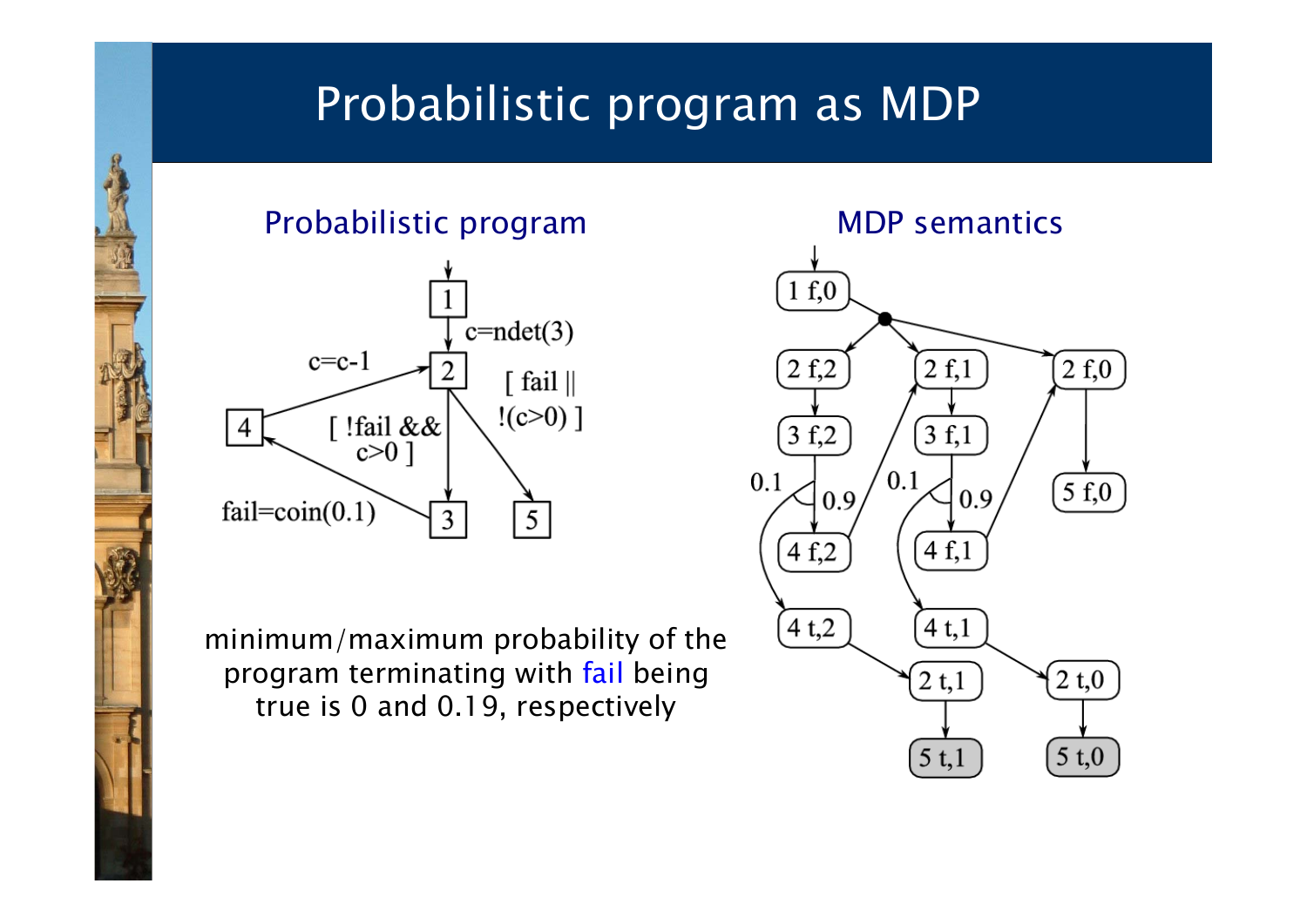### Abstraction-refinement loop



- implemented in extension of SATABS
- • Boolean probabilistic program
	- (predicate) abstraction of probabilistic program
	- stochastic two player game semantics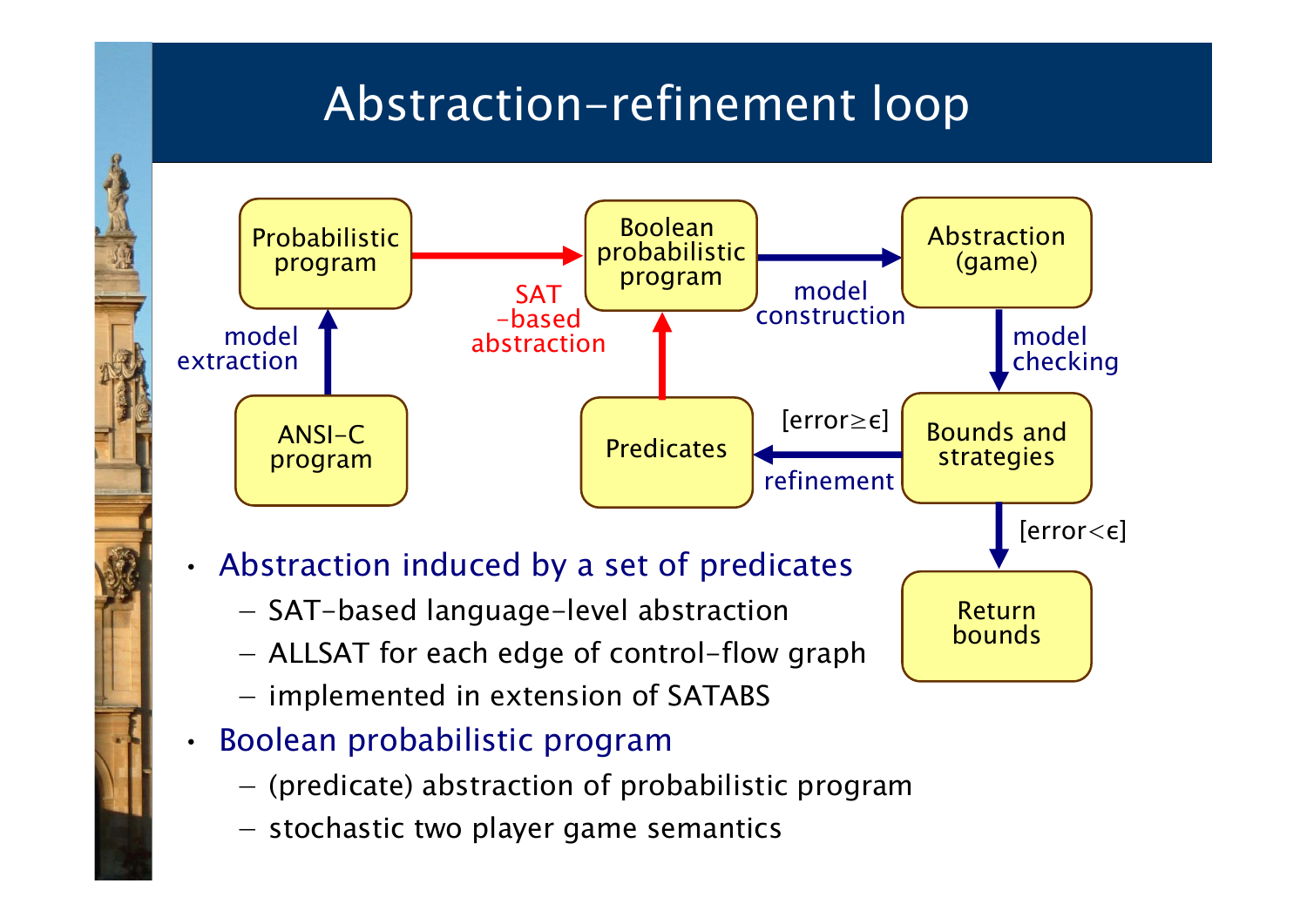#### Back to example

Probabilistic program Boolean probabilistic program



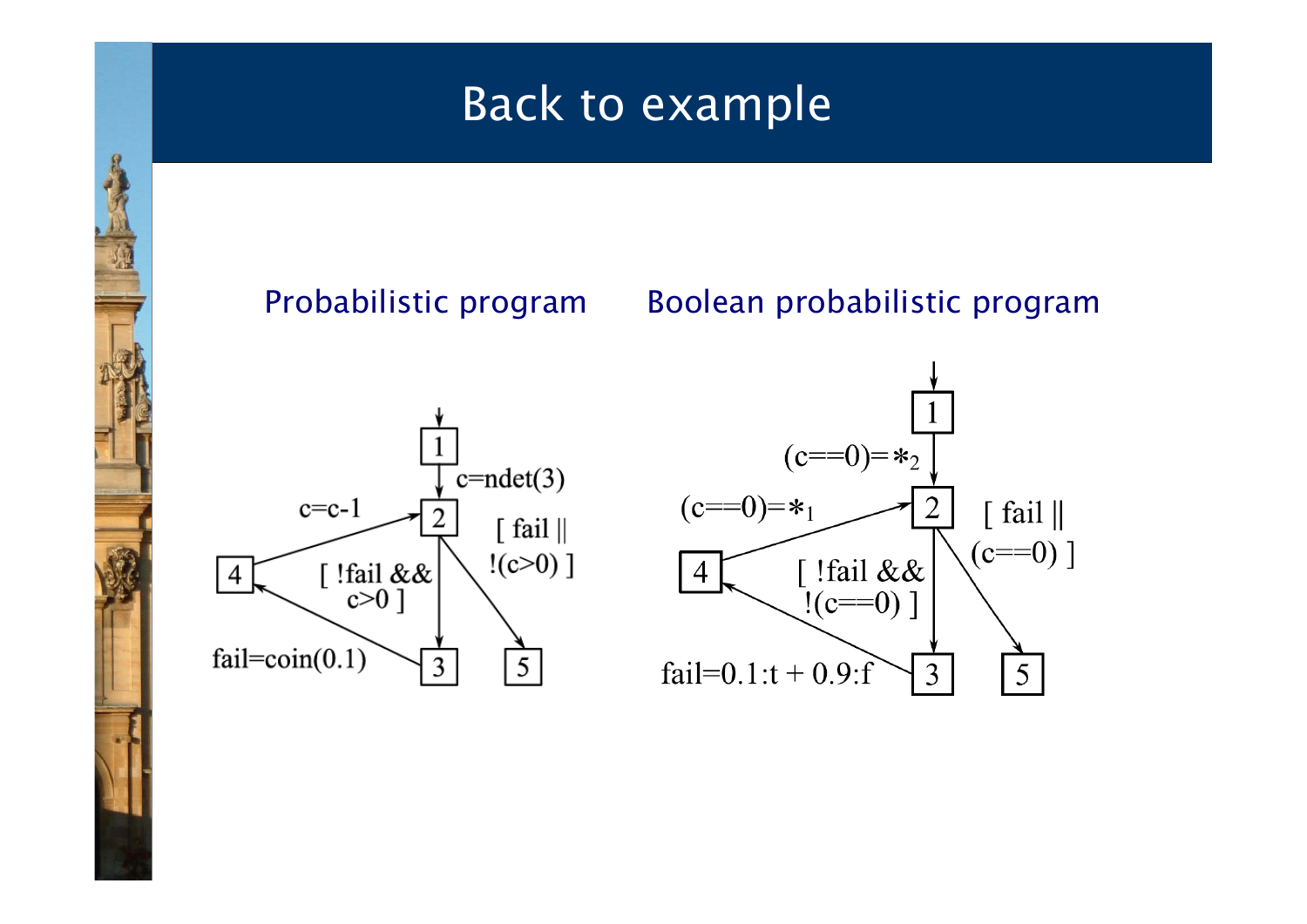#### Back to example

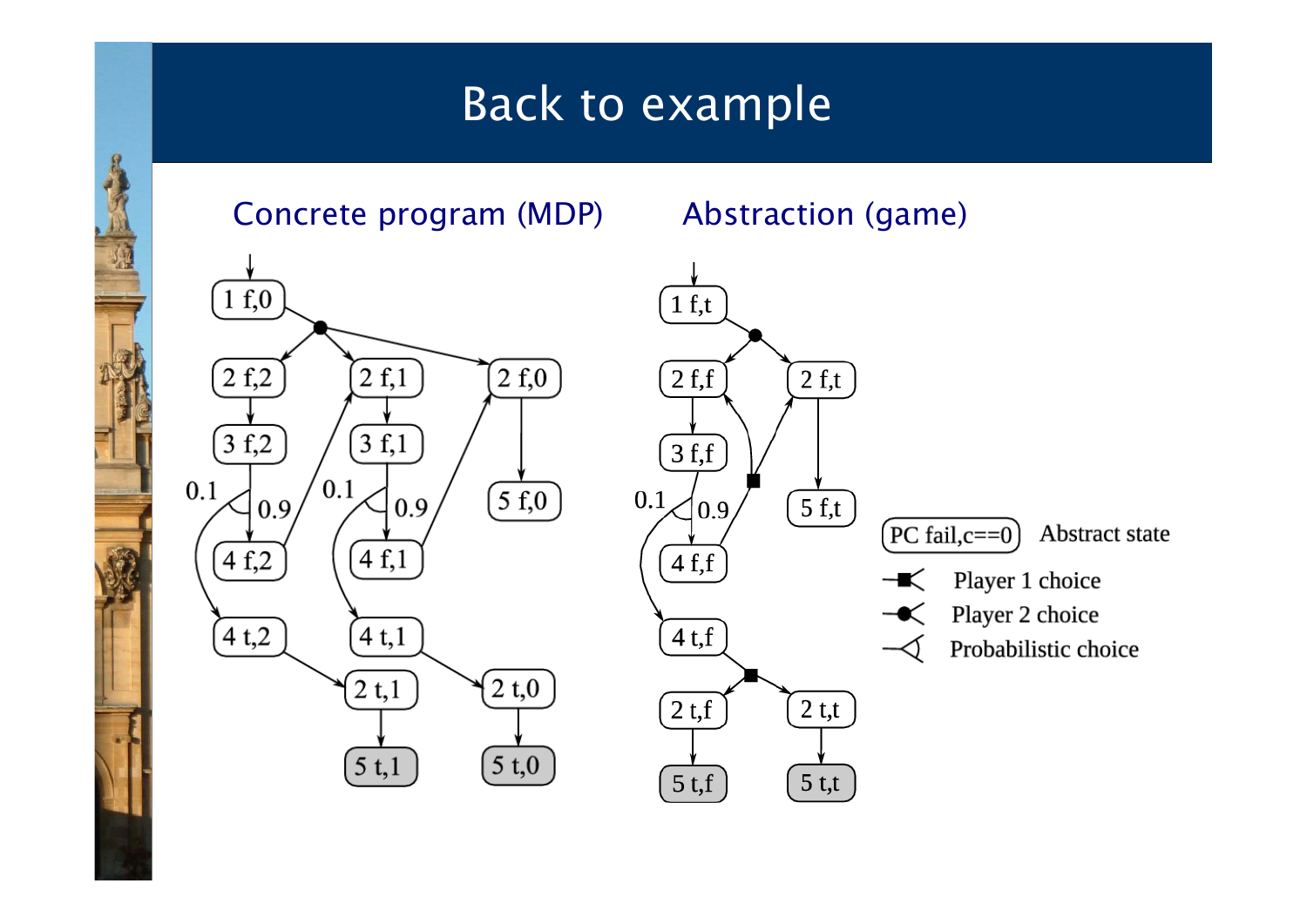### Abstraction-refinement loop



- • Bounds and strategy
	- $-$  returned for a given probabilistic or expected reachability property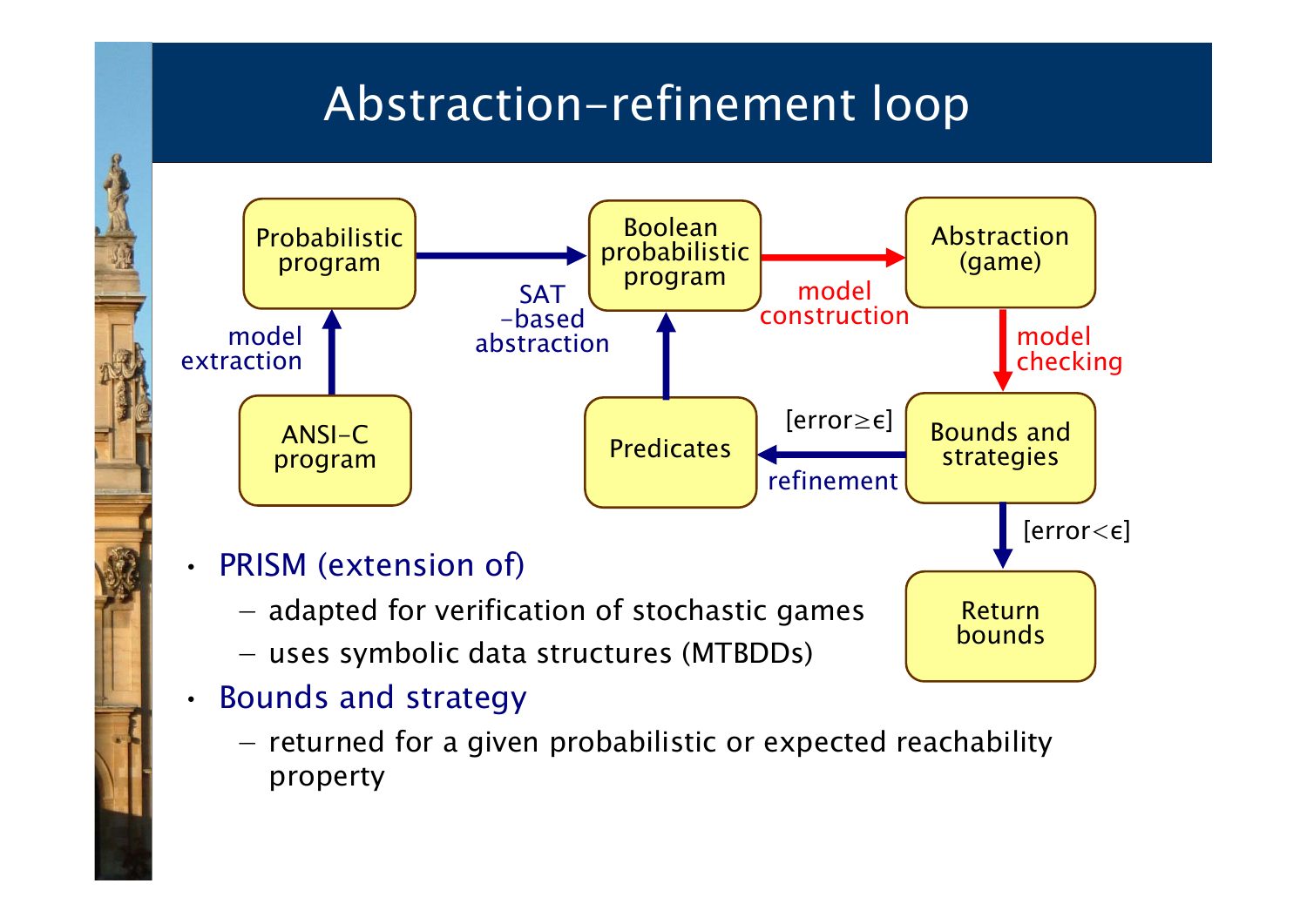### Abstraction-refinement loop



reachability analysis, symbolic simulation,...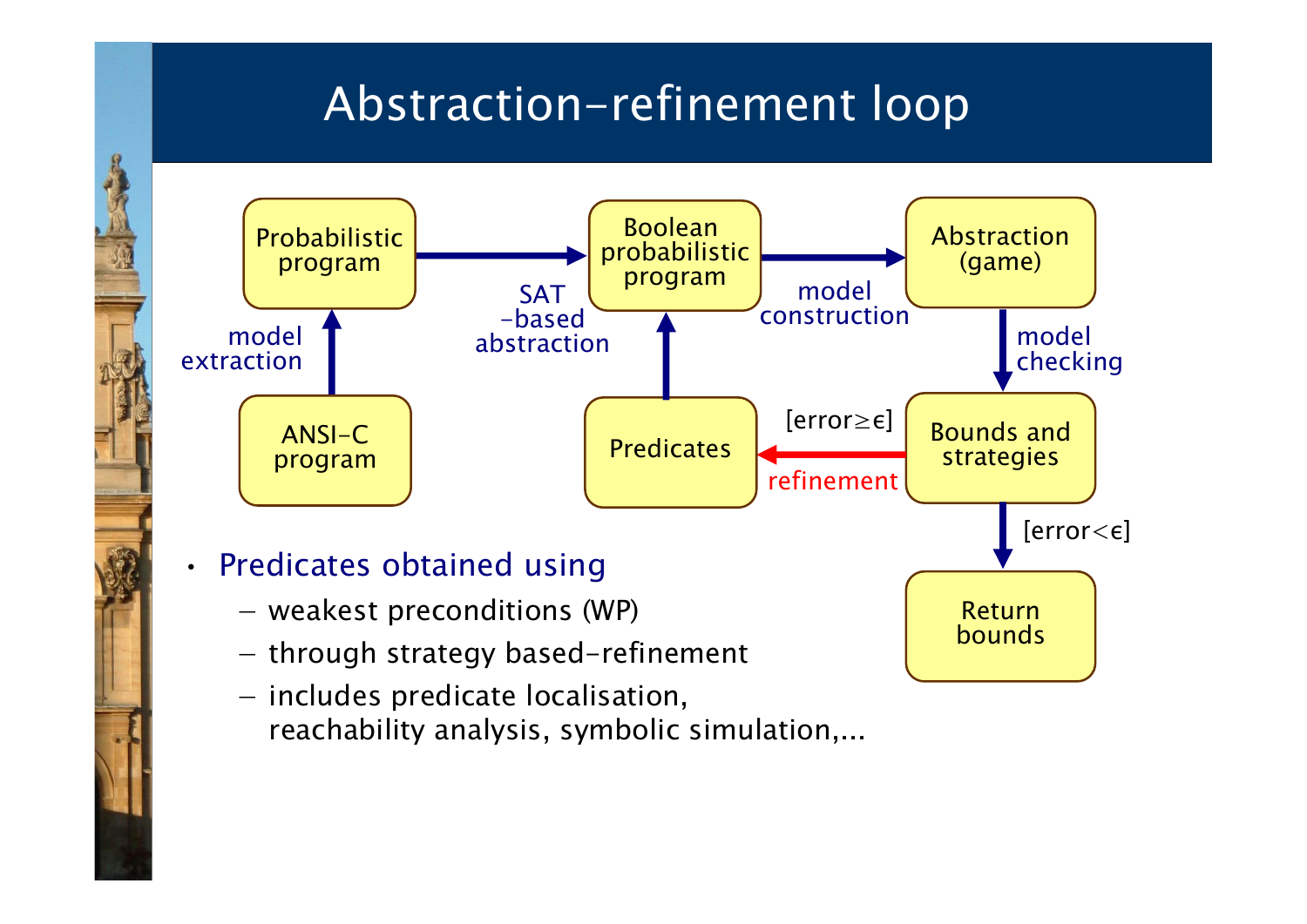## Experimental results

#### • Successfully applied to several Linux network utilities:

- −- PING (tool for establishing network connectivity)
- TFTP (file-transfer protocol client)

#### • Code characteristics

- − 1 KLOC of non-trivial ANSI-C code
- Loss of packets modelled by probabilistic choice
- Linux kernel calls modelled by nondeterministic choice

#### • Example properties

- "maximum probability of establishing a write request"
- $-$  "maximum expected amount of data that is sent before timeout"
- "maximum expected number of echo requests required to establish connectivity"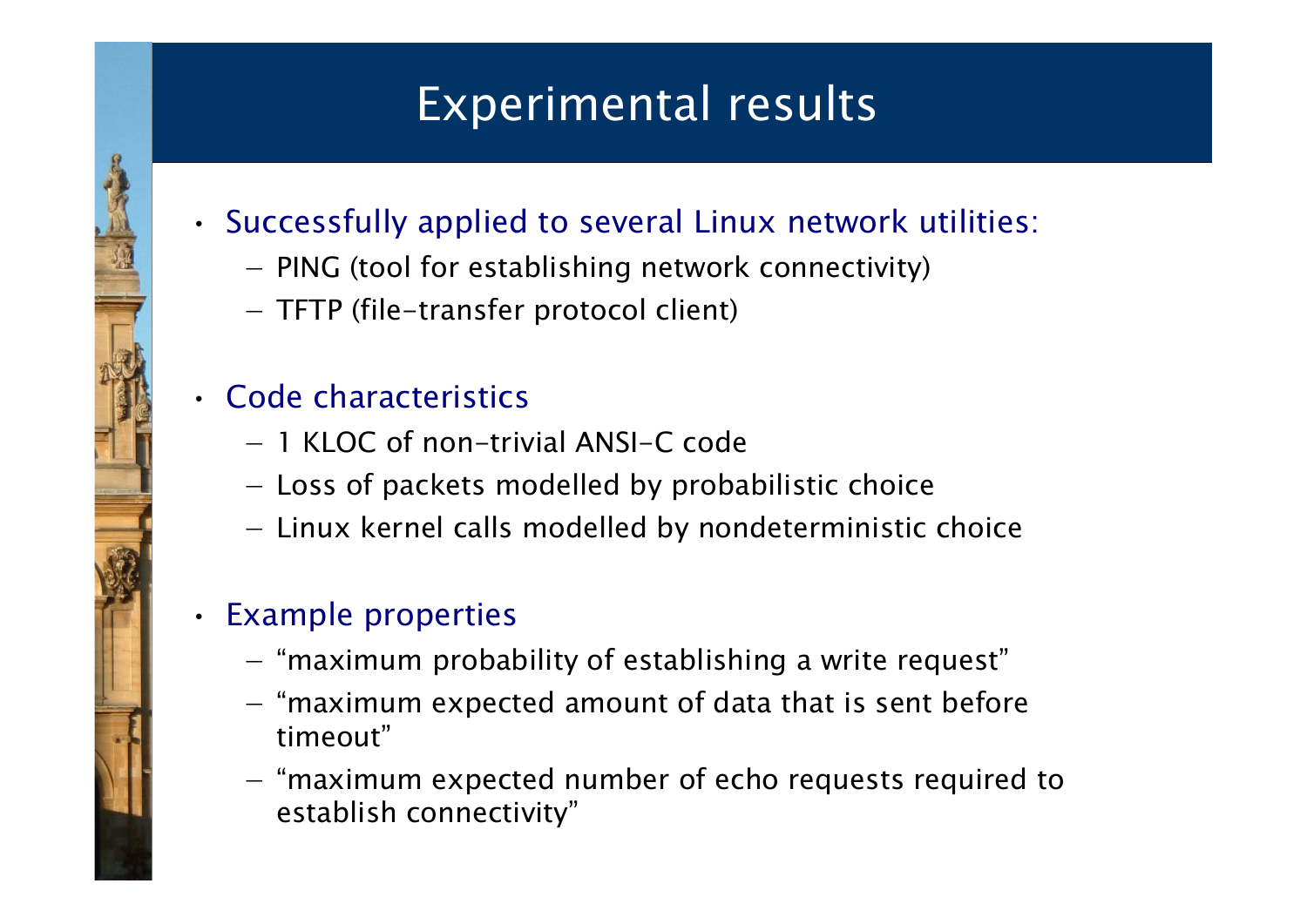

# 4. Verification of probabilistic real-time systems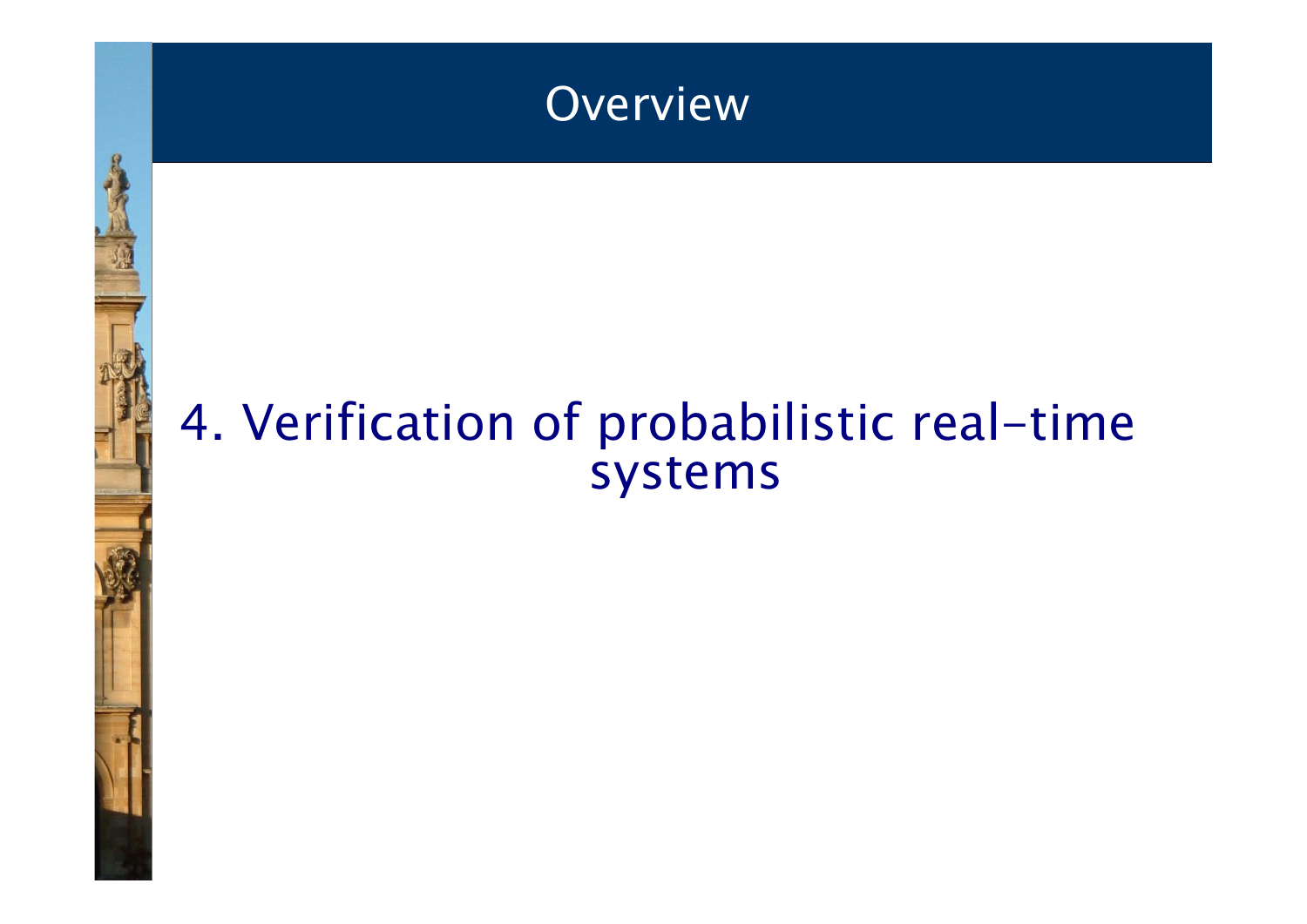### Probabilistic timed automata

- $\cdot$  Timed automata  $+$  discrete probabilistic choice
	- − (or MDPs enriched with real-valued clocks)
	- − infinite-state MDP semantics

#### • Probability and real-time essential for…

- communication protocols
- security protocols

#### Properties of PTAs:

•

- timed probabilistic reachability
- $-$  e.g. "the minimum probability that a data packet is correctly delivered within T seconds"
- − also PTCTL

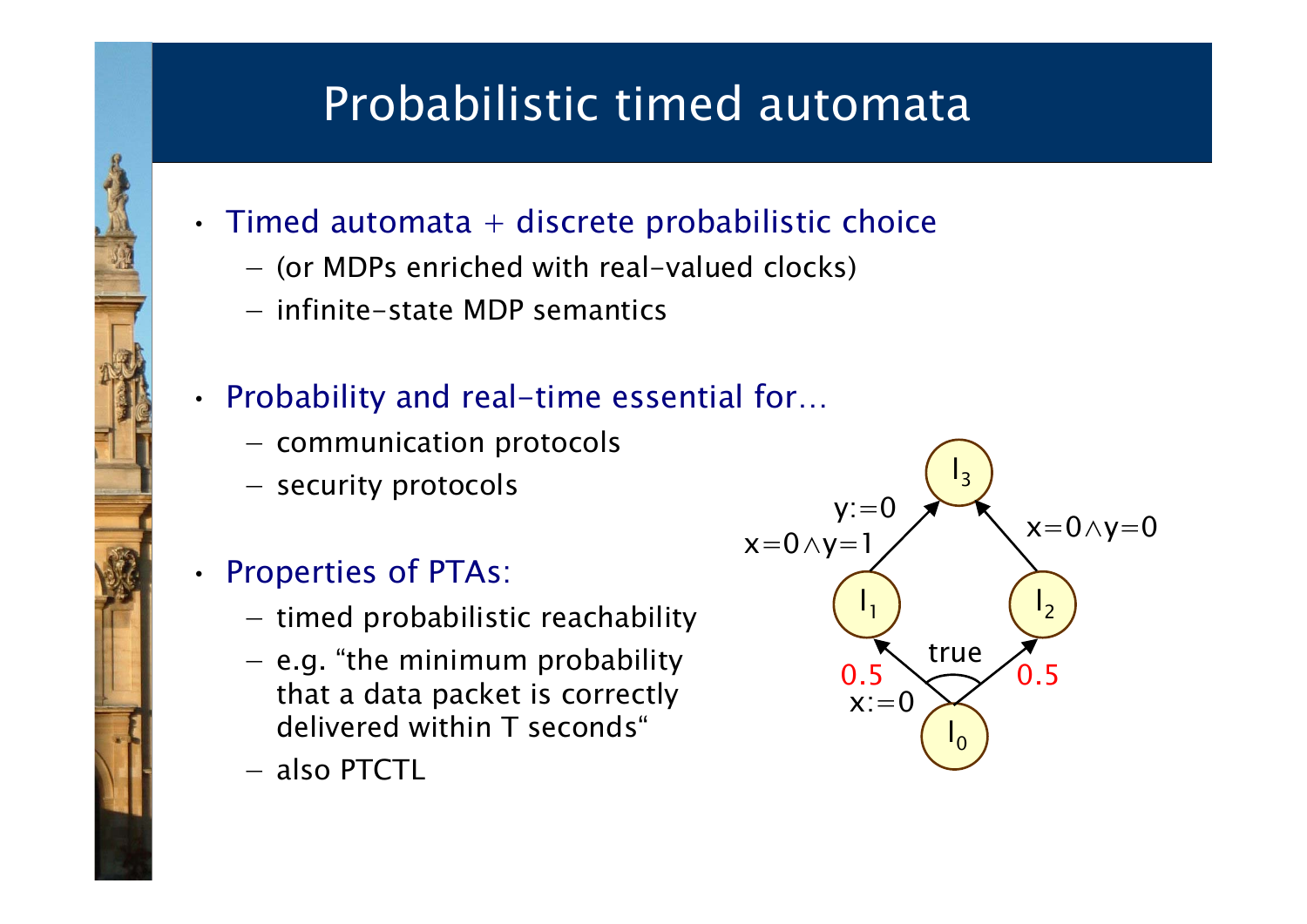### Probabilistic verification of PTAs

- Region graph construction [TCS'02]
	- − $-$  exponential blow-up; infeasible in practice
- Forwards reachability [TCS'02]
	- forwards exploration of PTA state space to build finite MDP using symbolic states (zones)
	- only gives upper bound on maximum reachability probabilities
	- − MDP is an abstraction of the infinite state PTA semantics
- Backwards reachability [I&C'07]

•

- backwards traversal; exact results for min/max probabilities
- $-$  operations to implement can be expensive
- Digital clocks (integer semantics) [FMSD'06]
	- language-level translation to model with finite MDP semantics
	- restrictions on applicability; potentially large MDPs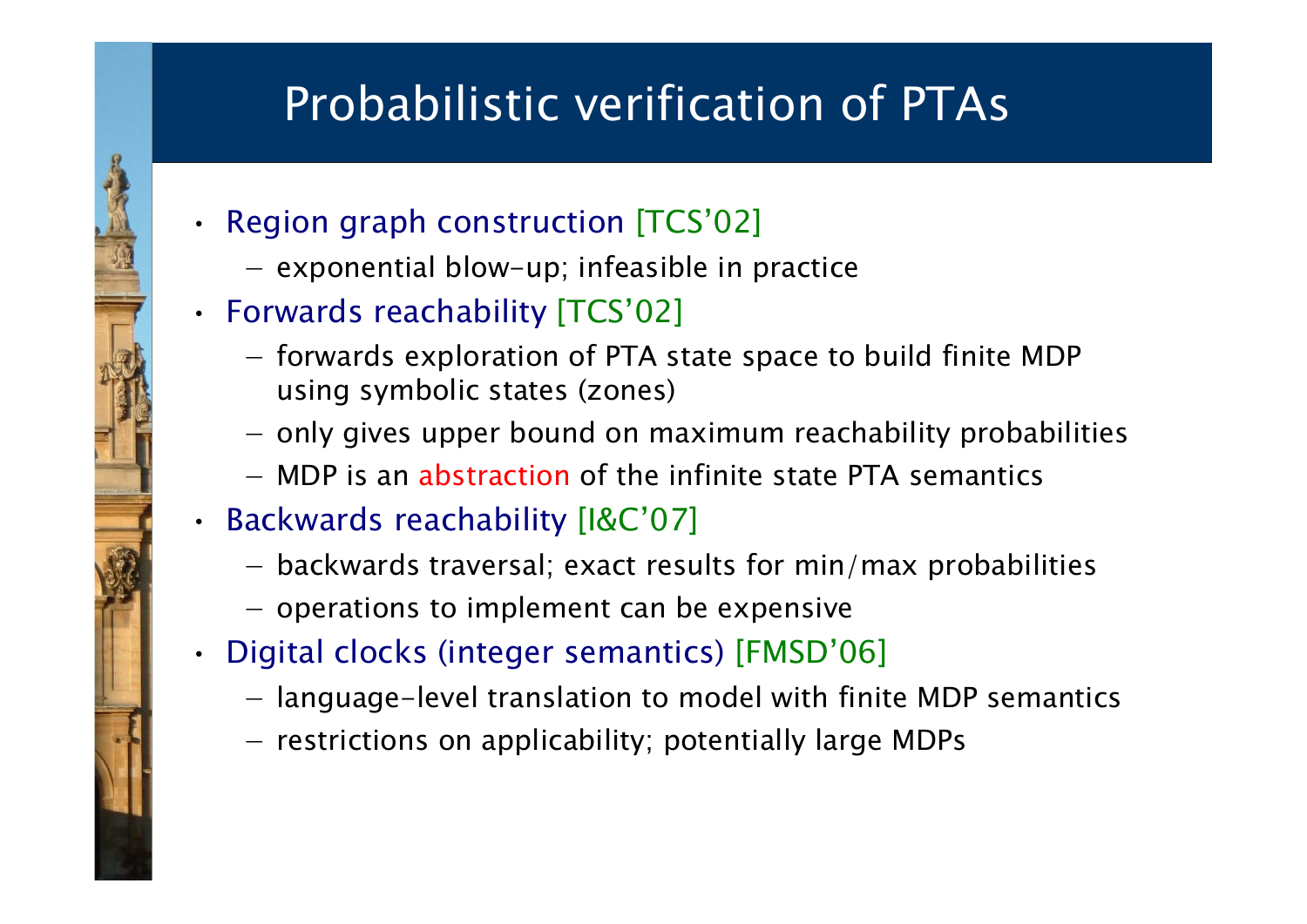### Forwards reachability

- Why does the MDP constructed through forwards reachability only yield upper bounds?
	- −- consider maximum probability of reaching  $I_3$  in the PTA below



• We can fix this with an alternative construction that builds a stochastic game abstraction instead [FORMATS'09]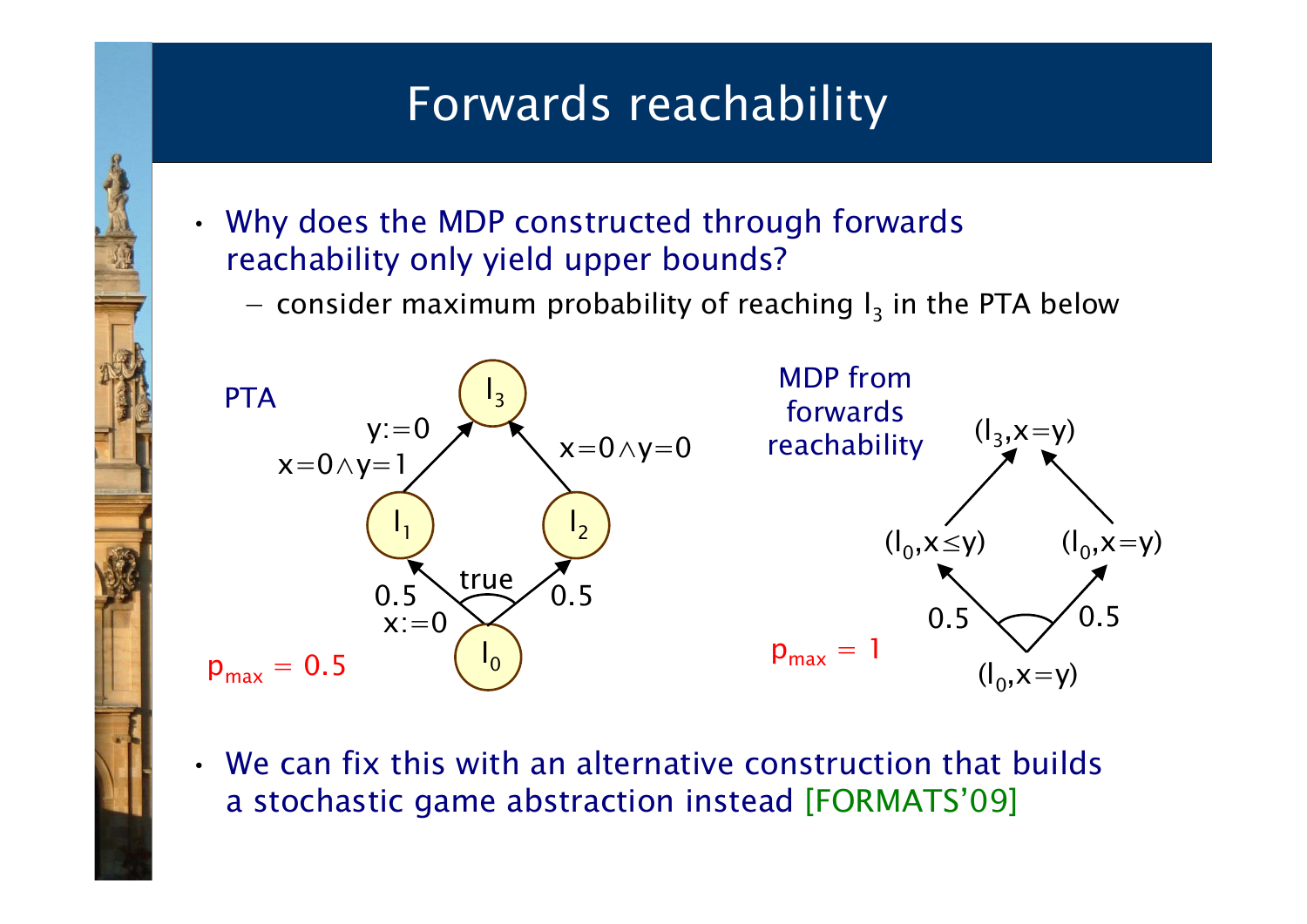### Abstraction-refinement loop



 $-$  (in the worst case, would get region graph, but abstractions are much smaller in practice)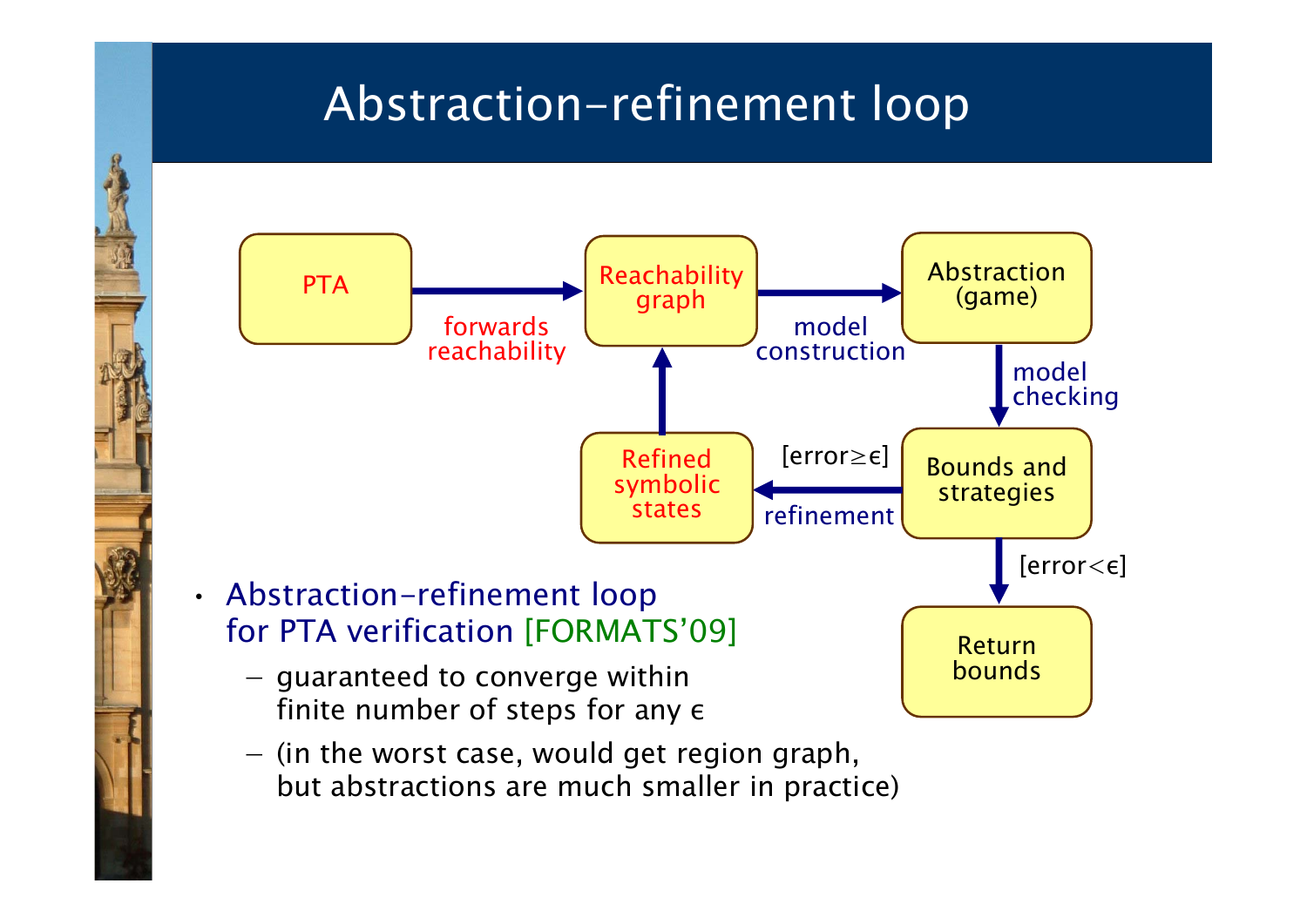#### Experimental results

- Applied to 7 large PTA case studies
	- −- communication/security protocols: CSMA, FireWire, Zeroconf, non-repudiation, …
- Comparison of abstraction-refinement approach with other techniques for PTA verification
	- faster than backwards reachability/digital clocks in all cases
	- sometimes by several orders of magnitude
	- handles larger PTAs than the digital clocks approach
	- backwards reachability constructs smaller MDPs, but is still less efficient due to the expensive operations required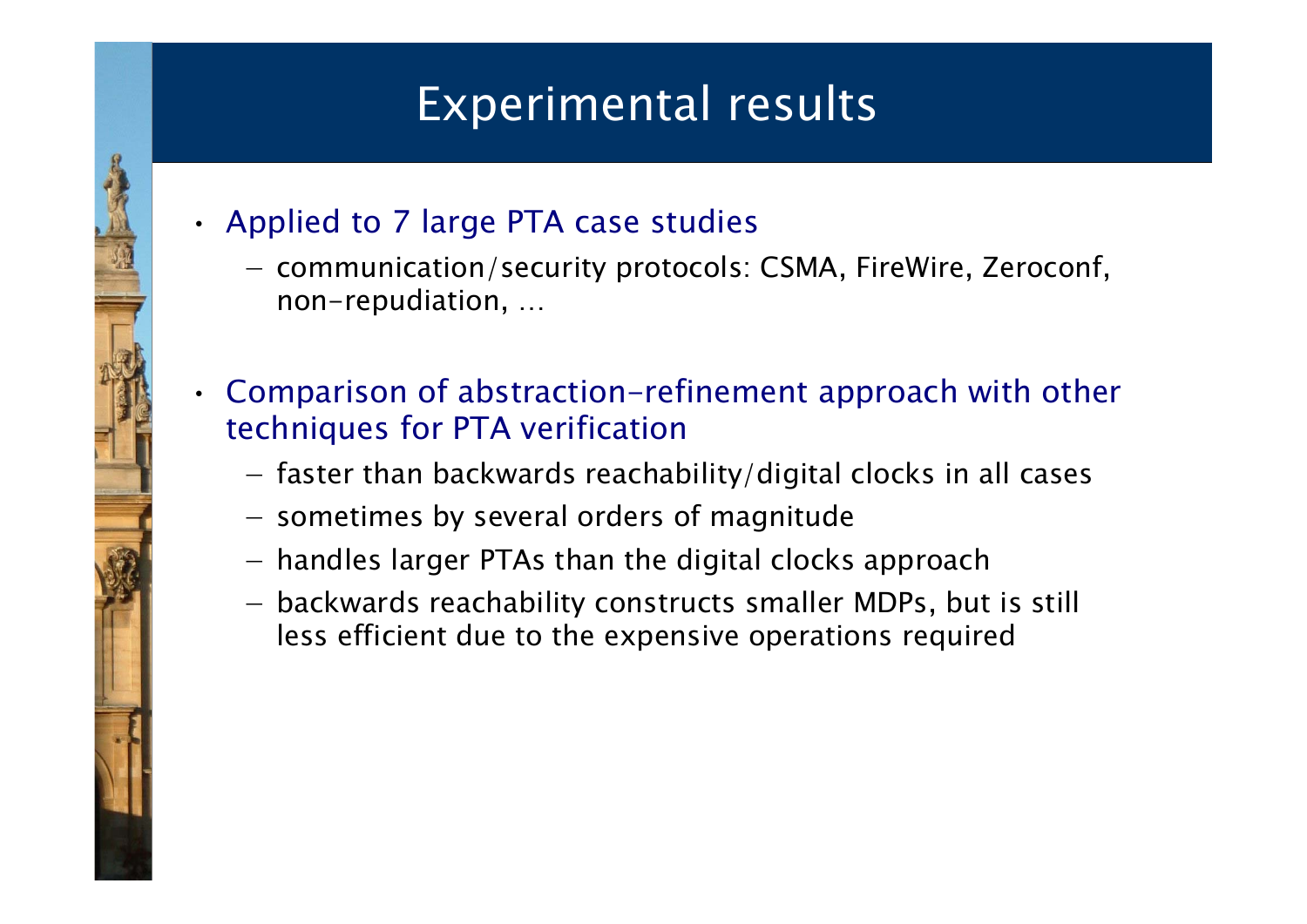### Conclusions

- Abstraction approach for MDPs
	- using stochastic two-player games
	- $-$  separation of nondeterminism from MDP/abstraction
	- both lower/upper bounds for min/max probabilities/rewards
	- $-$  quantitative measure of the utility of abstraction

#### • Abstraction refinement for MDPs

- quantitative abstraction-refinement loop
- $-$  refinement driven by lower/upper bounds & strategies

#### • Quantitative software verification

- tool chain using state-of-the-art techniques and tools

#### • Real-time probabilistic verification

- abstraction refinement outperforms existing techniques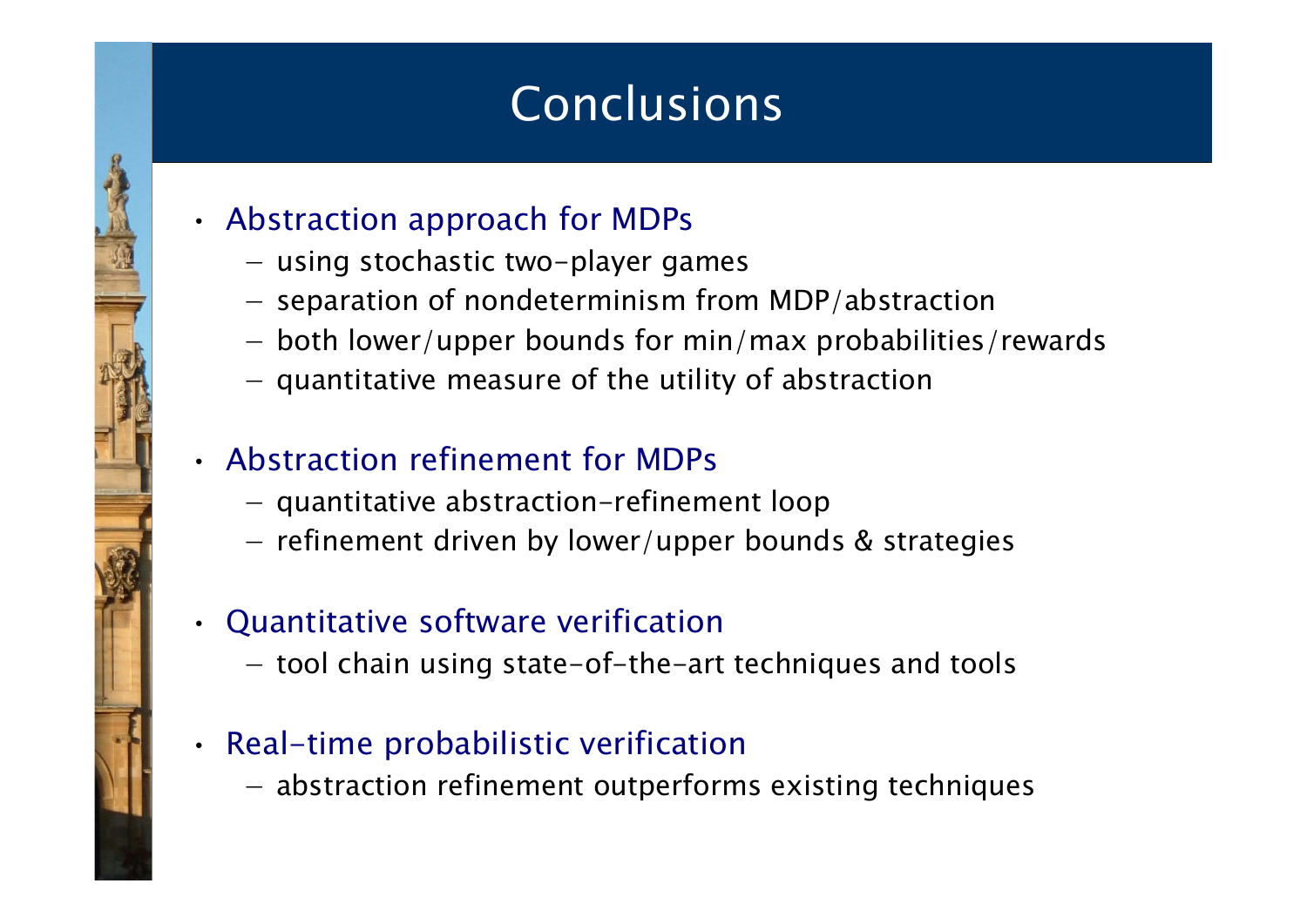### Quantitative verification - Trends

- Being 'younger', generally lags behind conventional verification
	- − much smaller models

•

- no compositional reasoning
- CEGAR very limited

#### • Tool usage on the increase, in academic/industrial contexts

- Real-time verification/synthesis in embedded systems
- Probabilistic verification in security, reliability, performance

#### • Shift towards greater automation

- $-$  specification mining, model extraction, synthesis, verification, ...
- But many challenges remain!